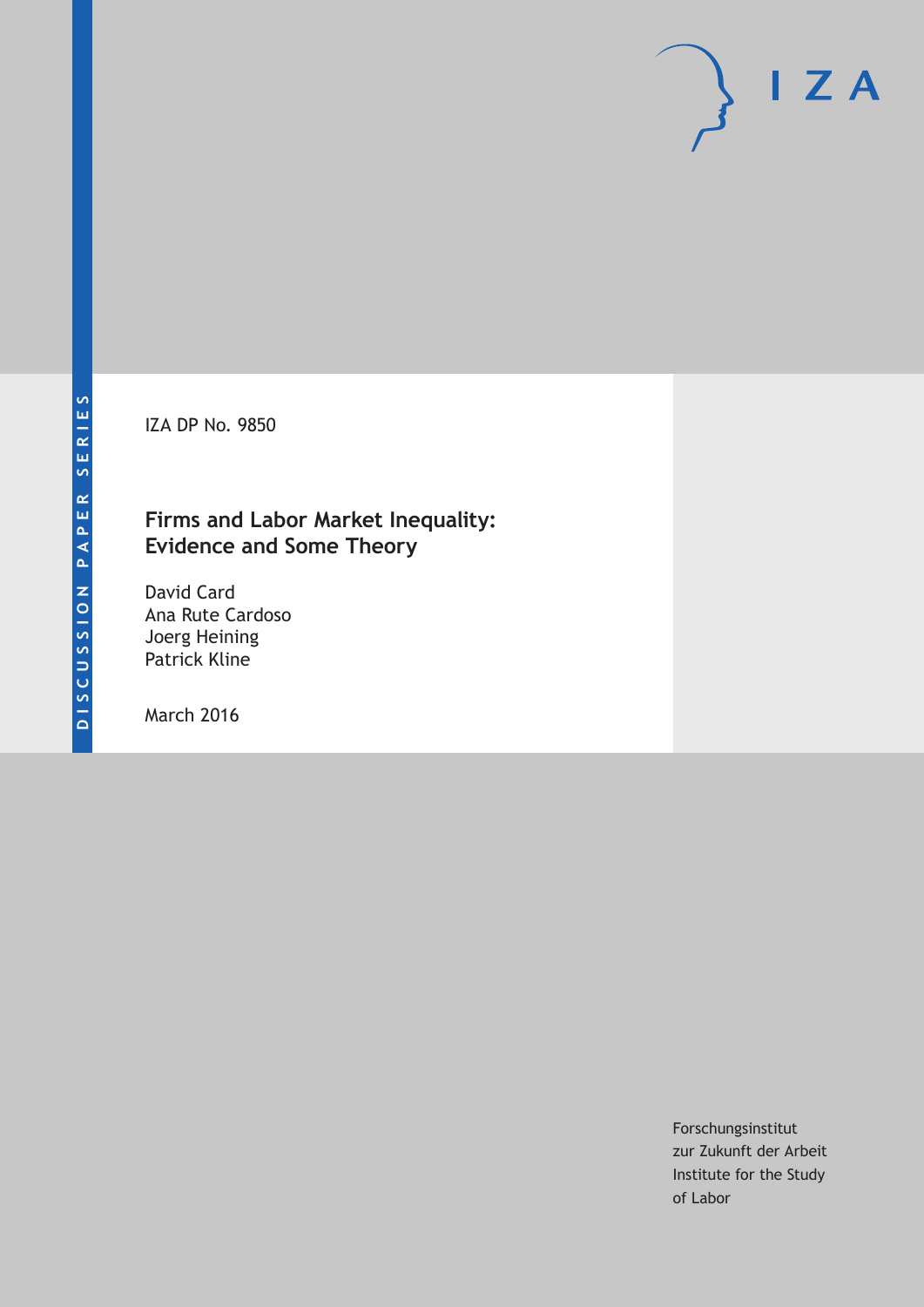# **Firms and Labor Market Inequality: Evidence and Some Theory**

# **David Card**

*University of California, Berkeley and IZA* 

# **Ana Rute Cardoso**

*IAE-CSIC, Barcelona GSE and IZA* 

# **Joerg Heining**

*IAB*

# **Patrick Kline**

*University of California, Berkeley* 

Discussion Paper No. 9850 March 2016

IZA

P.O. Box 7240 53072 Bonn **Germany** 

Phone: +49-228-3894-0 Fax: +49-228-3894-180 E-mail: iza@iza.org

Any opinions expressed here are those of the author(s) and not those of IZA. Research published in this series may include views on policy, but the institute itself takes no institutional policy positions. The IZA research network is committed to the IZA Guiding Principles of Research Integrity.

The Institute for the Study of Labor (IZA) in Bonn is a local and virtual international research center and a place of communication between science, politics and business. IZA is an independent nonprofit organization supported by Deutsche Post Foundation. The center is associated with the University of Bonn and offers a stimulating research environment through its international network, workshops and conferences, data service, project support, research visits and doctoral program. IZA engages in (i) original and internationally competitive research in all fields of labor economics, (ii) development of policy concepts, and (iii) dissemination of research results and concepts to the interested public.

IZA Discussion Papers often represent preliminary work and are circulated to encourage discussion. Citation of such a paper should account for its provisional character. A revised version may be available directly from the author.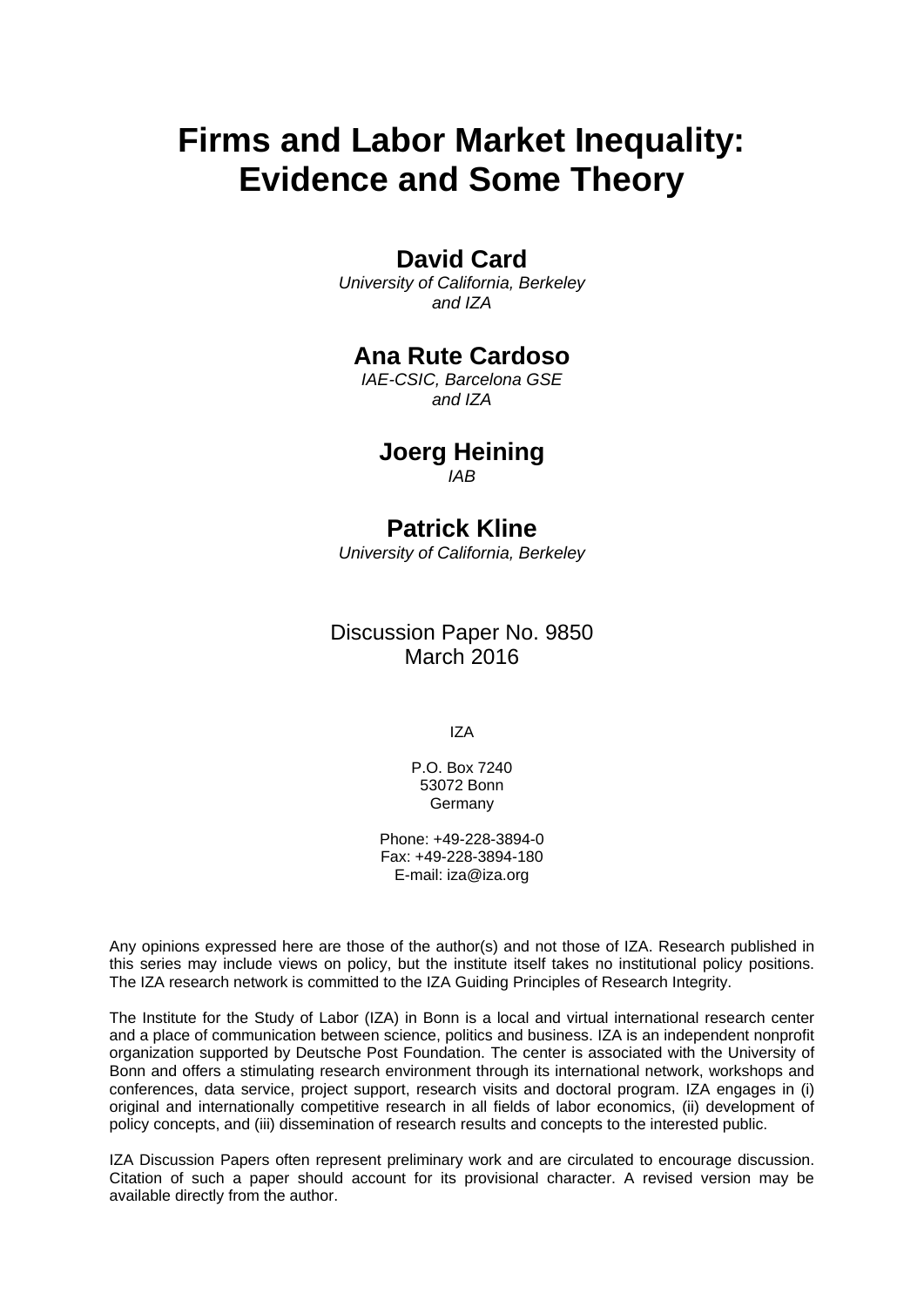IZA Discussion Paper No. 9850 March 2016

# **ABSTRACT**

# **Firms and Labor Market Inequality: Evidence and Some Theory\***

We review the literature on firm-level drivers of labor market inequality. There is strong evidence from a variety of fields that standard measures of productivity – like output per worker or total factor productivity – vary substantially across firms, even within narrowlydefined industries. Several recent studies note that rising trends in the dispersion of productivity across firms mirror the trends in the wage inequality across workers. Two distinct literatures have searched for a more direct link between these two phenomena. The first examines how wages are affected by differences in employer productivity. Studies that focus on firm-specific productivity shocks and control for the non-random sorting of workers to more and less productive firms typically find that a 10% increase in value-added per worker leads to somewhere between a 0.5% and 1.5% increase in wages. A second literature focuses on firm-specific wage premiums, using the wage outcomes of job changers. This literature also concludes that firm pay setting is important for wage inequality, with many studies finding that firm wage effects contribute approximately 20% of the overall variance of wages. To interpret these findings, we develop a model where workplace environments are viewed as imperfect substitutes by workers, and firms set wages with some degree of market power. We show that simple versions of this model can readily match the stylized empirical findings in the literature regarding rent-sharing elasticities and the structure of firm-specific pay premiums.

JEL Classification: D22, J31, J42

Keywords: wage distribution, rent sharing, monopsony, job mobility, linked employer-employee data

Corresponding author:

 $\overline{a}$ 

Ana Rute Cardoso IAE-CSIC Campus UAB 08193 Bellaterra **Spain** E-mail: anarute.cardoso@iae.csic.es

<sup>\*</sup> We are extremely grateful to Raffaele Saggio for assistance in preparing this paper, and to David Green for helpful suggestions on an earlier draft. Cardoso acknowledges financial support from the Spanish Ministry of Economy and Competitiveness (Severo Ochoa Programme for Centres of Excellence in R&D grant SEV-2015-0563) and the Research Council of Norway (Europe in Transition funding scheme project 227072/F10 at ESOP).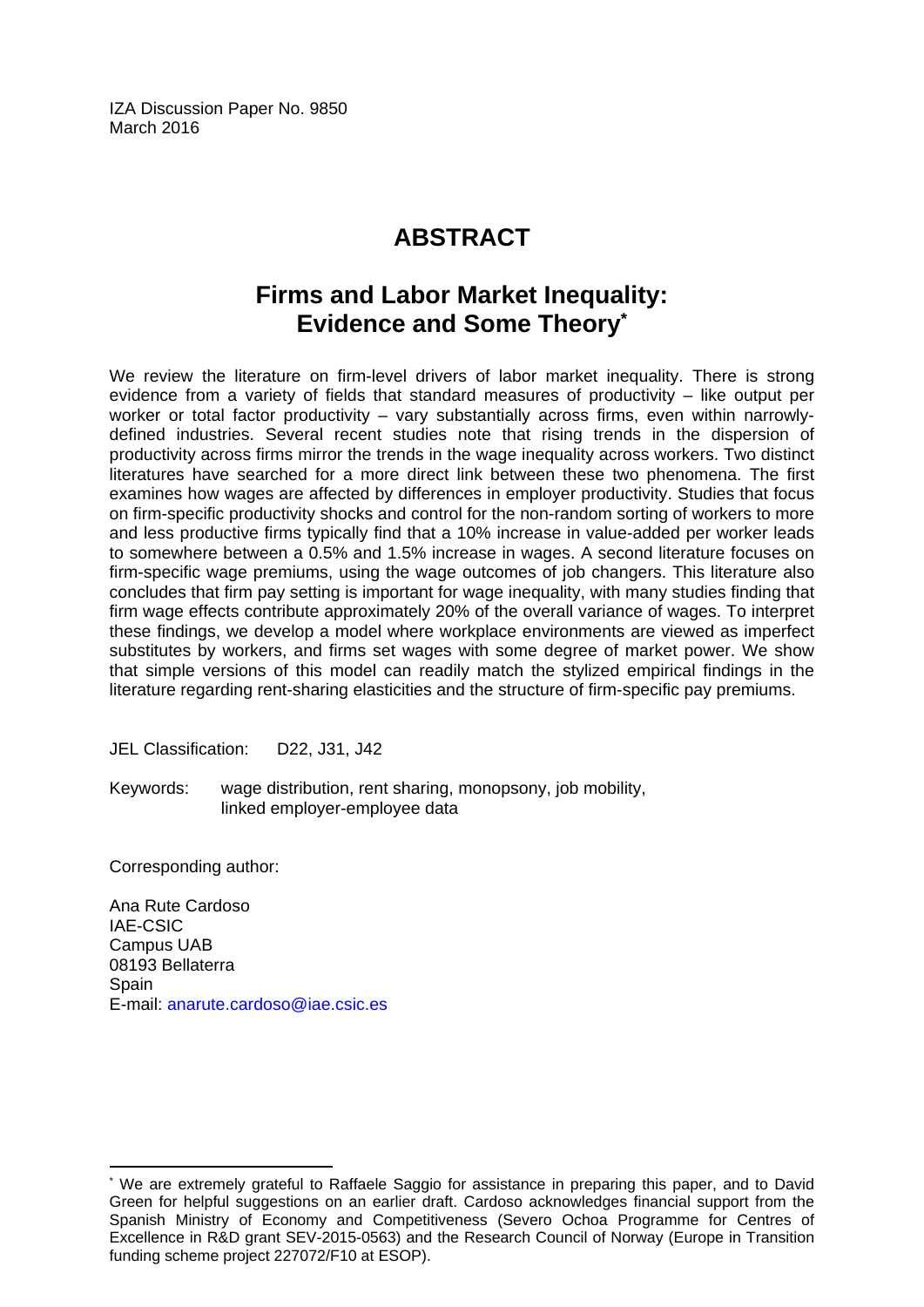Does where you work determine how much you earn? In the standard competitive labor market model firms take market wages as given and firm-specific heterogeneity influences who is hired, but not the level of pay of any particular worker. The pervasive inuence of this perspective is evident in major reviews of the wage inequality literature (Katz and Autor, 1999; Goldin and Katz, 2009; Acemoglu and Autor, 2011), which focus almost exclusively on the role of *market-level* skill prices in driving inequality trends.<sup>[1](#page-3-0)</sup> This view stands in stark contrast to the Industrial Organization literature, which typically models markets as imperfectly competitive (Tirole, 1988; Pakes, 2016). Though economists seem to agree that part of the variation in the prices of cars and breakfast cereal is due to factors other than marginal cost, the possibility that wages reflect anything other than skill remains highly controversial.

The growing availability of matched employer-employee datasets has created new opportunities to disentangle the effects of worker and firm heterogeneity on wage inequality. Nevertheless, many of the fundamental issues that economists have long debated about differences in the characteristics of the workers at different firms, and the nature of the jobs at different workplaces, carry over to these new datasets.<sup>[2](#page-3-1)</sup> This review summarizes what has been learned so far from these new datasets about the importance of firms in wage setting, and what challenges remain.

Our starting point is the widely accepted finding that observably similar firms exhibit massive heterogeneity in measured productivity (e.g., Syverson, 2011). A natural question is whether some of these productivity differences spill over to wages. The *prima facie* case for such a link seems quite strong: a number of recent studies show that trends in aggregate wage dispersion closely track trends in the dispersion of productivity across workplaces (Dunne et al., 2004; Faggio, Salvanes, and Van Reenen, 2010; Barth et al. 2016). However, these aggregate relationships are potentially driven in part by changes in the degree to which different groups of workers are assigned to different firms.

Two distinct literatures attempt to circumvent the sorting issue using linked employer-employee data. The first literature studies the impact of differences in firm productivity on the wages of workers. The resulting estimates are typically expressed as "rent-sharing" elasticities. The findings in this literature are surprisingly robust to the choice of productivity measure and labor market environment: most studies that control for worker heterogeneity find wage-productivity elasticities in the range  $0.05-0.15$ , though a few older studies nd larger elasticities. We also provide some new evidence on the relationship between wages and firm-specific productivity using matched worker-firm data from Portugal. We investigate a number of specification issues that frequently arise in this literature, including the impact of filtering out industry-wide shocks, different approaches to measuring rents, and econometric techniques for dealing with unobserved worker heterogeneity.

A second literature uses data on wage outcomes as workers move between firms to estimate firm-specific pay premiums. This literature also finds that firms play an important role in wage determination, with a typical finding that about 20% of the variance of wages is attributable to stable firm wage effects. We discuss some of the issues that arise in implementing the two-way fixed effects estimator of Abowd, Kramarz, and Margolis (1999) (hereafter AKM), which is the main tool used in this literature, and evidence on the validity of the assumptions underlying the AKM specification.

We then attempt to forge a more direct link between the rent sharing literature and studies based on the AKM framework. Specifically, we argue that the firm-specific wage premiums estimated in an AKM model

<span id="page-3-0"></span><sup>&</sup>lt;sup>1</sup>This market-wide perspective is also common in economic models of discrimination, which typically have no role for firmspecific factors to affect the wages of female or minority workers (see e.g., Charles and Guryan, 2008, 2011).

<span id="page-3-1"></span> $2$ Many of the issues about the interpretation of firm-specific wage setting closely parallel issues that were raised in the earlier literature on industry-specific wage premiums - see e.g., Slichter (1950), Katz (1986), Krueger and Summers (1988), Gibbons and Katz (1992), Katz and Summers (1989), and Murphy and Topel (1990).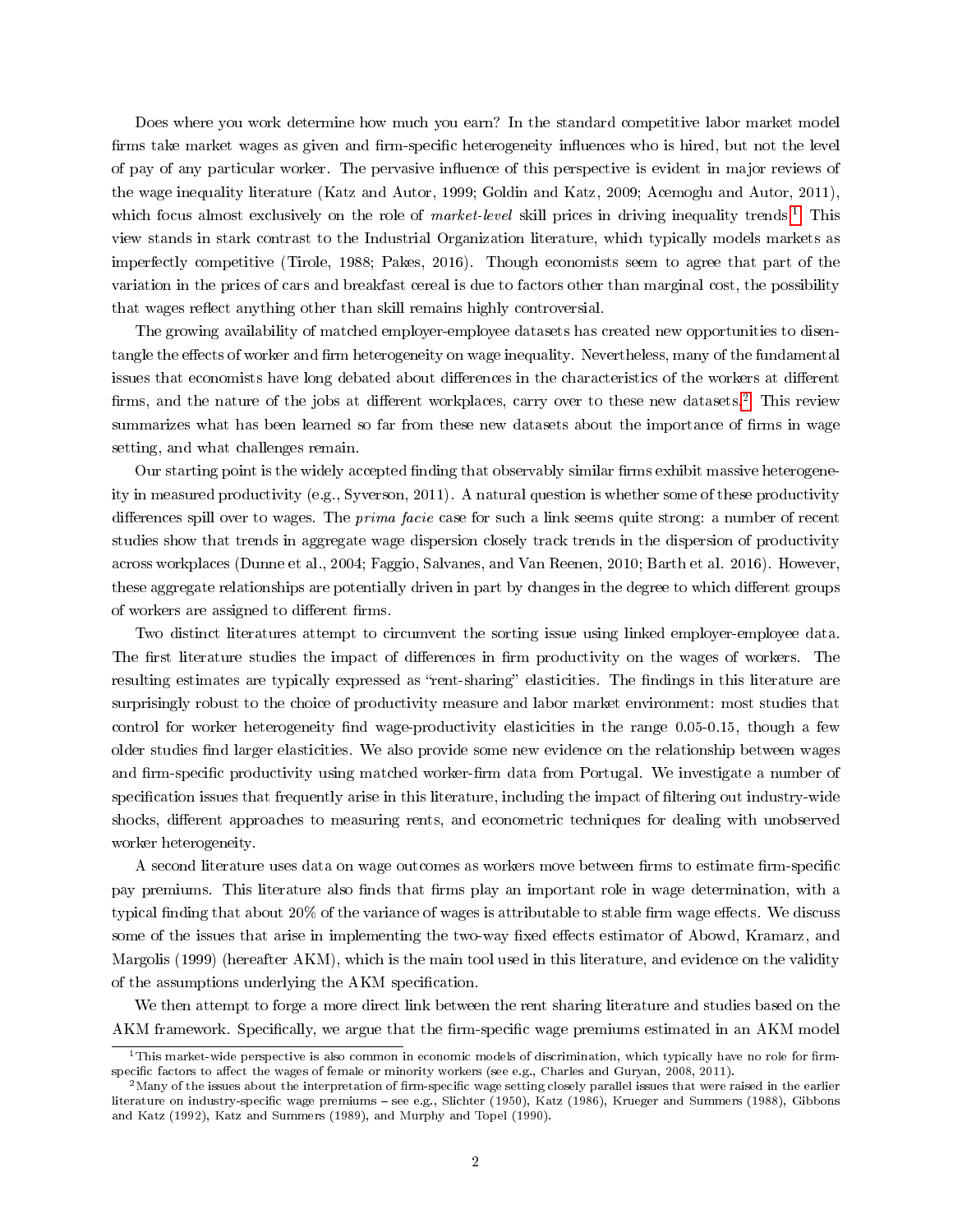incorporate any rent-sharing effect, while adjusting for observed or unobserved skill differences between workers at different firms (which are absorbed by the estimated worker effects in these models). Using data from Portugal we show that more productive firms pay higher average wage premiums relative to the outside labor market, but also tend to hire more productive workers. Indeed, we estimate that about 40% of the observed difference in average hourly wages between more and less productive firms is attributable to the differential sorting of higher-ability workers to more productive firms, underscoring the importance of controlling for worker heterogeneity.

We then go on to investigate the extent of *differential* rent sharing between more and less educated workers in the Portuguese labor market. We confirm that more productive firms have a larger share of highly-educated workers. Nevertheless, the wage premiums offered by more productive firms to more- and less-educated workers are very similar, and the relative wage of highly educated workers is nearly constant across firms, consistent with the additive specification underlying the AKM model.

In the final section of the paper we develop a stylized model of imperfect competition in the labor market that provides a tractable framework for studying the implications of worker and firm heterogeneity for wage inequality. Our analysis builds on the static partial equilibrium monopsony framework introduced by Joan Robinson (1933) which, as noted by Manning (2011), captures many of the same economic forces as search models, albeit without providing a theory of worker flows between labor market states. We provide a microeconomic foundation for imperfect labor market competition by allowing workers to have heterogeneous preferences over the work environments of different potential employers.<sup>[3](#page-4-0)</sup> This workplace differentiation could reflect heterogeneity in firm location, job characteristics (e.g., corporate culture, starting times for work), or other factors that are valued differently by different workers. Regardless of its source, such heterogeneity makes employers imperfect substitutes in the eyes of workers, which in turn gives firms some wage-setting power. Our model can be viewed as an adaptation of the standard random preferences model of consumer demand (e.g., Berry, 1994; Berry, Levinsohn, and Pakes, 1995; Pakes, 2016), with firms setting wages rather than prices.

We presume, as in Robinson's analysis and much of the Industrial Organization literature, that the firm cannot price discriminate based upon a worker's idiosyncratic preference for the firm's work environment. Hence, rather than offer each worker her reservation wage (e.g., as in Postel-Vinay and Robin, 2002), firms post a common wage for each skill group that is marked down from marginal product in inverse proportion to their elasticity of labor supply to the firm. We show that many well-documented empirical regularities can be rationalized in this framework. Firm heterogeneity in productivity affects not only the firm size distribution, but also the distribution of firm-specific wage premiums and the degree of sorting of different skill groups across firms.

Conditions are provided under which log wages are additively separable into components due to worker and firm heterogeneity, as in the pioneering econometric model of AKM. Specifically, we show that the firm-specific wage premium will be constant across skill groups if different groups are perfect substitutes in production, or if different skill groups have similar elasticities of supply to the firm. Even under these conditions, however, the market-level wage gap between skill groups will reflect differences in their employment distributions across more and less productive firms.

We conclude with some thoughts on unresolved empirical and theoretical issues in the literature. Perhaps the most important empirical concern is the lack of quasi-experimental sources of variation in firm-specific productivity or firm switching. While a few older studies attempt to leverage world prices (Abowd and

<span id="page-4-0"></span> $^3$ In their review of monopsony models, Boal and Ransom (1997) refer to this as the case of "classic differentiation".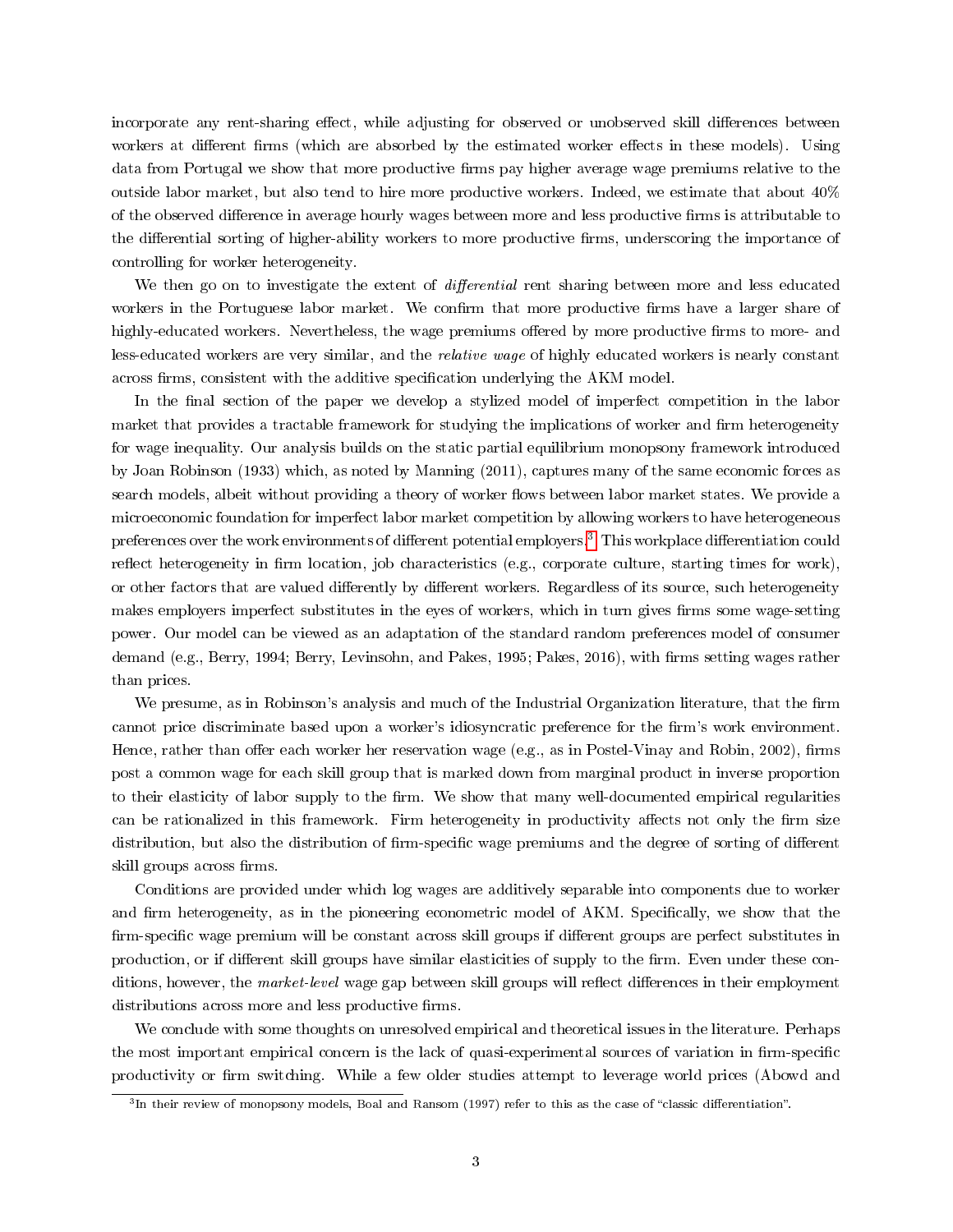Lemieux, 1993) or product market innovations (Van Reenen, 1996) to identify rent sharing elasticities, most recent studies, while able to control for worker heterogeneity, have not compellingly isolated exogenous changes in productivity. On the theoretical side, an important issue is how far the insights from a simple static wage setting model carry over to frictional labor market settings.

# 1 Productivity, wages, and rent sharing

A large empirical literature reviewed by Syverson (2011) documents that firms, like workers, exhibit vast heterogeneity in productivity. For example, Syverson (2004) finds that the 90th and 10th percentiles of total factor productivity  $(TFP)$  among US manufacturing firms differ by an average factor of approximately two within 4-digit industries. Hsieh and Klenow (2009) find even larger productivity gaps in India and China, with 90-10  $TFP$  ratios on the order of five. While the variation in measured productivity probably overstates the true heterogeneity in plant-level efficiency, there is also strong evidence in the literature that measured productivity conveys real information. For example, measured  $TFP$  is strongly correlated with firm survival (Foster, Haltiwanger, and Syverson, 2008).

It is natural to wonder if these large productivity differences lead to differences in worker pay. In fact, an extensive literature has documented the existence of substantial wage differences across plants and establishments (Slichter, 1950; Davis and Haltiwanger, 1991; Groshen, 1991; Bernard and Jensen, 1995; Cardoso, 1997; Cardoso, 1999; Skans, Edin, and Holmlund, 2009; Song et al., 2015) that are strongly correlated with basic measures of productivity. Nevertheless, economists have been reluctant to interpret these differences as wage premiums or rents, since it has been difficult to know how unobserved worker quality differs across plants.

Recent studies, however, have documented some striking links between establishment level productivity and wage dispersion (Dunne et al., 2004; Faggio, Salvanes, and Van Reenen, 2010; Barth et al. 2016). Figure 1 plots results from Barth et al. (2016), showing remarkably similar trends in the dispersion of wages and productivity across business establishments in the United States. Taken at face value, the parallel trends are consistent with a roughly unit elasticity of establishment wages with respect to productivity (see Barth et al., 2016, p. S71). Of course, Figure 1 does not tell us whether the composition of the workforce employed at these establishments is changing over time. What appear to be more productive establishments may simply be establishments that hire more skilled workers, which is fully consistent with the standard labor market model in which all firms pay the same wages for any given worker.

A more direct attack on the question of whether firm-specific productivity differentials feed into differences in wages comes from the empirical literature on rent-sharing. Appendix Table 1 describes 21 recent studies in this literature. The basic idea in these papers is to relate wages to some measure of employer profitability or rents. Since different studies use different measures of rents, however, it is important to clarify how different choices affect the estimated rent sharing elasticity that is reported in a given study. It is also important to clarify the role of heterogeneity in workers' skills, which can confound estimation.

### Measuring rents

For simplicity, we will work with a model with two types of labor, and ignore capital. Define the profits earned by firm  $j$  as:

$$
\pi_j = VA_j - w_{Lj}L_j - w_{Hj}H_j,
$$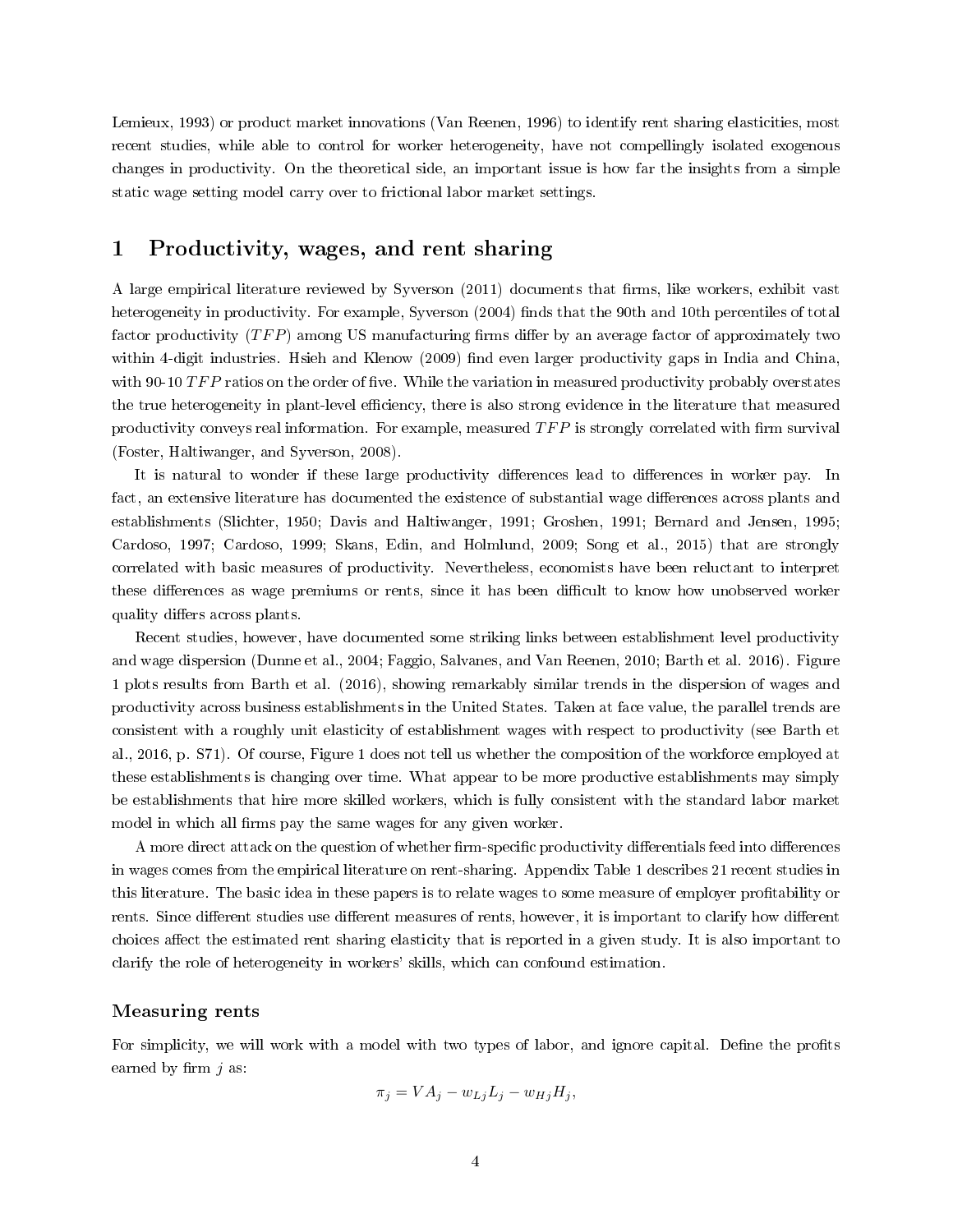where  $VA_j$  is value added,  $L_j$  and  $H_j$  represent employment of "low skill" and "high skill" labor at firm j, and  $w_{Lj}$  and  $w_{Hj}$  denote the wages paid to the two types of labor. Assume that value added is produced by a linear technology:

$$
VA_j \equiv R_j - M_j = P_j T_j ((1 - \theta) L_j + \theta H_j)
$$

where  $R_j$  represents sales,  $M_j$  represents the cost of materials and other intermediate inputs (e.g., energy),  $P_j$  is a potentially firm-specific selling price index,  $T_j$  is an index of technical efficiency, and  $\theta$  is an index of the relative efficiency of type H workers. Here  $P_jT_j$  represents total factor productivity  $(TFP_j)$  which, in the terminology of Foster, Haltiwanger and Syverson (2008), is also referred to as "revenue productivity" because it is the product of "physical productivity"  $T_j$  and product price  $P_j$ . We assume that  $TFP_j$  is the driving source of variation that researchers are implicitly trying to model in the rent sharing literature.

Letting  $N_i = L_i + H_i$  represent the total number of workers at the firm, value added per worker is  $VA_j$  $\frac{M_{A_j}}{N_j} = TFP_j q_j$  where  $q_j = \frac{(1-\theta)L_j+\theta H_j}{N_j}$  $\frac{L_j + \sigma H_j}{N_j}$  is the average quality of the firm's workforce. The logarithm of value added per worker is:

$$
\ln\left(\frac{VA_j}{N_j}\right) = \ln TFP_j + \ln q_j.
$$

Holding constant labor quality, value added per worker is therefore a valid index of  $TFP$ . When differences in labor quality are ignored (or imperfectly measured), however, there are two problems with the use of value added per worker as an index of productivity. The first is that average wages at a firm will (in general) depend on average worker quality. A firm with higher quality workers will have higher value added per worker and higher average wages, leading to an upward bias in rent sharing models based on firm-wide average wages. The second is that value added per worker is more variable than  $TFP$ . This can lead to attenuation bias in specifications that relate wages for a specific subgroup of workers to value added per worker at the firm.

Instead of using value added per worker, some studies use sales per worker as a measure of productivity. Assuming that intermediate inputs vary proportionally with revenues (i.e.,  $M_j = m_j R_j$ ), sales per worker can be decomposed as:

$$
\ln\left(\frac{R_j}{N_j}\right) = \ln TFP_j + \ln q_j - \ln(1 - m_j),
$$

which varies with  $TFP$ , labor quality, and the fraction of intermediate inputs in final sales. Sales per worker has the same potential problems as value added per worker, plus the extra complication introduced by variation across firms in the fraction of intermediate inputs and services that are purchased rather than produced in-house.

Many rent sharing studies adopt the bargaining framework laid out by de Menil (1971), in which workers and the firm split a so-called "quasi-rent".<sup>[4](#page-6-0)</sup>

$$
Q_j \equiv VA_j - w_{Lj}^a L_j - w_{Hj}^a H_j,
$$

where  $(w_{Lj}^a, w_{Hj}^a)$  are the alternative wages available to workers in the event of a breakdown in negotiations. Quasi-rent per worker is  $\frac{Q_j}{N_j} = \frac{VA_j}{N_j}$  $\frac{d^{2}A_{j}}{N_{j}}-w_{Lj}^{a}\left(1-s_{j}\right)-w_{Hj}^{a}s_{j}$  where  $s_{j}=\frac{H_{j}}{N_{j}}$  $\frac{H_j}{N_j}$  gives the fraction of high-skilled

<span id="page-6-0"></span><sup>&</sup>lt;sup>4</sup>Most studies in the recent literature ignore the determination of employment and also ignore capital. Svejnar (1986) presents an analysis that generalizes de Menil (1971) to allow for the optimal determination of employment. When the firm also has to select a capital stock prior to the determination of wages there is also a potential hold-up problem in the choice of capital (Grout, 1984). Card, Devicienti, and Maida (2014) argue that hold up does not appear to be a major issue for Italian firms.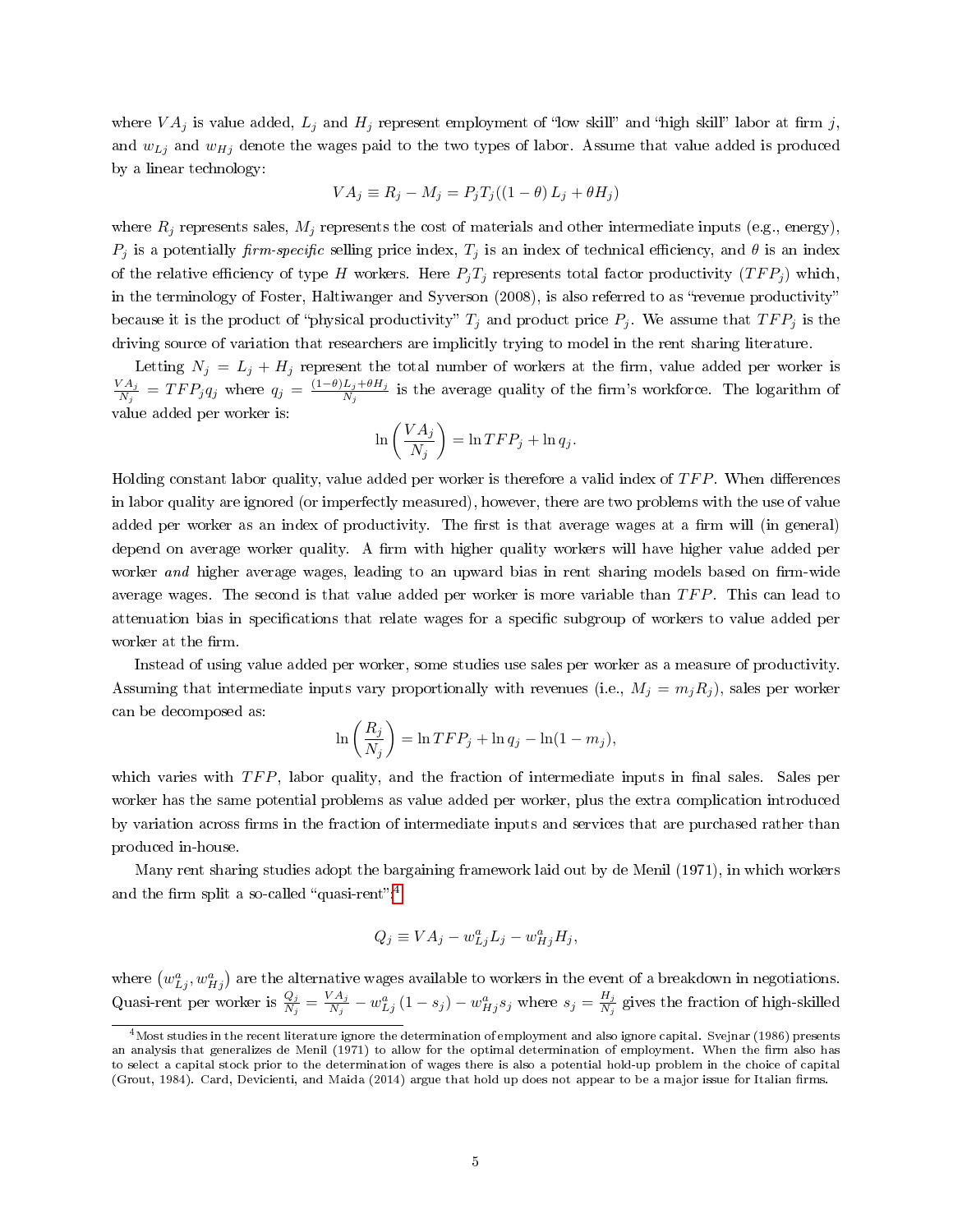workers at the firm. The elasticity of quasi-rent per worker with respect to  $TFP$  is:

$$
\frac{\partial \ln(\frac{Q_j}{N_j})}{\partial \ln TFP_j} = \frac{VA_j}{Q_j} \times \frac{\partial \ln(\frac{VA_j}{N_j})}{\partial \ln TFP_j} + \left(w_{Hj}^a - w_{Lj}^a\right) \frac{w_{Lj}^a L_j + w_{Hj}^a H_j}{Q_j} \times \frac{\partial \ln s_j}{\partial \ln TFP_j}.
$$

The first term in this expression can be thought of as giving the (ceteris paribus) relative sensitivity of quasi-rents and value added to productivity shocks. Our reading of the literature suggests that the ratio of value added to quasi-rents is around 2, so rent sharing studies that use quasi-rent per worker as the measure of profitability should tend to find elasticities that are about one-half as large as studies that use value added per worker (or a direct measure of  $TFP$ ). The second term in the expression captures skill upgrading which will tend to augment the relative sensitivity of quasi-rents to productivity shocks in proportion to the gap in alternative wages between type  $H$  and  $L$  workers. This suggests both that multiplying quasi-rent elasticities by 2 may yield a conservative adjustment and that value added based measures of productivity are less sensitive to neglected worker heterogeneity.

A final approach is to use profits per worker  $\frac{\pi_j}{N_j} = \frac{VA_j}{N_j}$  $\frac{y_{A_j}}{N_j}-w_{Lj}\left(1-s_j\right)-w_{Hj}s_j$  as the rent measure. An equivalent derivation yields:

$$
\frac{\partial \ln(\frac{\pi_j}{N_j})}{\partial \ln TFP_j} = \frac{VA_j}{\pi_j} \times \frac{\partial \ln(\frac{VA_j}{N_j})}{\partial \ln TFP_j} + (w_{Hj} - w_{Lj}) \frac{w_{Lj}L_j + w_{Hj}H_j}{\pi_j} \times \frac{\partial \ln s_j}{\partial \ln TFP_j}.
$$

Because profits are empirically not much different from quasi-rents, a reasonable adjustment factor is again around 2. As with quasi-rents, estimates based upon profits per worker are more sensitive to neglected worker heterogeneity than value added per worker.

#### A Summary of the Rent Sharing Literature

Table 1 synthesizes the estimated rent sharing elasticities from the 21 studies listed in Appendix Table 1, extracting one or two preferred specifications from each study and adjusting all elasticities to an approximate value-added-per-worker basis.<sup>[5](#page-7-0)</sup> We divide the studies into three broad generations based on the level of aggregation in the measures of rents and wages.

The first group of studies, which includes two prominent papers from the early 1990s, uses industry-wide measures of profitability and either individual-level or firm-wide average wages. The average rent sharing elasticity in this group is  $0.16$ . A second generation of studies includes five papers, mostly from the mid-1990s, that use firm- or establishment-specific measures of rents but measure average wages of employees at the workplace level. The average rent sharing elasticity in this group is 0.15, though there is a relatively wide range of variation across the studies. Given the likely problems caused by variation in worker quality, we suspect that most first generation and second generation studies yield upward-biased estimates of the rent sharing elasticity.

A third generation of studies consists of 15 relatively recent papers that study the link between firmor establishment-specific measures of rents and individual-specific wages. Many of these studies attempt to control for variation in worker quality in some cases by studying the effect of changes in measured rents on changes in wages. In this group the mean rent sharing elasticity is 0.08, though a few studies report rent sharing elasticities that are 0.05 or smaller.

<span id="page-7-0"></span> $5$ We extract an IV estimate when one is available, and convert elasticities with respect to profit per worker or quasi-rent per worker to a value added per worker basis by multiplying by 2.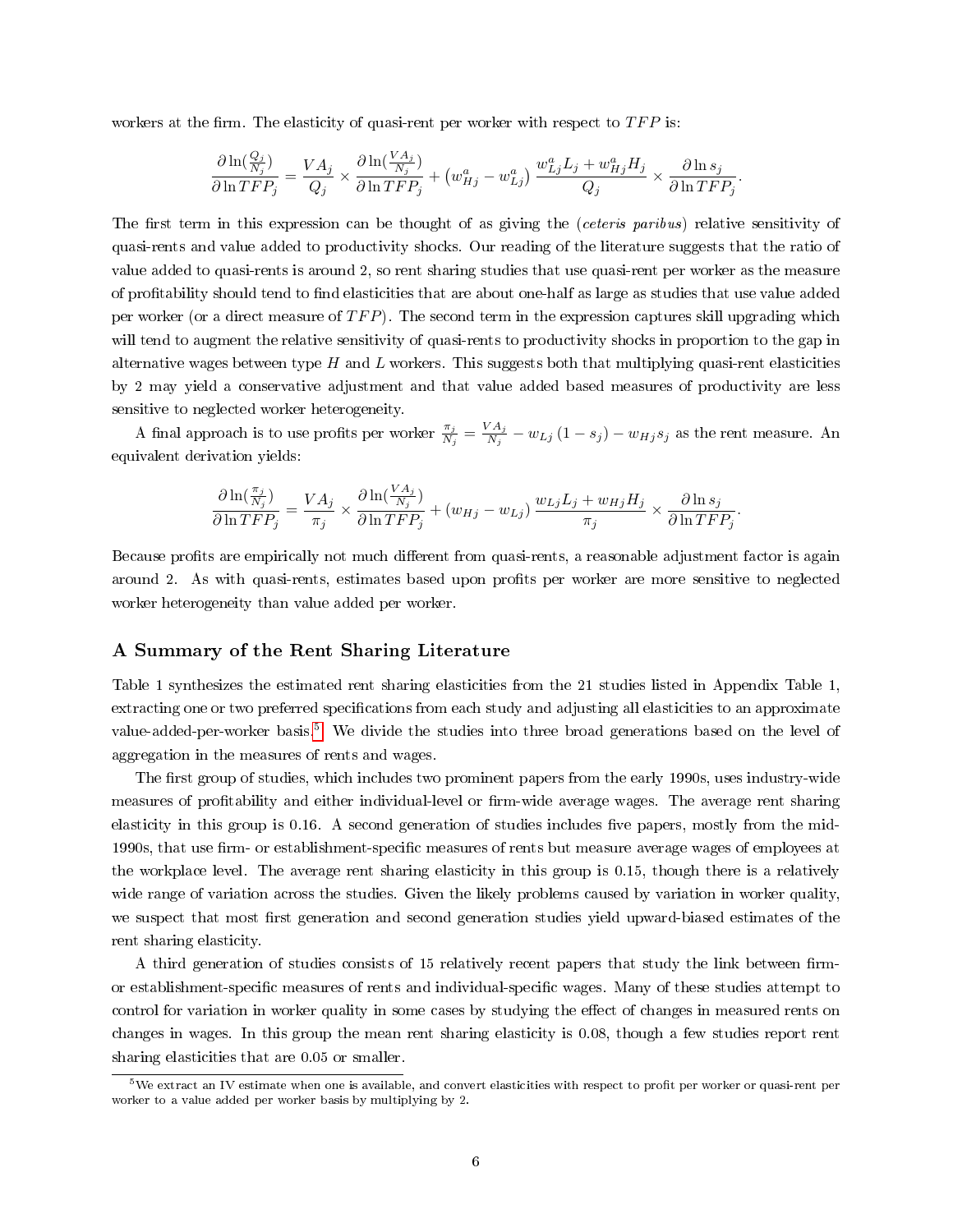Although signicant progress has been made in this literature, none of these studies is entirely satisfactory. Very few studies have clear exogenous sources of variation in productivity. Most papers (e.g., Card, Cardoso, and Kline, 2016; Carlsson, Messina, and Skans, 2014; Guiso, Pistaferri, and Schivardi, 2005) rely on timing assumptions about the stochastic process driving productivity to justify using lags as instruments. A notable exception is Van Reenen (1996), who studies the effects of major firm innovations on employee wages. He finds a very large rent sharing elasticity of 0.29 but this figure may be upward biased by skill upgrading on the part of innovative firms  $-$  a concern he could not address with aggregate data. Other studies (e.g., Abowd and Lemieux, 1993; Card, Devicienti, and Maida, 2014) use industry level shocks as instruments for productivity. However, these instruments may violate the exclusion restriction if labor supply to the sector is inelastic since even fully competitive models predict that industry level shocks can yield equilibrium wage responses. Moreover, industry level shocks might yield general equilibrium responses that change worker's outside options (Beaudry, Green, and Sand, 2012). Finally, with the move to matched employer-employee microdata, economists have had to contend with serious measurement error problems that emerge when constructing plant level productivity measures. It remains to be seen whether instrumenting using lags fully resolves these issues.

### Specification issues: a replication in Portuguese data

To supplement the estimates in the literature and probe the impact of different design choices on the magnitude of the resulting elasticities we conducted our own analysis of rent sharing effects using matched employer-employee data from Portugal. The wage data for this exercise come from Quadros de Pessoal (QP), a census of private sector employees conducted each October by the Portuguese Ministry of Employment. We merge these data to firm-specific financial information from SABI (Sistema de Analisis de Balances Ibericos) database, distributed by Bureau van Dijk.[6](#page-8-0) We select all male employees observed between 2005 and 2009 who work in a given year at a firm in the SABI database with valid information on sales per worker for each year from 2004 to 2010, and on value added per worker for each year from 2005 to 2009.

Panel A of Table 2 presents a series of specifications in which we relate the log hourly wage observed for a worker in a given year (between 2005 and 2009) to mean log value added per worker or mean log sales per worker at his employer, averaged over the sample period. These are simple cross-sectional rent sharing models in which we use an averaged measure of rents at the employer to smooth out the transitory fluctuations and measurement errors in the financial data. In row 1 we present models using mean log value added per worker as the measure of rents; in row 2 we use mean log sales per worker; and in row 3 we use mean log value added per worker over the 2005-2009 period but instrument this with mean log sales per worker over a slightly wider window (2004-2010). For each choice we show a basic specification (with only basic human capital controls) in column 1, a richer specification with controls for major industry and city in column 2, and a full specification with dummies for 202 detailed industries and 29 regions in column 3.

Two main conclusions emerge from these simple models. First, the rent sharing elasticity is systematically larger when rents are measured by value added per worker than by sales per worker.[7](#page-8-1) Second, the rent sharing elasticities from this approach are relatively high. Interestingly, the 0.20 to 0.30 range of estimates

<span id="page-8-0"></span> $6B$ usinesses in Portugal are required to file income statements and balance sheet information annually with the Integrated System of Company Accounts. These reports are publicly accessible and are collected by financial service firms and assembled into the SABI database. We merge SABI and QP using information on detailed location, industry, firm creation date, shareholder equity, and annual sales that are available in both data sets. See Card, Cardoso and Kline (2016) for more information on the matching process.

<span id="page-8-1"></span> $7A$  similar finding is reported by Card, Devicienti, and Maida (2014) using Italian data.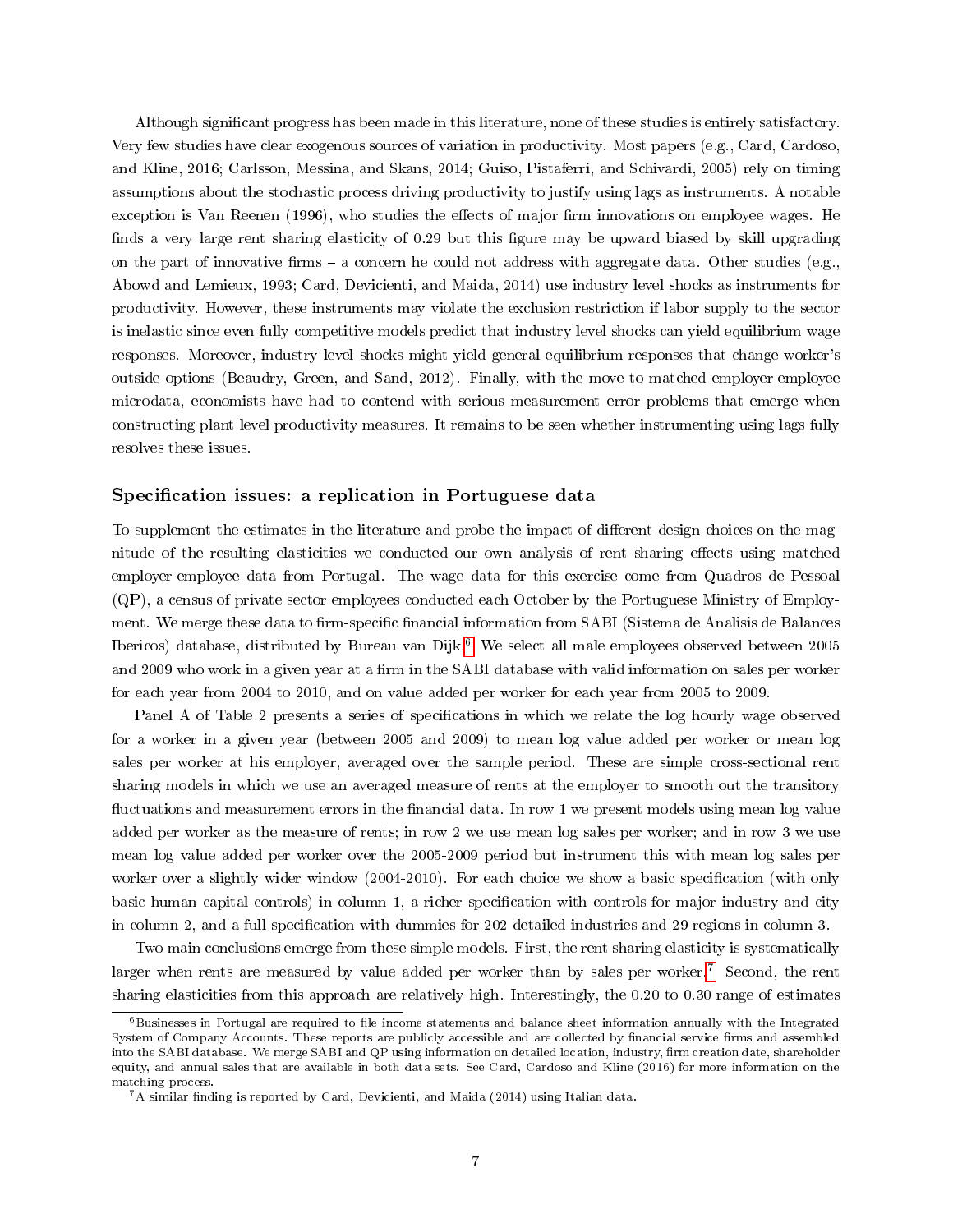is comparable to the range of the studies in the first two panels of Table 1.

An obvious concern with the specifications used in Panel A is that they fail to fully control for variation in worker quality. As discussed above, this is likely to lead to an upward bias in the relationship between wages and value added per worker. The specifications in Panel B of Table 2 partially address this by examining the effect of *changes* in firm specific rents on *changes* in wages for workers who remain at the firm over the period from 2005 to 2009 – a within-job or "stayers" design. We present three sets of specifications of this design. The models in row 4 measure the change in rents by the change in log value added per worker. The models in row 5 use the change in log sales per worker. The models in row 6 use the change in value added per worker as the measure of rents, but instrument the change using the change in sales per worker over a slightly wider interval to reduce the impact of measurement errors in value added.<sup>[8](#page-9-0)</sup>

Relative to the cross-sectional models, the within-job models yield substantially smaller rent sharing elasticities. This difference is likely due to some combination of unobserved worker quality in the crosssectional designs (which leads to an upward bias in these specifications), measurement error (which causes a larger downward bias in the stayer designs), and the fact that value added uctuations may include a transitory component that firms insure workers against (Guiso, Pistaferri, and Schivardi, 2005).<sup>[9](#page-9-1)</sup> The discrepancy is particularly large for OLS models using sales per worker (compare row 2 and row 5 of Table 2): the elasticity for stayers is only about one-tenth as large as the cross-sectional elasticity. We suspect that measurement errors and transitory fluctuations in annual sales are relatively large, and the impact of these factors is substantially magnified in the within-job specifications estimated by OLS. Given the presence of errors and idiosyncratic fluctuations, we prefer the IV estimates in row 6, which point toward a rent sharing elasticity of approximately 0.06.

An interesting feature of both the OLS and IV within-job estimates is that the addition of detailed industry controls reduces the rent sharing elasticity by 10-20 percent. Since these industry dummies absorb industry-wide productivity shocks that are shared by the firms in the same sector, we conclude that the rent sharing elasticity with respect to firm-specific productivity shocks (which is estimated by the models in column 3) is somewhat smaller than the elasticity with respect to sector-wide shocks (which are incorporated in the elasticities in the models in column 1). If true more generally, this suggests that the use of industrywide rent measures will lead to a somewhat larger rent sharing elasticities than would be obtained using firm-specific productivity measures and controlling for industry-wide trends. A similar conclusion is reported by Carlsson, Messina, and Skans (2014).

Overall, we conclude from the studies in Table 1 and our own within-job estimates for Portugal in Table 2 that a plausible range for the elasticity of wages with respect to value added per worker is 0.05-0.15. Elasticities of this magnitude are clearly too low to rationalize the parallel trends of productivity dispersion and wage dispersion illustrated in Figure 1. When wages contain an employer-specific rent premium, however, wage inequality also depends on the degree of sorting of high- and low-skilled workers to more- and lessprotable employers, which as emphasized in Card, Heining and Kline (2013) can contribute to the trend in wage dispersion.

<span id="page-9-0"></span> ${}^{8}$  If measurement errors in value added per worker in year t are uncorrelated with errors or fluctuations in sales per worker in years  $t + 1$  and  $t - 1$ , then the use of a "bracketing" instrument will eliminate the effect of measurement error in value added. We suspect that this is only partially true, so the IV approach reduces but does not fully eliminate the effect of errors in value added.

<span id="page-9-1"></span> $9A$  third potential explanation is selection bias in the stayer models, induced by selecting a sample of job stayers. Results presented in Card, Cardoso and Kline (2016, Appendix Table B10) suggest this factor is relatively small.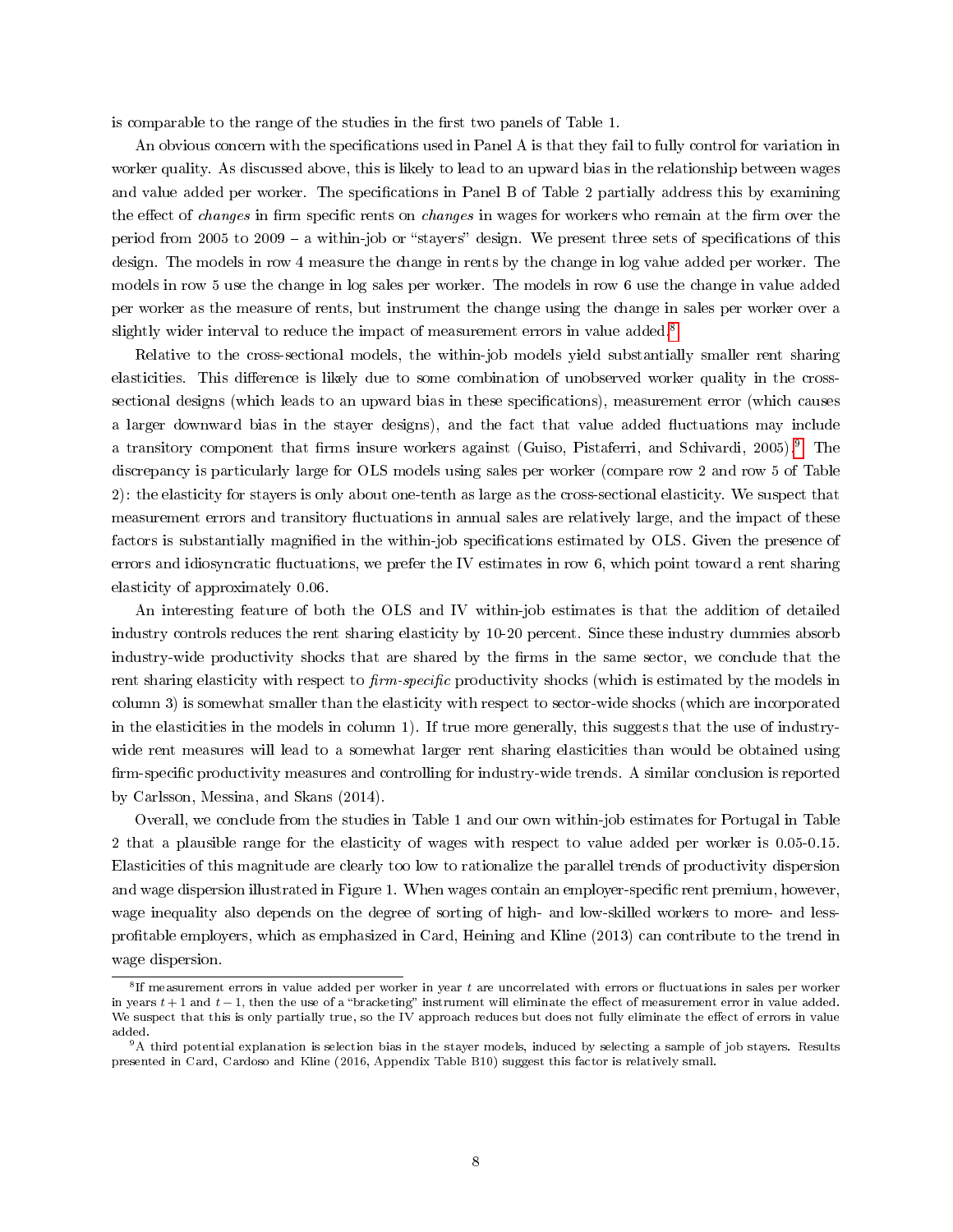# 2 Firm Switching

While the rent-sharing literature documents a strong correlation between firm profitability and pay, a parallel literature finds that workers who move between firms (or establishments) experience wage gains or losses that are highly predictable. In this section we provide an overview of recent ndings from this approach and discuss some of the major issues in this literature. In the next section we discuss how the firm-specific wage premiums estimated by studies of firm switching are related to measures of firm profitability, providing a link between the rent sharing and firm switching literatures.

## AKM Models

In their seminal study of the French labor market, AKM specified a model for log wages that includes additive effects for workers and firms. Specifically, their model for the log wage of person  $i$  in year  $t$  takes the form:

$$
\ln w_{it} = \alpha_i + \psi_{J(i,t)} + X'_{it}\beta + \varepsilon_{it}
$$

where  $X_{it}$  is a vector of time varying controls (e.g., year effects and controls for experience),  $\alpha_i$  is a "person effect" capturing the (time-invariant) portable component of earnings ability, the  $\{\psi_j\}_{j=1}^J$  are firm-specific *relative pay premiums,*  $J(i, t)$  is a function indicating the employer of worker i in year t, and  $\varepsilon_{it}$  is an unobserved time-varying error capturing shocks to human capital, person-specific job match effects, and other factors. The innovation in AKM's framework is the presence of the firm effects, which allow for the possibility that some firms pay systematically higher or lower wages than other firms. Specifically, the AKM model predicts that workers who move from firm  $k$  to firm j will experience an average wage change of  $\psi_j - \psi_k$ , while those who move in the opposite direction will experience an average change of  $\psi_k - \psi_j - a$ striking "symmetry" prediction that we discuss in more detail below.

Estimates of AKM style models on population level administrative datasets from a variety of different countries have found that the firm effects in these models typically explain 15-25 percent of the variance of wages – less than the person effects, but enough to indicate that firm-specific wage setting is important for wage inequality.<sup>[10](#page-10-0)</sup> One problem with this assessment is that the person and firm effects are estimated with considerable imprecision, which means the explanatory power of firms will typically be somewhat overstated - a problem that was also recognized in the earlier literature on industry wage differentials (Krueger and Summers, 1988). Andrews et al. (2008) provide an approach to dealing with this problem that we discuss in more detail below.

If different firms pay different wage premiums, the pattern of sorting of workers to firms will also matter for overall wage inequality. In particular, the variance of log wages is:

$$
Var(\ln w_{it}) = Var(\alpha_i) + Var(\psi_{J(i,t)}) + Var(X'_{it}\beta) + Var(\varepsilon_{it})
$$
  
+2Cov(\alpha\_i, \psi\_{J(i,t)}) + 2Cov(\alpha\_i, X'\_{it}\beta) + 2Cov(\psi\_{J(i,t)}, X'\_{it}\beta) (1)

which includes both the variance of the firm-specific wage premiums and a term reflecting the covariance

<span id="page-10-0"></span> $10$  For example, Abowd, Lengermann, and McKinney (2003) find that firm effects comprise 17% of the variance of US wages. Card, Heining, and Kline (2013) find that establishment effects explain between 18% and 21% of the variance of the wages of German men depending on the time period studied. Card, Cardoso, and Kline (2016) find that firm effects explain 20% of the variance of hourly wages for Portuguese men and 17% of the variance for women. Macis and Schivardi (2016) find that firm effects explain 15% of the wage variance of Italian manufacturing workers. Finally, Lavetti and Schmutte (2016) find that establishment effects explain 21% of the variance of wages of workers in the formal sector in Brazil.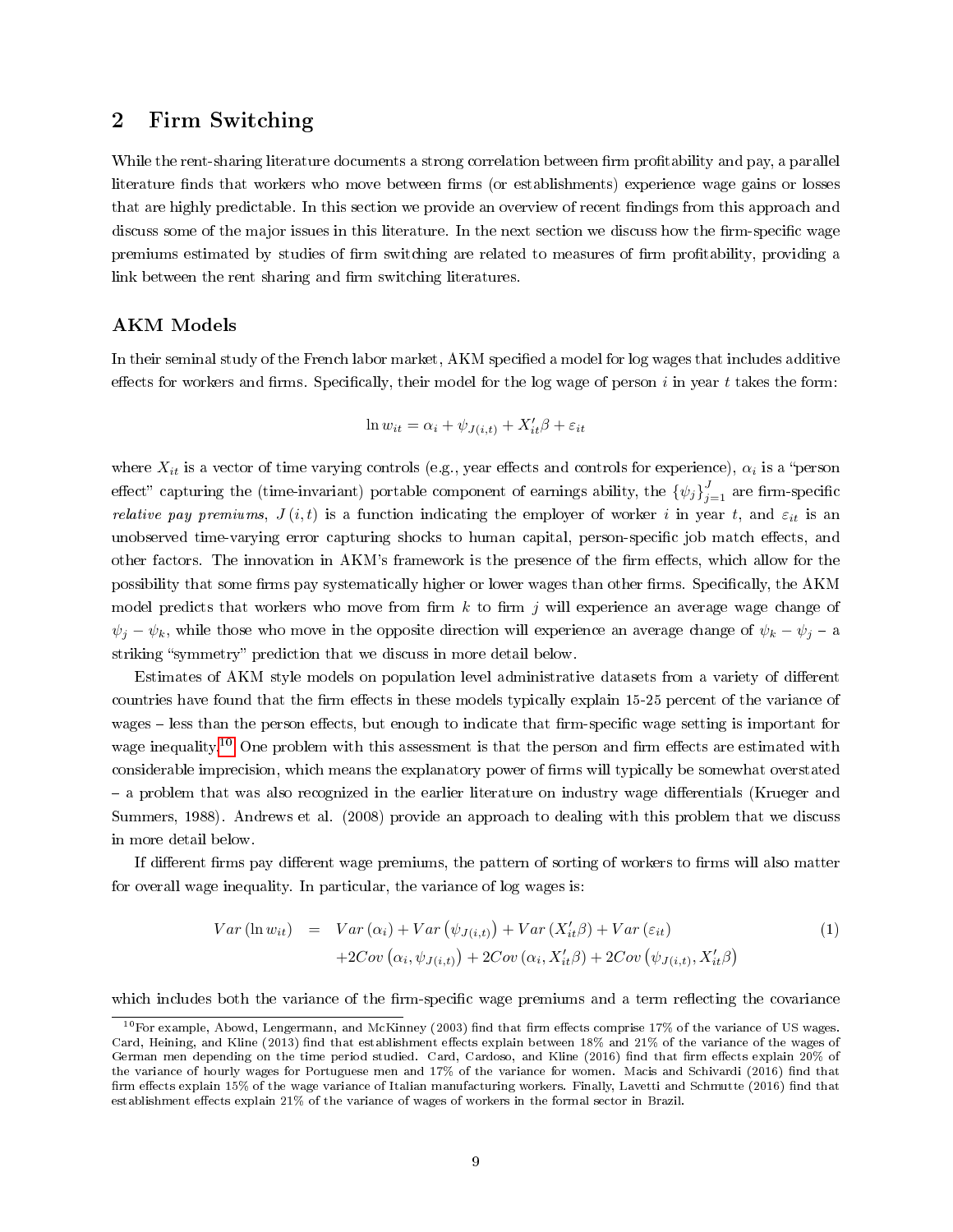of the worker and firm effects. If workers with higher earning capacity are more likely to work at higherpremium firms, then this covariance term will be positive, and any inequality effects from the presence of the firm premiums will be amplified.

An alternative decomposition uses the fact that:

$$
Var(\ln w_{it}) = Cov(\ln w_{it}, \alpha_i) + Cov(\ln w_{it}, \psi_{J(i,t)}) + Cov(\ln w_{it}, X'_{it}\beta) + Cov(\ln w_{it}, \varepsilon_{it}).
$$
 (2)

This yields an "ensemble" assessment of the importance of each variance component to wage dispersion that includes the contribution of the covariance between wage components. For example, under this decomposition, the contribution of the firm component to total wage variation would be  $Cov\left(\ln w_{it}, \psi_{J(i,t)}\right)$  $Var\left(\psi_{J(i,t)}\right)+Cov\left(\alpha_i,\psi_{J(i,t)}\right)+Cov\left(X_{it}'\beta,\psi_{J(i,t)}\right).$  One way to think about this decomposition is that one half of the firm covariance terms in  $(1)$  are attributed to the firm-specific wage premiums.

## Identifying Age and Time Effects

A technical issue that arises with the AKM model is appropriate specification of the effects of age (or potential experience). Following Mincer (1974), it is conventional to include a polynomial in age or potential experience (age minus education minus 6) in  $X_{it}$ . However, it is also standard to include a set of year indicators in  $X_{it}$  to adjust for changing macroeconomic conditions. This raises an identification problem because age  $(a_{it})$  can be computed as calendar year (t) minus birth year  $(b_i)$ . Hence, we face the classic problem of distinguishing additive age, year, and cohort effects, where cohort effects are understood to load into the person effects.

In their original paper, AKM solved this problem by using "actual" labor market experience (i.e. the number of years the worker had positive earnings since entering the labor market) which, if some employment histories have gaps, will not be perfectly collinear with year and person dummies. While in some respects this provides a simple fix to the problem, there are two important drawbacks. First, it is not always possible to reconstruct a worker's employment history, both because some datasets do not always go far enough back to cover the cohorts of interest and because some datasets only report point in time measures of employment (e.g. who was on the payroll in October) rather than a complete history of all employment spells in all years. Second, it is not clear that employment gaps are exogenous, even conditional on a person effect. For example, leaving employment for an entire year could reflect severe health shocks that directly influence earnings ability and confound estimation of relative firm pay.

An alternative approach to dealing with this problem is to impose a linear restriction on the effects of age or time. While the firm effects are invariant to how age and time effects are normalized, different normalizations will yield different values of the person effects and the covariate index  $X_{it}'\beta$ . Card, Heining, and Kline (2013) allow for separate third order polynomials in age by education group along with unrestricted year effects. To obtain identification, they restrict the age profile to be flat at age 40. This is accomplished by omitting the linear age term for each education group and using a cubic polynomial in (age-40). The same restriction is used in Card, Cardoso, and Kline (2016). While this restriction is unlikely to hold exactly, there is reason to believe it provides a good approximation to the shape of the age-earnings profile.<sup>[11](#page-11-0)</sup>

Table 3 examines the sensitivity of the results in Card, Cardoso, and Kline (2016) to four alternate normalizations of the age effects. The first column shows the baseline normalization, which attributes a

<span id="page-11-0"></span> $11$  For example, as shown in Figures 3a-3c of Card and Cardoso (2012) the age profile of wages for Portuguese men tends to be relatively flat after age 40.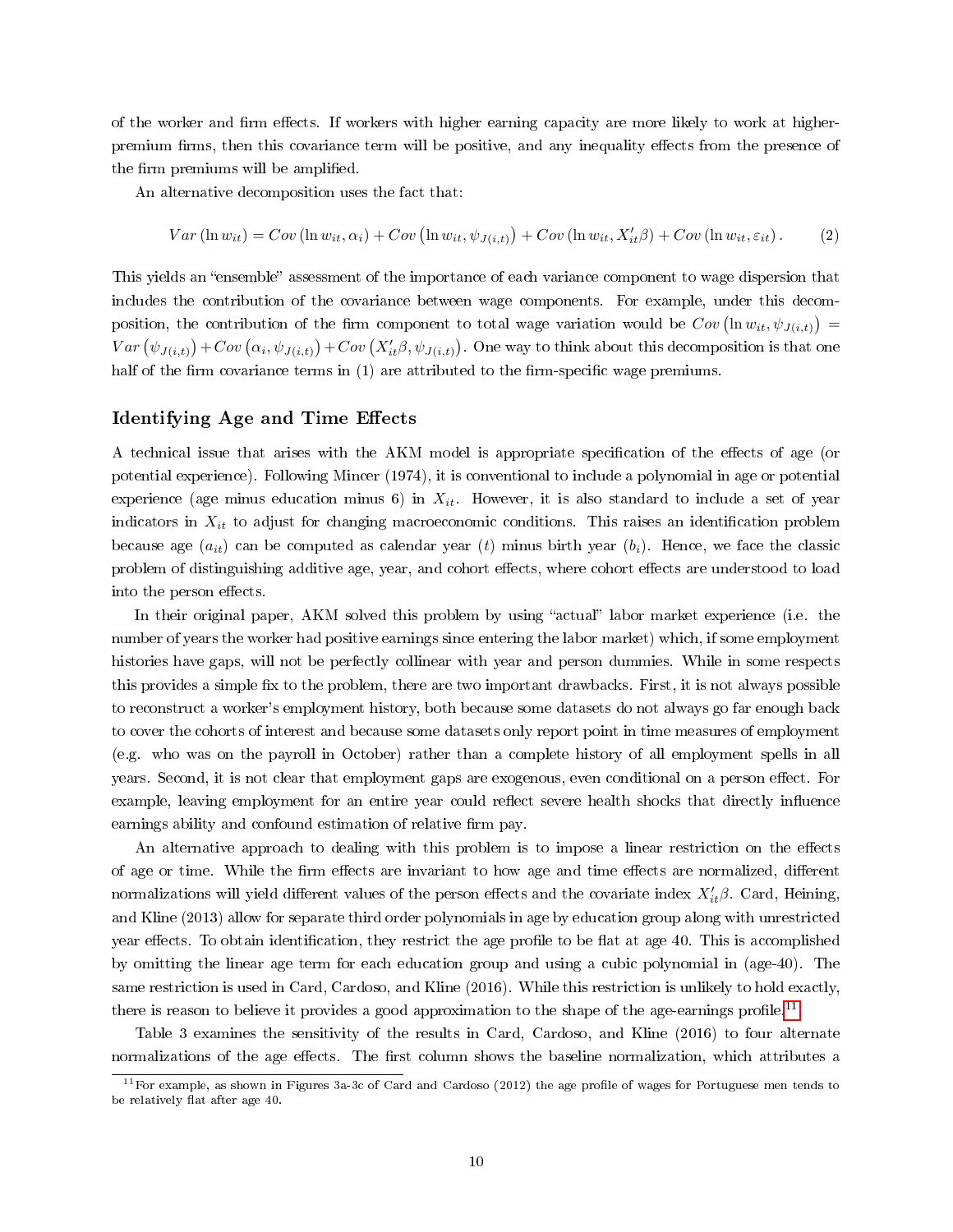relatively small fraction of the overall variance of wages to the time-varying individual component of wages. Renormalizing the age profile to be flat at age  $50$  (column 2) has little effect on this conclusion, whereas re-normalizing the profile to be flat at age 30 leads to a slightly larger variance share for the time-varying component, and also implies a relatively strong negative correlation between the person effects and the index  $X_{it}'\beta$ . Normalizing the age profile to be flat at age 0 – which is what is being done by simply omitting the linear term from an uncentered age polynomial - exacerbates this pattern and leads to a decomposition that suggests that the variances of  $\alpha_i$  and  $X'_{it} \beta$  are both very large and that the two components are strongly negatively correlated.<sup>[12](#page-12-0)</sup> Figure 2 contrasts the implied age profiles for four single year-of-birth cohorts of loweducation men from this naive specification with the implied profiles for the same groups under the baseline normalization. Evidently, the strong negative correlation between the person effects and the covariate index reported in column 4 of Table 3 is driven by implausibly large cohort effects, which trend in a way to offset the imposed assumption that the cubic age profile is flat at age 0.

Rather than restricting the age profile to be flat at a point, we can also achieve identification by assuming the true profile is everywhere nonlinear. Column 5 shows the results of using a linear combination of normal density functions in age (with five year bandwidths) to approximate the age profile.<sup>[13](#page-12-1)</sup> Because each Gaussian component is nonlinear, we do not need restrictions on the parameters to avoid collinearity with cohort and time effects. Nevertheless, using Gaussian basis functions will only "solve" the identification problem if the true age profile has no linear segments. As shown in column 5, the Gaussian approximation yields results somewhere between our baseline normalization and the specification in column 3: although the estimated variability of the worker, firm, and time varying components is very close to baseline, the correlation of the person effects and  $X_{it}^{\prime}\beta$  becomes slightly negative. Fortunately, the covariance of the person and firm effects is essentially the same under our baseline normalization and the Gaussian specification, leading us to conclude that most of the statistics of interest in this literature found under an age 40 normalization are robust to alternate identifying assumptions.

To summarize: in comparing results from different applications of the AKM framework researchers should pay close attention to the choice of normalization. The values of the person effects (i.e., the  $\alpha_i$ 's) and the time varying controls (i.e.,  $X_{it}'\beta)$  are not separately identified when  $X_{it}$  includes both year effects and a linear age term. The choice of normalization has no effect on the estimated size of  $Var(\psi_{J(i,t)})$  or  $Var(\alpha_i + X_{it}\beta)$ , or the covariance term  $Cov(\psi_{J(i,t)},\alpha_i+X_{it}\beta)$  but, as shown in Table 3, it will affect the estimated covariance of the person and firm effects and the relative size of  $Var(\alpha_i)$  versus  $Var(\psi_{J(i,t)})$ .

## Worker-Firm Sorting and Limited Mobility Bias

In their original study, AKM reported a *negative* correlation between the estimated worker and firm effects, suggesting that sorting of workers to different firms tended to reduce rather than increase overall wage inequality. Subsequent research, however, has typically found positive correlations. For example, Abowd, Lengermann, and McKinney (2003) report a correlation of 0.08 for U.S. workers, while Card, Heining and Kline (2013) report a correlation of 0.23 for male German workers in the 2000s. As discussed by Abowd et al. (2004) and Andrews et al. (2008) these correlations are biased down in finite samples with the size of the bias depending inversely on the degree of worker mobility among firms. Maré and Hyslop (2006) and

<span id="page-12-0"></span> $12$ Abowd, Lengermann and McKinney (2003) impose a normalization on the experience profiles in their estimation of an AKM model for the LEHD data that leads to large variances of the  $\alpha_i$  and  $X_{it}'\beta$  components, and a large negative covariance  $(\rho = -0.55)$ , similar to the pattern in column 4.

<span id="page-12-1"></span><sup>&</sup>lt;sup>13</sup>Letting  $\phi$  (.) denote the standard normal density, we use basis functions of the form  $\phi\left(\frac{a_{it}-x}{5}\right)$  where  $x \in \{20, 25, ..., 65\}$ .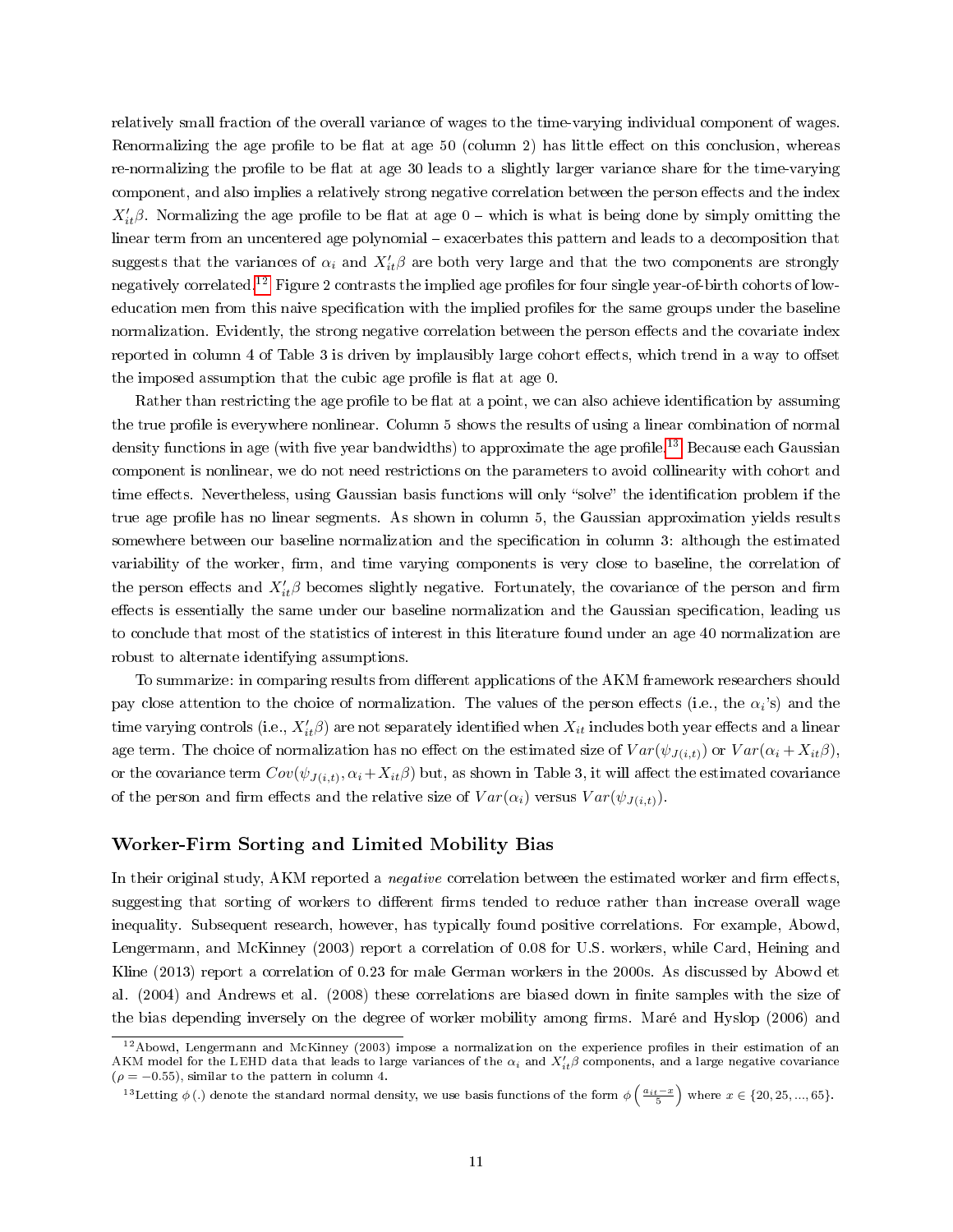Andrews et al.  $(2012)$  show convincingly that this "limited-mobility" bias can be substantial. In sampling experiments they find that the correlation of the estimated effects becomes more negative when the AKM model is estimated on smaller subsets of the available data. While Andrews et al. (2008) and Gaure (2014) provide approaches to correcting for this downward bias in the correlation (and the upward biases in the estimated variances of person and firm effects), their procedures require a complete specification of the covariance structure of the time-varying errors, which makes such corrections highly model dependent.[14](#page-13-0) The development of corrections that are more robust to unmodeled dependence is an important priority for future research.

## Exogenous Mobility

AKM's additive worker and firm effect specification is simple and tractable. Nevertheless, it has been widely criticized because OLS estimates of worker and firm effects will be biased unless worker mobility is uncorrelated with the time-varying residual components of wages. In an attempt to provide some transparent evidence on this issue, Card, Heining, and Kline (2013) (hereafter, CHK) develop a simple event-study analysis of the wage changes experienced by workers moving between different groups of firms. Rather than rely on a model-based grouping, CHK define firm groups based on the average pay of coworkers. If the AKM model is correct and firms offer proportional wage premiums for all their employees, then workers who move to firms with more highly-paid coworkers will on average experience pay raises, while those who move in the opposite direction will experience pay cuts. Moreover, the gains and losses for movers in opposite directions between any two groups of firms will be symmetric. In contrast, models of mobility linked to the worker-and-firm-specific match component of wages (e.g., Eeckhout, and Kircher, 2011) imply that movers will tend to experience positive wage gains regardless of the direction of their move, violating the symmetry prediction.

Figures 3 and 4 present the results of this analysis using data for male and female workers in Portugal, taken from Card, Cardoso, and Kline (2016). The samples are restricted to workers who switch establishments and have at least two years of tenure at both the origin and destination firm. Firms are grouped into coworker pay quartiles (using data on male and female coworkers). For clarity, only the wage profiles of workers who move from jobs in quartile 1 and quartile 4 are shown in the figures. The wage profiles exhibit clear step-like patterns: when workers move to higher paying establishments their wages rise; when they move to lower paying establishments their wages fall. For example, males who start at a firm in the lowest quartile group and move to a firm in the top quartile have average wage gains of 39 log points, while those who move in the opposite direction have average wage losses of 43 log points. The gains and losses for other matched pairs of moves are also roughly symmetric, while the wage changes for people who stay in the same coworker pay group are close to zero.

Another important feature of the wage profiles in Figures 3 and 4 is that wages of the various groups are all relatively stable in the years before and after a job move. Workers who are about to experience a major wage loss by moving to a firm in a lower coworker pay group show no obvious trend in wages beforehand. Similarly, workers who are about to experience a major wage gain by moving to a firm in a higher pay group show no evidence of a pre-trend.

<span id="page-13-0"></span><sup>&</sup>lt;sup>14</sup>For example Andrews et al. (2008) compute bias corrections in a linked sample of German workers and establishments under the assumption that the transitory errors in wages are homoscedastic and serially uncorrelated. They find that the corrections have little effect on the estimated correlation between worker and firm effects. However, subsequent results by Andrews et al. (2012) show large biases in the estimated correlation when the AKM model is estimated on subsamples as large as 30% of the data.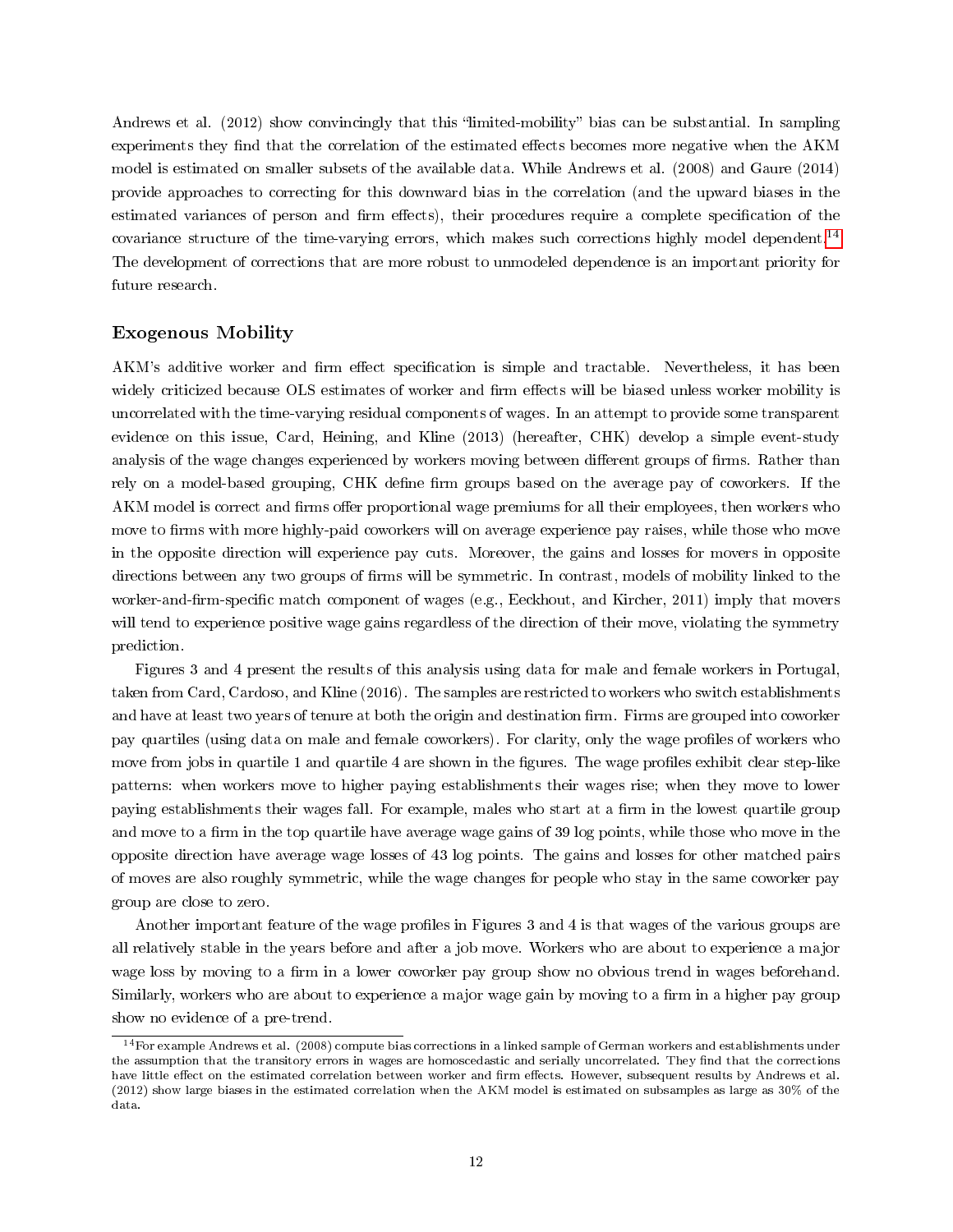Card, Cardoso, and Kline (2016) also present simple tests of the symmetry restrictions imposed by the AKM specification, using regression-adjusted wage changes of males and females moving between firms in the 4 coworker pay groups. Comparisons of upward and downward movers are displayed visually in Figures 5a and 5b, and show that the matched pairs of adjusted wage changes are roughly scattered along a line with slope  $-1$ , consistent with the symmetry restriction.

Similar event studies can also be conducted using firm groupings based on the estimated pay effects obtained from an AKM model. As shown in CHK (Figure VII), applying this approach to data for German males yields the same conclusions as an analysis based on coworker pay groups. Macis and Schivardi (2016) conduct this style of event study using Social Security earnings data for Italian workers, and confirm that wage profiles of movers exhibit the same step-like patterns found in Germany and Portugal.

## Additive Separability

Another concern with the AKM model is that it presumes common proportional firm wage effects for all workers. One way to evaluate the empirical plausibility of the additive AKM specification is to examine the pattern of mean residuals for different groups of workers and firms. Figure 6 and 7, taken from Card, Cardoso and Kline (2016) shows the mean residuals for 100 cells based on deciles of the estimated worker effects and deciles of the estimated firm effects. If the additive model is correct, the residuals should have mean zero for matches composed of any grouping of worker and firm effects, while if the firm effects vary systematically with worker skill we expect departures from zero. Reassuringly, the mean residuals are all relatively close to zero. In particular, there is no evidence that the most able workers (in the 10th decile of the distribution of estimated person effects) earn higher premiums at the highest-paying firms (in the 10th decile of the distribution of estimated firm effects). The largest mean residuals are for the lowest-ability workers in the lowest paying firms – an effect which may reflect the impact of the minimum wage in Portugal. Residual plots for workers and firms in Germany, reported by CHK, and in Italy, reported by Macis and Schivardi (2016), also show no evidence of systematic departures from the predictions of a simple AKM style model.

A different approach to assessing the additive separability assumption comes from Bonhomme, Lamadon, and Manresa (2015) who estimate a worker-firm model with discrete heterogeneity where each pairing of worker and firm type is allowed a different wage effect. Their results indicate that an additive model provides a very good approximation to Swedish employer-employee data allowing interactions between worker and firm type yields a trivial  $(0.8\%)$  increase in explained wage variance.

Though these results suggest that firm effects are, on average, similar for different types of workers, there is of course scope for differences to emerge in selected subpopulations. For example, Goldschmidt and Schmieder (2015) find in large German firms that food, cleaning, security, and logistics (FCSL) workers exhibit different wage fixed effects than other occupations. Specifically, the firm wage effects of FCSL workers are attenuated relative to non-FCSL workers. Likewise, Card, Cardoso, and Kline (2016) find that Portuguese women exhibit slightly attenuated firm effects relative to men, which they argue reflects gender differences in bargaining behavior.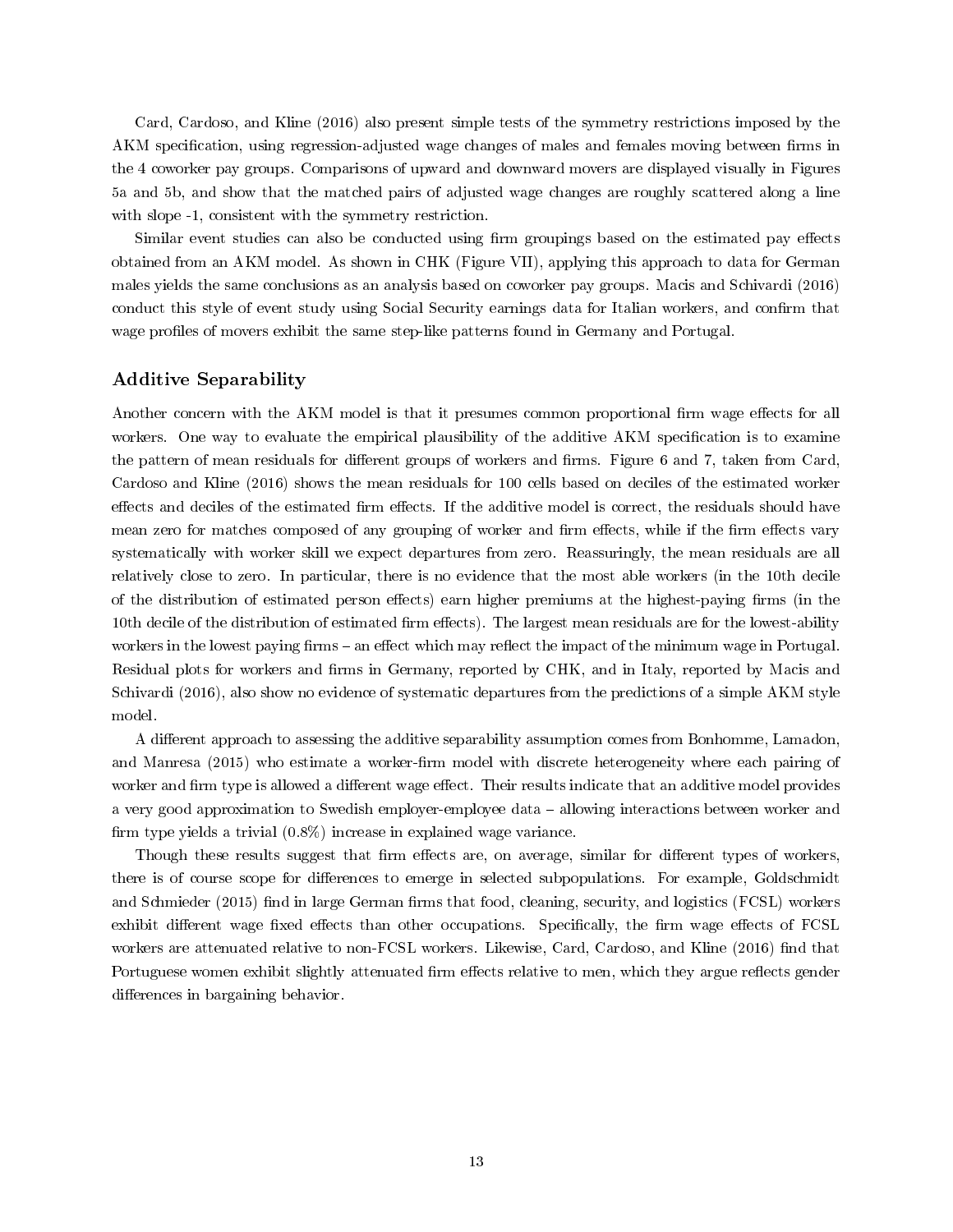# 3 Reconciling Rent-Sharing Estimates with Results from Studies of Firm Switching

In their original study AKM showed that the estimated firm-specific wage premiums were positively correlated with measures of firm profitability including value added per worker and sales per worker. A number of more recent studies have also confirmed that there is a positive link between firm-specific pay policies and productivity (e.g., Cahuc, Postel-Vinay, and Robin, 2006; Bagger, Christensen, and Mortensen, 2014).

To further bridge the gap between the rent-sharing literature and the firm-wage effects literatures we conducted a simple exercise using data on male workers in Portugal observed in the QP between 2005 and 2009 (i.e., the same data used in Panel A of Table 2). The AKM model posits that the log of the wage of a given worker in a given year can be decomposed into the sum of a person effect, a firm or establishment effect, a time-varying index of person characteristics, and a residual that is orthogonal to the firm and person effects. It follows that the rent sharing elasticity obtained from a regression of wages on a time-invariant measure of rents at the current employer  $(\gamma_w)$  can be decomposed into the sum of three components reflecting the regression on firm-specific rents of the estimated worker effects ( $\gamma_{\alpha}$ ), the estimated firm effects ( $\gamma_{\psi}$ ), and the time-varying covariate index  $(\gamma_{X\beta})$ :

$$
\gamma_w = \gamma_\alpha + \gamma_\psi + \gamma_{X\beta}.
$$

The regression coefficients  $\gamma_{\alpha}$  and  $\gamma_{X\beta}$  represent sorting effects. To the extent that firms with higher measured rents hire older workers, or workers with higher permanent skills,  $\gamma_{\alpha}$  and/or  $\gamma_{X\beta}$  will be positive. The coefficient  $\gamma_{\psi}$ , on the other hand, is arguably a clean measure of the rent sharing elasticity, since  $\psi_{J(i,t)}$ represents a firm-specific wage premium that is paid on top of any reward for individual-specific skills.

To implement this idea we use the estimated AKM parameters from Card, Cardoso and Kline (2016), which were estimated on a sample that includes virtually all the observations used for the cross-sectional models in Panel A of Table 2.[15](#page-15-0) The results are presented in Panel A of Table 4. Row 1 of the table reports estimated rent sharing elasticities using the log hourly wage of each worker as a dependent variable. As in Table 2, we report three specifications corresponding to models with only simple human capital controls (column 1), controls for major industry and city (column 2) and controls for detailed industry and location (column 3). The estimated rent sharing elasticities in row 1 are qualitatively similar to the estimates in row 1 of Table 2 but differ slightly due to differences in the sample arising because the AKM model estimates are not available for all workers/firms. Rows 2-4 show how the overall rent sharing elasticities in row 1 can be decomposed into a worker quality effect (row 2), a firm wage premium effect (row 3), and an experiencerelated sorting effect (row 4) which is close to  $0$ .

A key conclusion from these estimates is that rent sharing elasticities estimated from a cross-sectional specification incorporate a sizable worker quality bias. In each column of Table 4, roughly  $40\%$  of the overall wage elasticity in row 1 is due to the correlation of worker quality (measured by the person effect component of wages) with firm specific quality. Adjusting for worker quality, the estimates in row 3 point to a rent sharing elasticity in the range of 0.10 to 0.15.

While the AKM approach reduces the estimated rent sharing elasticities substantially, the estimates in row 3 of Table 4 are still substantially larger than the within-job elasticities reported in Panel B of Table 2. There are several possible explanations for the gap. One is that the within-job estimates are biased downward

<span id="page-15-0"></span> $15$ The sample used by Card, Cardoso, and Kline (2016) is slightly different than the sample of firms with financial data we use in this paper, so the adding up constraint does not have to hold exactly. However, in all cases it holds approximately.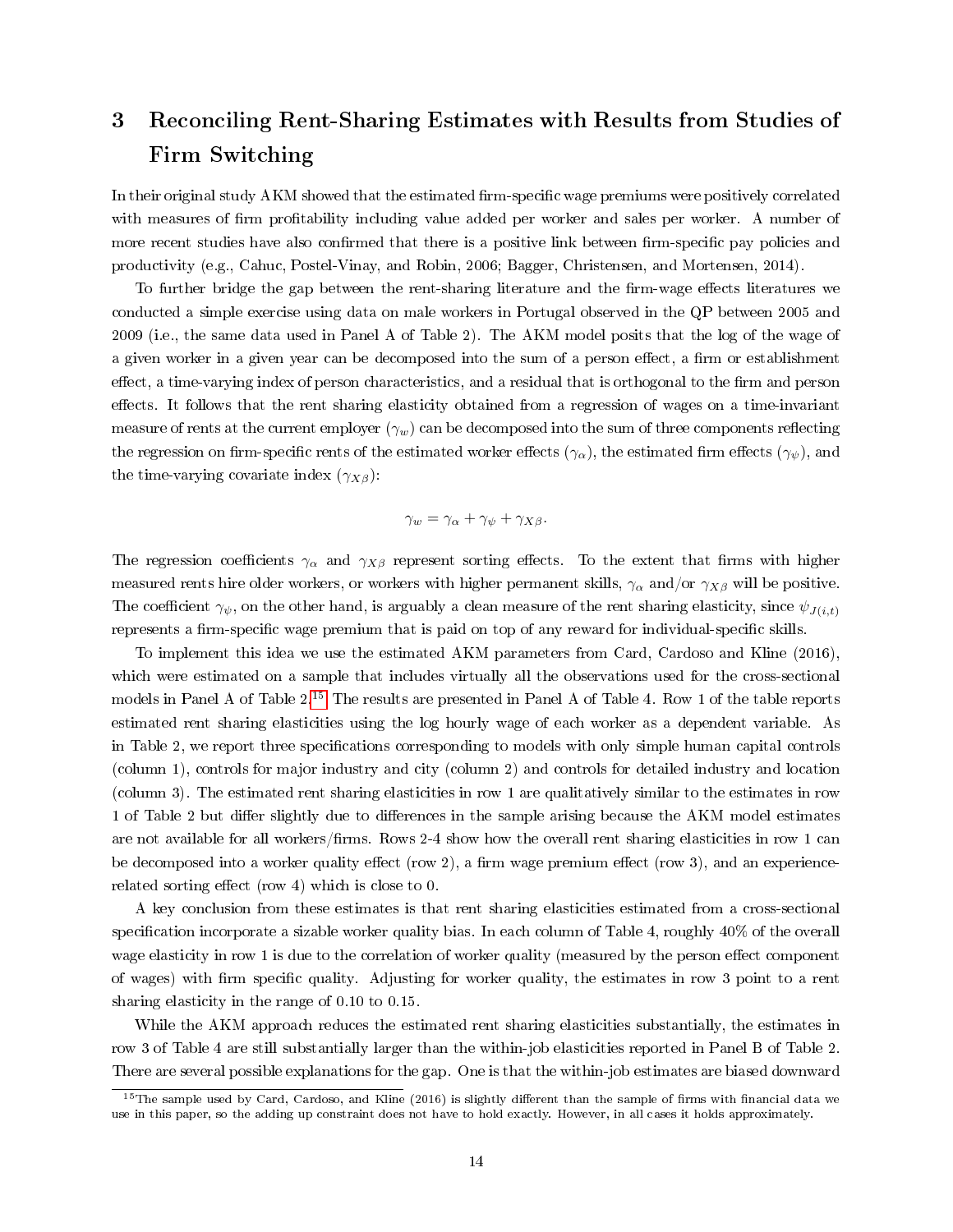by measurement errors which comprise a potentially large share of the variance in relatively short-horizon changes in rents. A related explanation, emphasized by Guiso, Pistaferri and Schivardi (2005) is that the structural rent sharing elasticity depends on whether the source of variation in productivity is perceived as permanent or transitory. Guiso, Pistaferri, and Schivardi (2005) present a model in which wages adjust less to purely transitory fluctuations than to persistent changes in productivity.<sup>[16](#page-16-0)</sup> To the extent that industrywide productivity shifts tend to be more persistent than firm-specific within-industry shifts, this explanation can also account for the pattern of smaller elasticities when more detailed industry controls are added to a rent-sharing model.

A third explanation is that some share of the firm-specific wage premium paid by more productive firms is a compensating differential for the extra work effort or less desirable work conditions at higherproductivity firms (e.g., Lavetti and Schmutte, 2016; Sorkin, 2015). If this is true then one would expect the estimated elasticities from row 3 of Table 4 to overstate the true rent sharing effect. Card, Cardoso, and Kline (2016, Appendix Table B6) examine the relationship between average hours of work and the estimated pay premiums offered by different firms in Portugal and find no evidence of compensating differentials for long hours. Moreover, Card, Heining and Kline (2012, Appendix Table 8) find that jobs with higher wage premiums last signicantly longer, suggesting that workers prefer these jobs. Nevertheless, we cannot rule out some role for compensating differentials, suggesting that the estimates in row 3 of Table 4 may overstate the true rent-sharing elasticity.

### Differential Rent Sharing

We can use the AKM framework to examine another interesting question: to what extent do different groups of workers receive larger or smaller shares of the rents at different firms? To do this, we fit separate AKM models for less-educated men (with less than a high school education) and more-educated men (with high school or more) in our Portuguese wage sample. We then re-estimated the same rent sharing specifications reported in Panel A of Table 4, separately for the two groups. The results are reported in Panels B and C of Table 4.

The estimates reveal several interesting patterns. Most importantly, although the correlation between wages and value added per worker is a little higher for the high education group, virtually all of this gap is due to a stronger correlation between the worker quality component of wages and value added. The correlations with the firm-specific pay premiums are very similar for the two education groups. Thus, we see no evidence of differential rent sharing.

This finding is illustrated in Figure 8, which shows a binned scatterplot of mean log value added per worker at different firms (on the horizontal axis) versus the relative wage premium for high-educated versus low-educated men at these firms. We also super-impose a bin-scatter of the relative share of high educated workers at different firms (including both men and women in the employment counts for the two education groups). The relative wage premium is virtually flat, consistent with the regression coefficients in rows 7 and 11 of Table 4, which show nearly the same effect of value added per worker on the wage premiums for the two education groups. In contrast, the relative share of highly educated workers is increasing with value added per worker – a pattern we interpret as largely driven by the "labor quality" component in value added per worker.[17](#page-16-1)

<span id="page-16-1"></span><span id="page-16-0"></span> $16$ Cardoso and Portela (2009) find evidence for this pattern using Portuguese worker firm data derived from the QP.

<sup>&</sup>lt;sup>17</sup>As shown in Section 1, ignoring variation in capital per worker, the log of value added per worker at firm j is the sum of  $\ln(TFP_i)$  and  $\ln(q_i)$  where  $q_i$  is the productivity-weighted share of higher-skilled workers at the firm, which is increasing in the share of high-education workers. The expected slope of a regression of the log of the relative share of highly educated workers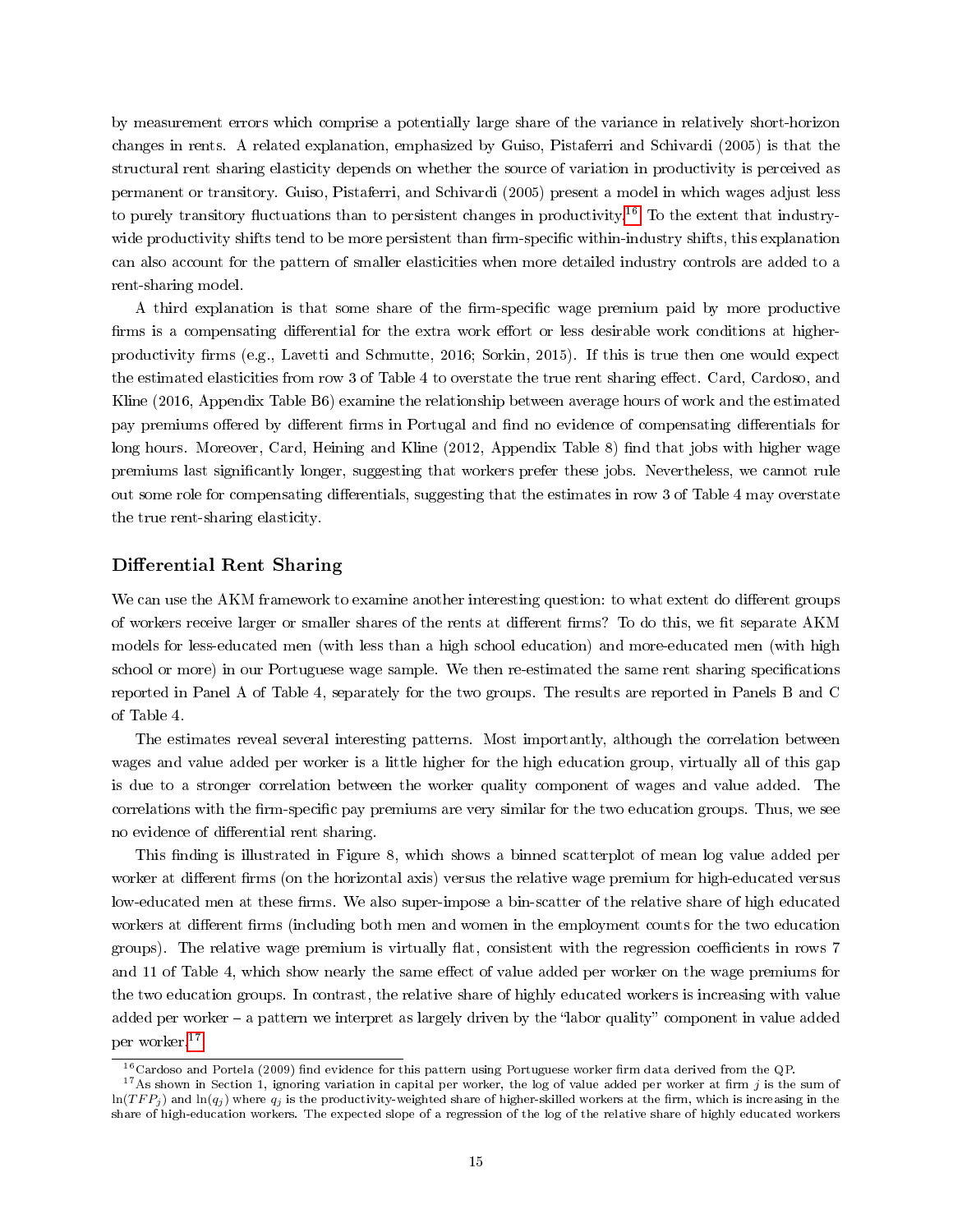# 4 Imperfectly Competitive Labor Markets and Inequality

With this background in mind we now turn to the task of developing a simple modeling framework that is useful for organizing and interpreting the empirical literature on firm-specific productivity and wage dispersion. Rather than build a model based on search frictions, we follow the Industrial Organization literature by working with a static "differentiated products" model that focuses on heterogeneity across workers in their valuation of jobs at different employers. This differentiation endows firms, which cannot observe individual worker's preferences but have knowledge of the population distribution of preferences, with some monopsony power to set wages.<sup>[18](#page-17-0)</sup>

While empirical work on monopsony has experienced something of a renaissance (see Manning, 2011 for a review) there has, to our knowledge, been little attempt to use these models to reconcile facts in the literature on matched employer-employee data. We show that static monopsony models can generate empirically plausible connections between firm productivity and wages. They also, under reasonable assumptions, generate the prediction that wages are additively separable in worker and firm heterogeneity, at least within broad skill groups.

A limitation of our framework relative to modern wage posting models (e.g., Burdett and Mortensen, 1998) is that we assume all between-firm heterogeneity arises from heterogeneity in  $TFP$  or differences in the elasticity of labor supply to the firm. While this allows us to focus on the links between dispersion in productivity and wages it is important to remember that firms may also exhibit dispersion in wage policies for reasons having nothing to do with their production technology. Indeed, in the simplest version of Burdett and Mortensen's (1998) model, firms are homogenous and the identity of high wage and low wage firms is arbitrary.[19](#page-17-1)

## Market Structure

There are J firms and two types of workers: lower-skilled (L) and higher-skilled (H). Each firm  $j \in \{1, ..., J\}$ posts a pair  $(w_{Lj}, w_{Hj})$  of skill-specific wages that all workers costlessly observe. Hence, in contrast to search models, workers are fully informed about job opportunities. As in many search models, however, we assume that firms will hire any worker (of appropriate quality) who is willing to accept a job at the posted wage.

Firms exhibit differentiated work environments over which workers have heterogeneous preferences. For worker i in skill group  $S \in \{L, H\}$ , the indirect utility of working at firm j is:

$$
v_{iSj} = \beta_S \ln w_{Sj} + a_{Sj} + \epsilon_{iSj},
$$

where  $a_{Sj}$  is a firm-specific amenity common to all workers in group S and  $\epsilon_{iSj}$  captures idiosyncratic preferences for working at firm  $j$ , arising for example from non-pecuniary match factors such as distance to work or interactions with coworkers and supervisors.<sup>[20](#page-17-2)</sup> We assume that the  $\{\epsilon_{iSj}\}\$ are independent draws

<span id="page-17-2"></span><sup>20</sup>Note that this specification of preferences is equivalent to assuming that  $v_{iSj}=\beta_S^0\ln w_{Sj}+a_{Sj}^0+\tau\epsilon_{iSj},$  where  $\tau>0$  is a

on the log of value added per worker is therefore positive, even if there is no correlation between  $TFP$  and the share of highly educated workers.

<span id="page-17-0"></span><sup>&</sup>lt;sup>18</sup>In this respect, our approach is akin to the classic Albrecht-Axell (1984) model of wage posting with leisure heterogeneity. However, because we allow for continuous heterogeneity in worker preferences, firms are not indifferent between wage strategies and will mark wages down below marginal product according to the usual monopsonistic pricing rule. Our assumption that firms are ignorant about worker reservation values lies in contrast to the model of Postel-Vinay and Robin (2002) who assume that firms observe a worker's outside option and offer wages that make them indifferent about accepting jobs.

<span id="page-17-1"></span> $19$ We have also ignored "efficiency wage" explanations for firm wage premia which can emerge, for example, due to monitoring problems. See Akerlof and Yellen (1986) and Katz (1986) for reviews and Piyapromdee (2013) for an attempt to combine efficiency wage mechanisms with wage posting models.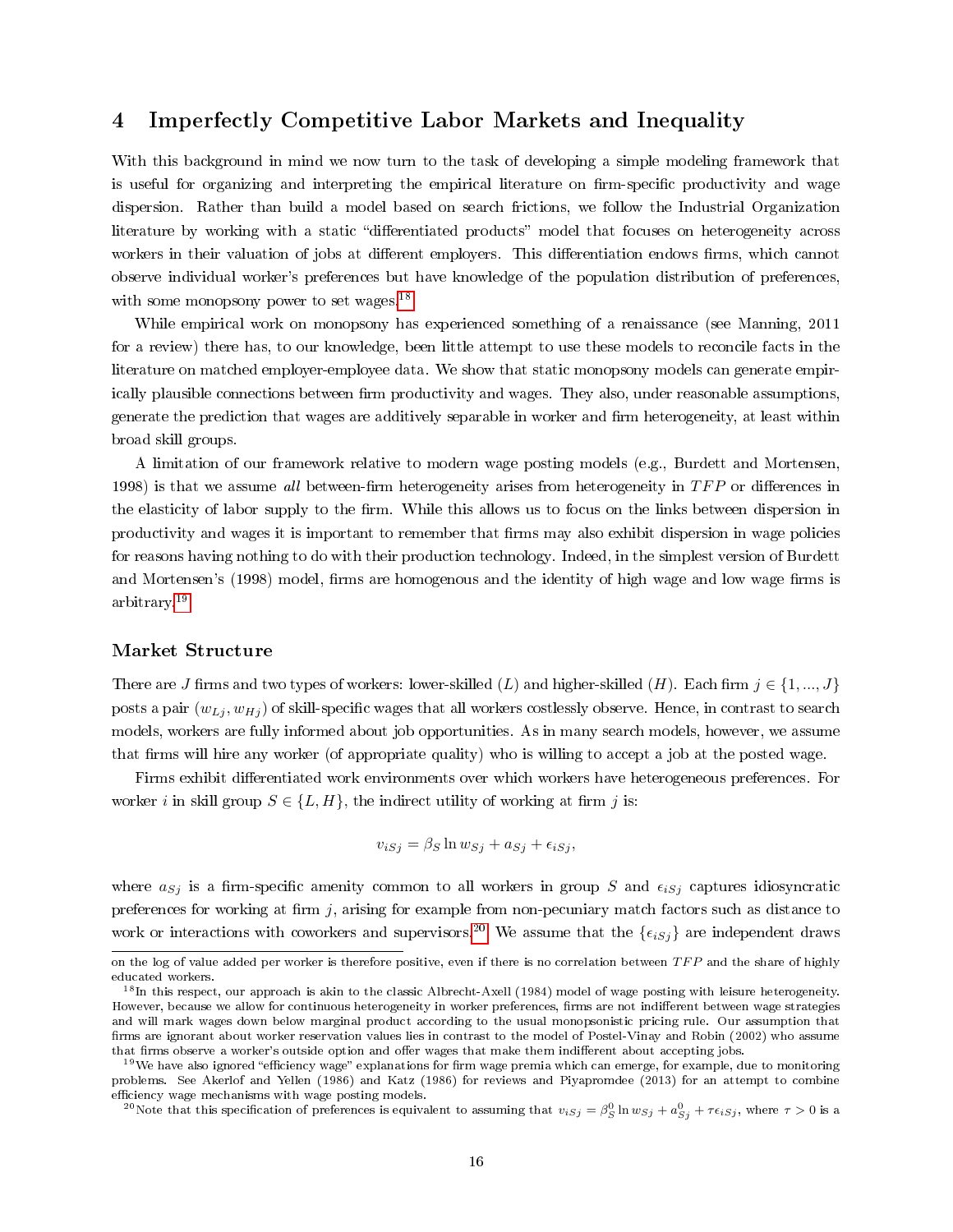from a type I Extreme Value distribution. Given posted wages, workers are free to work at any firm they wish, which leads to logit choice probabilities of the form:

$$
p_{Sj} \equiv P(v_{iSj} \ge v_{iSk} \text{ all } k \neq j) = \frac{\exp(\beta_S \ln w_{Sj} + a_{Sj})}{\sum_{k=1}^J \exp(\beta_S \ln w_{Sk} + a_{Sk})}.
$$

To simplify the analysis and abstract from strategic interactions in wage-setting, we assume that the number of firms  $J$  is very large, in which case the logit probabilities are closely approximated by exponential probabilities:

$$
p_{Sj} \approx \lambda_S \exp(\beta_S \ln w_{Sj} + a_{Sj}),
$$

where  $(\lambda_H, \lambda_L)$  are constants common to all firms in the market. Thus, for large J, the approximate firmspecific supply functions can be written in constant elasticity form as:

<span id="page-18-2"></span>
$$
\ln L_j(w_{Lj}) = \ln(\mathcal{L}\lambda_L) + \beta_L \ln w_{Lj} + a_{Lj}
$$
\n(3)

$$
\ln H_j(w_{Hj}) = \ln(\mathcal{H}\lambda_H) + \beta_H \ln w_{Hj} + a_{Hj},\tag{4}
$$

where  $\mathcal L$  and  $\mathcal H$  give the total numbers of lower-skilled and higher-skilled workers in the market.<sup>[21](#page-18-0)</sup> Note that as  $\beta_L, \beta_H \to \infty$  these supply functions become perfectly elastic and we approach a competitive labor market.

## Firm optimization

Firms have production functions of the form:

$$
Y_j = T_j f(L_j, H_j),\tag{5}
$$

where  $T_j$  is a firm-specific productivity shifter. We assume that  $f(.)$ , is twice differentiable and exhibits constant returns to scale with respect to  $L_j$  and  $H_j$ . For simplicity we also ignore capital and intermediate inputs.[22](#page-18-1)

The firm's problem is to post a pair of skill-specific wages that minimize the cost of labor services given knowledge of the supply functions [\(3\)](#page-18-2) and [\(4\)](#page-18-2). Firms cannot observe workers' preference draws  $\{\epsilon_{iSj}\}\$ , which prevents them from perfectly price discriminating against workers according to their idiosyncratic reservation values. The firm's optimal wage choices solve the problem:

$$
\min_{w_{Lj}, w_{Hj}} w_{Lj} L_j(w_{Lj}) + w_{Hj} H_j(w_{Hj}) \text{ s.t. } T_j f(L_j(w_{Lj}), H_j(w_{Hj})) \ge Y.
$$

scale factor, and defining  $\beta_S = \beta_S^0/\tau$  and  $a_{Sj} = a_{Sj}^0/\tau$ .

<span id="page-18-0"></span><sup>&</sup>lt;sup>21</sup> Berry and Pakes (2007) contrast demand models where consumers have idiosyncratic preferences for specific products versus what they term the "pure characteristics" model where consumers only care about a finite set of product characteristics. In the latter case, as the number of products grows large the demand elasticity tends to infinity - a phenomenon discussed in the labor market setting by Boal and Ransom (1997). We suspect the pure characteristics model is less applicable to the worker's choice of employer because of the many non-pecuniary aspects of work that can give rise to match effects. For example, no two employers have exactly the same location and workplace culture. However, it is clearly an important question for future research which model works better empirically.

<span id="page-18-1"></span> $^{22}$ This specification is appropriate if the user cost of capital and the prices of intermediate inputs are fixed and the firm's output is a Cobb-Douglas function of these factors and the labor aggregate  $T_j f(L_j, H_j)$ . In this case capital and intermediate inputs will adjust proportionally to  $T_j f(L_j, H_j)$ .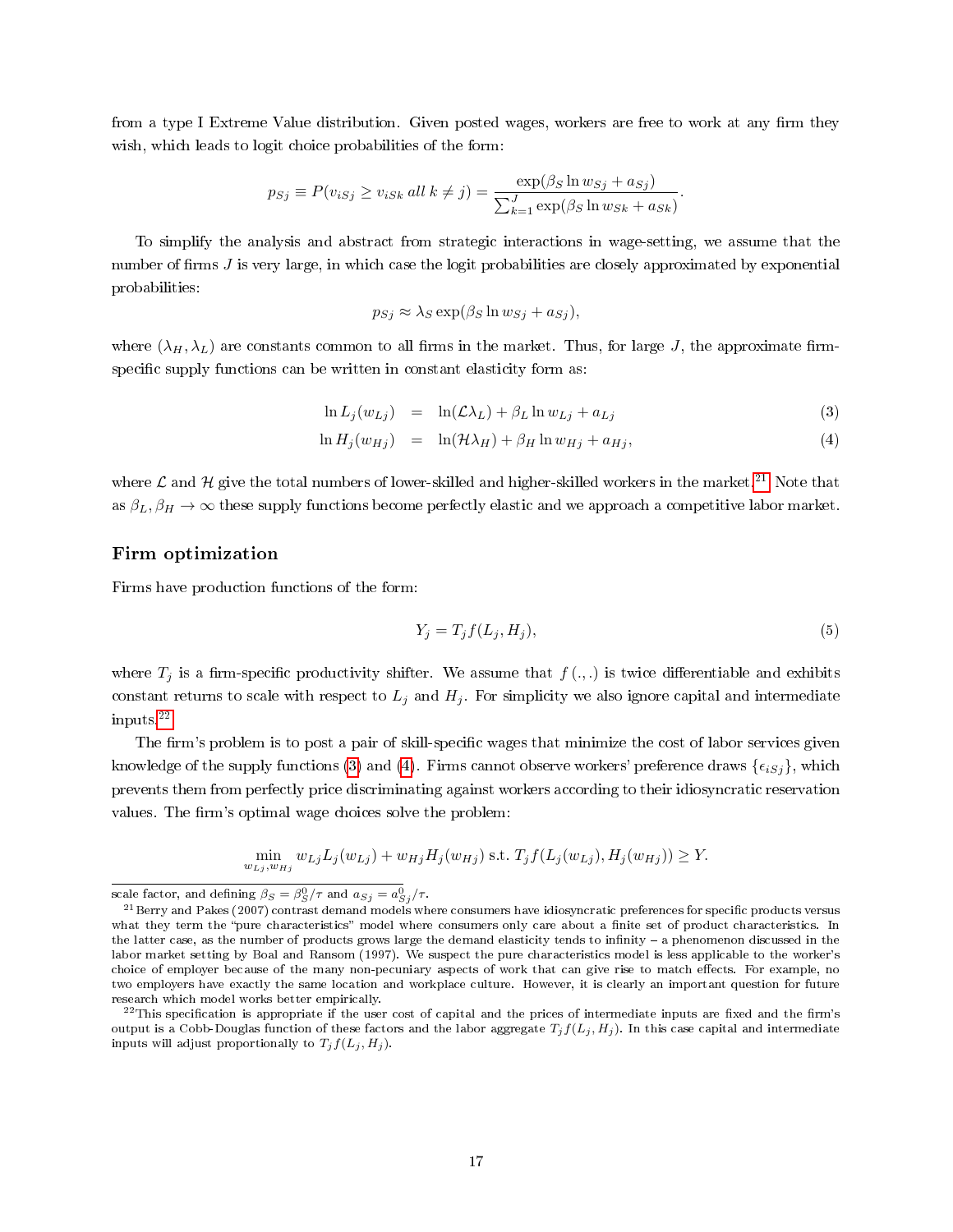Using  $(3)$  and  $(4)$ , the associated first order conditions can be written as:

<span id="page-19-0"></span>
$$
w_{Lj} = \frac{\beta_L}{1 + \beta_L} T_j f_L \mu_j \tag{6}
$$

$$
w_{Hj} = \frac{\beta_H}{1 + \beta_H} T_j f_H \mu_j, \tag{7}
$$

where  $\mu_j$  represents the marginal cost of production, which the firm will equate to marginal revenue at an optimal choice for Y. Thus the terms  $T_j f_L \mu_j$  and  $T_j f_H \mu_j$  on the right hand sides of equations [\(6\)](#page-19-0) and [\(7\)](#page-19-0) represent the marginal revenue products of the two skill groups. As noted by Robinson (1933), with upward-sloping supply functions the optimal wages of the two skill groups are marked down relative to their marginal revenue products, with "markdown ratios" that depend on their supply elasticities. For example, if  $\beta_L = 9$ , then the wages of lower-skilled workers will be set at 90% of their marginal revenue product.

Note that firms post wages with knowledge of the shape of the skill-specific supply schedules but not the identities of the workers who comprise them. The last worker hired is indifferent about taking the job but the other employees strictly prefer their job to outside alternatives. These inframarginal workers capture rents by means of an information asymmetry: they hide from their employer the fact that they would be willing to work for a lower wage. The firm's profits are proportional to the amount by which wages are marked down relative to marginal revenue products. As the elasticities  $\beta_L, \beta_H \to \infty$ , the equilibrium approaches the competitive solution and firms choose the numbers of workers in each skill group to equate their marginal revenue products to their market wages.

To proceed, we need to specify the production function and the firm's marginal revenue function. On the technology side, we start with a simple baseline case where  $f(.)$  is linear in  $L_j$  and  $H_j$ . This corresponds to a standard efficiency units model of the labor market in which lower and higher-skilled workers are perfect substitutes. We then consider the more general case where  $f(\cdot, \cdot)$  is a CES production function. On the revenue side, we assume that the firm faces a downward-sloping product demand function with elasticity  $\varepsilon$ , so that marginal revenue is a simple declining function of total output.

#### Baseline Case: Linear Production Function and Constant Elasticity Demand

To develop intuition, we begin with the simplest possible example where the firm has a linear production function:

$$
Y_j = T_j((1 - \theta)L_j + \theta H_j).
$$

The parameter  $\theta \in (0.5, 1)$ , which we assume is common to all firms, governs the relative productivity of the two types of labor. We also assume that the firm's inverse demand function is  $P_j = P_j^0 (Y_j)^{-1/\varepsilon}$  with  $\varepsilon > 1$ giving the elasticity of product demand. This yields a marginal revenue function:

$$
MR_j = \left(1 - \frac{1}{\varepsilon}\right) P_j^0 Y_j^{-1/\varepsilon}.
$$

Under this specification of technology and market structure, the first order conditions  $(6)$  and  $(7)$  evaluate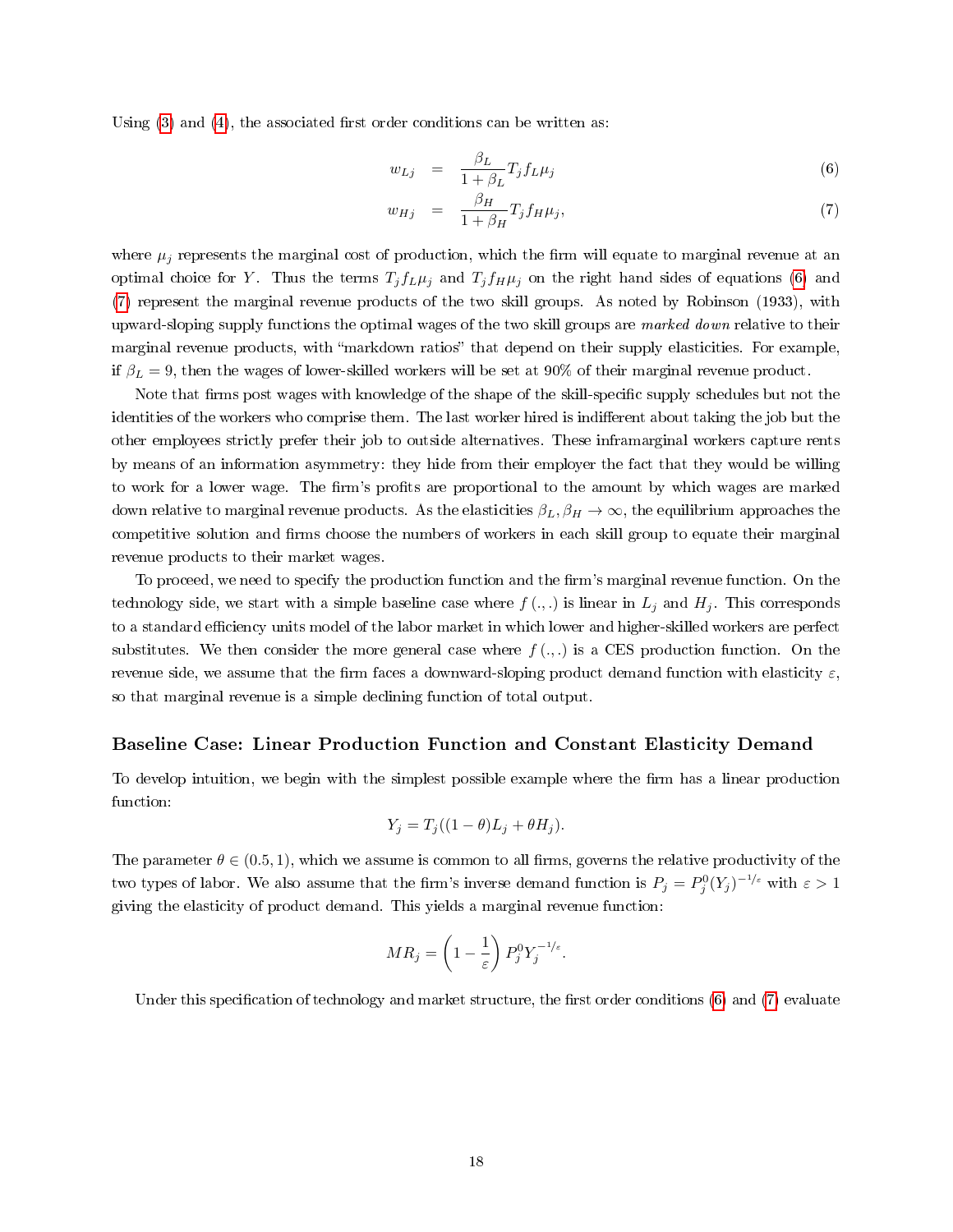to:

<span id="page-20-1"></span>
$$
w_{Lj} = \frac{\beta_L}{1 + \beta_L} (1 - \theta) \left( 1 - \frac{1}{\varepsilon} \right) T_j P_j^0 Y_j^{-1/\varepsilon}
$$
\n
$$
(8)
$$

$$
w_{Hj} = \frac{\beta_H}{1 + \beta_H} \theta \left( 1 - \frac{1}{\varepsilon} \right) T_j P_j^0 Y_j^{-1/\varepsilon}.
$$
\n(9)

As a consequence of the linear production technology, the optimal wage choices for the two groups are independent (conditional on marginal revenue and the technology shock). The optimal equilibrium wage in the case of a single skill group is illustrated in Figure 9. On a logarithmic scale, the firm faces an upward-sloping inverse supply function with slope  $1/\beta$  (we drop the skill group subscript for simplicity). The associated marginal factor cost (MFC) schedule lies above the inverse supply function but has the same slope.<sup>[23](#page-20-0)</sup> The firm's marginal revenue product (MRP) schedule is downward sloping with constant elasticity  $-1/\varepsilon$ . The optimal level of employment is determined by the crossing of the MFC and MRP schedules, while the wage is determined from the value of the inverse labor supply function at this level of employment.

Note that the model predicts that more productive firms (i.e., those with higher values of  $T_jP_j^0$ ) will pay higher wages, holding constant the amenity factors  $a_{Lj}$  and  $a_{Hj}$ . A firm can be more productive either because of firm-specific technological innovations (i.e., shifts in  $T_i$ ) or firm-specific demand shocks (shifts in  $P_j^0$ ). Graphically, shocks to either factor will shift the marginal revenue product locus and yield a shift in wages that depends on the relative supply and demand elasticities. It is interesting to derive the resulting rent-sharing elasticities formally. Let  $\overline{\beta}_j = \beta_L \kappa_j + \beta_H (1 - \kappa_j)$  denote the average supply elasticity to the firm, where  $\kappa_j \equiv \frac{(1-\theta)L_j}{(1-\theta)L_i+\theta}$  $\frac{(1-\theta)L_j}{(1-\theta)L_j+\theta H_j}$  gives the share of efficiency units contributed by lower-skilled workers. Then, as detailed in the Appendix, it is straightforward to show that:

$$
\frac{\partial \ln w_{Lj}}{\partial \ln P_j^0} = \frac{\partial \ln w_{Hj}}{\partial \ln P_j^0} = \frac{\varepsilon}{\varepsilon + \overline{\beta}_j}
$$

$$
\frac{\partial \ln w_{Lj}}{\partial \ln T_j} = \frac{\partial \ln w_{Hj}}{\partial \ln T_j} = \frac{\varepsilon - 1}{\varepsilon + \overline{\beta}_j}.
$$

Notice that as  $\varepsilon \to \infty$  these elasticities tend to 1 because the marginal revenue product schedule becomes horizontal. On the other hand, as  $\overline{\beta}_j \to \infty$  wages become insensitive to firm-specific demand factors. If  $\varepsilon \approx 2$  and  $\overline{\beta}_i \approx 9$  we obtain implied elasticities of wages with respect to TFP of roughly 0.09, which is within the range found in the rent sharing literature. Moreover, the predicted equality of the elasticities for high and low skilled workers is consistent with the evidence of equal rent sharing elasticities for low and high education workers in Portugal presented in Table 4.

Changes in the firm-specific amenities for the two groups of workers also affect wages. Visually, an increase in firm-specific amenities leads to an outward shift in the supply and MFC functions, causing a decline in the equilibrium wage that will be larger when the firm's demand is less elastic. More formally:

$$
\frac{\partial \ln w_{Lj}}{\partial a_{Lj}} = \frac{\partial \ln w_{Hj}}{\partial a_{Lj}} = \frac{-\kappa_j}{\varepsilon + \overline{\beta}_j}
$$

$$
\frac{\partial \ln w_{Lj}}{\partial a_{Hj}} = \frac{\partial \ln w_{Hj}}{\partial a_{Hj}} = \frac{-(1 - \kappa_j)}{\varepsilon + \overline{\beta}_j}.
$$

<span id="page-20-0"></span><sup>&</sup>lt;sup>23</sup>Denote the labor supply function by  $S(w)$ , which has elasticity  $\beta$ . The inverse labor supply function is  $w = w(S)$  which has elasticity 1/β. Labor cost is  $Sw(S)$ , so marginal labor cost is  $w(S)(1 + \beta^{-1})$ , which lies above the inverse supply function but has the same elasticity.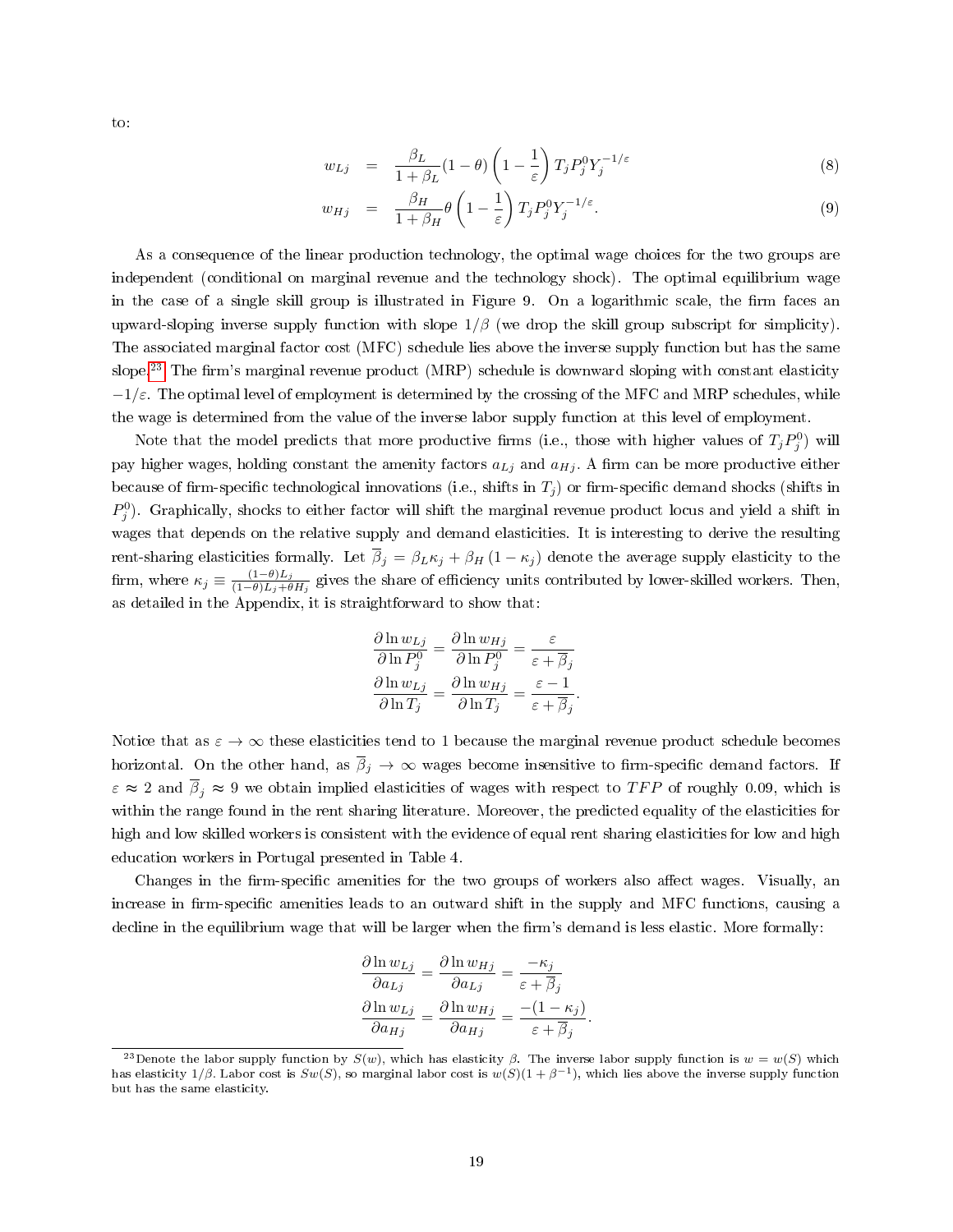Like the effects of  $T_j$  and  $P_j^0$ , shifts in group-specific amenities lead to equi-proportional shifts in the wages of the two skill groups. A shift in amenities that is equally valued by the two skill groups (i.e.,  $da_{Lj}$  =  $da_{Hj} = da$ ) will cause wages of both groups to fall by  $1/(\varepsilon + \overline{\beta}_j)$ . Finally, note that as  $\varepsilon \to \infty$ , amenities have no effect on wages because  $TFP$  becomes invariant to firm size.

The first order conditions [\(6\)](#page-19-0) and [\(7\)](#page-19-0) imply that the *wage gap* between high and low skilled workers is constant across firms:

$$
\ln \frac{w_{Hj}}{w_{Lj}} = \ln \frac{\beta_H}{1 + \beta_H} - \ln \frac{\beta_L}{1 + \beta_L} + \ln \frac{\theta}{1 - \theta}.
$$
\n(10)

With a fixed relative wage gap the data generating process for individual wages can be written in the form:

$$
\ln w_{Si} = \alpha_S + \psi_{J(i)},\tag{11}
$$

where

$$
\alpha_S = 1[S = L] \times \ln\left((1 - \theta)\left(\frac{\beta_L}{1 + \beta_L}\right)\right) + 1[S = H] \times \ln\left(\theta\left(\frac{\beta_H}{1 + \beta_H}\right)\right)
$$

is a skill-group-specific constant and

$$
\psi_j = \ln\left(\frac{\varepsilon - 1}{\varepsilon}\right) + \ln T_j + \ln P_j^0 - \frac{1}{\varepsilon} \ln Y_j
$$

is the firm-specific wage premium paid by firm j. This simple model therefore yields a model for individual wages that is consistent with the additively separable formulation proposed by AKM.

#### Between-Firm Sorting

While the wage gap between workers in the two skill groups is constant at any given firm, the market-wide average wage for each skill group depends on their relative distribution across firms. In particular:

$$
E[\ln w_{Si}] = \alpha_S + \sum_j \psi_j \pi_{Sj}
$$

where  $\pi_{Sj}$  is the share of workers in skill group S employed at firm j. Thus the market-wide wage differential between high and low skilled workers depends on their relative productivity, their relative supply elasticities, and the relative shares of the two groups employed at firms with higher or lower wage premiums:

$$
E[\ln w_{Hi}] - E[\ln w_{Li}] = \alpha_H - \alpha_L + \sum_j \psi_j (\pi_{Hj} - \pi_{Lj}).
$$

The third term in this expression represents a between-firm sorting component of the average wage gap. Card, Cardoso, and Kline (2016) show that 15-20% of the wage differential between men and women in Portugal is explained by the fact that males are more likely to work at firms that pay higher wage premiums to both gender groups. Similarly, Card, Heining and Kline (2012) show that an important share of the rising return to education in Germany is explained by the increasing likelihood that higher-educated workers are sorted to establishments with higher pay premiums.

Some simple evidence on the importance of the sorting component for the structure of wages for Portuguese male workers is presented in Figure 10. Here, we plot the mean firm effects by age for Portuguese men in 5 different education groups. We normalize the estimated firm effects using the procedure described in Card, Cardoso and Kline (2016), which sets the average firm effect to zero for firms in (roughly) the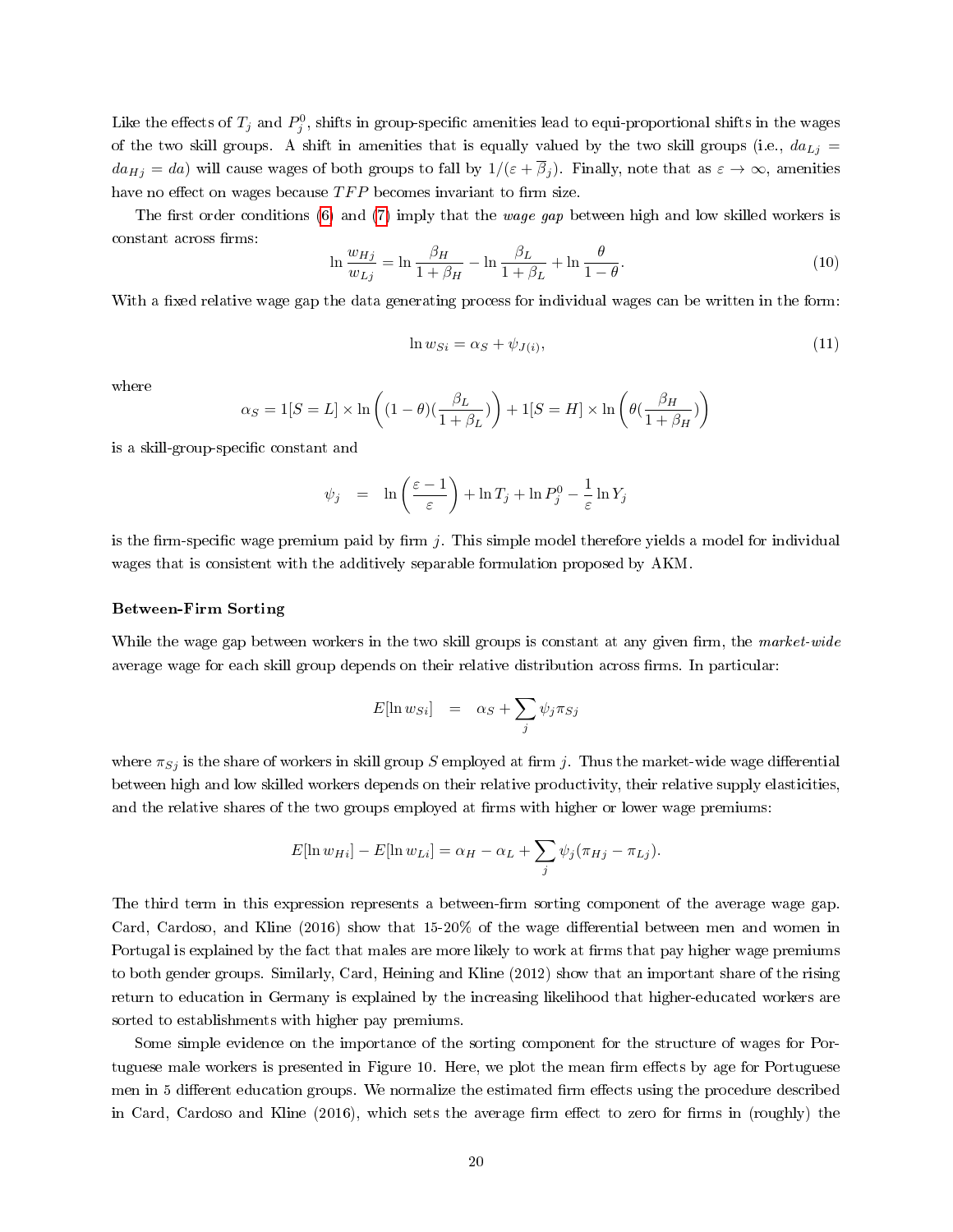bottom 15% of the distribution of log value added per worker. The figure shows two important features. First, within each education group, the mean firm effect associated with the jobs held by workers at different ages is increasing until about age 50, then slightly decreasing.<sup>[24](#page-22-0)</sup> Thus, the lifecycle pattern of between-firm sorting contributes to the well-known shape of the lifecycle wage profile. Second, at all ages, more highly educated workers are more likely to work at firms that pay higher wage premiums to all their workers. A significant share of the wage gap between men with different education levels is therefore attributable to differential sorting.

#### Imperfect Substitution Between Skill Groups

A limitation of our baseline model is that it assumes perfect substitutability between the two skill groups. We now extend the model by assuming that the firm's production is in the CES class:

$$
f(L_j, H_j) = [(1 - \theta)L_j^{\rho} + \theta H_j^{\rho}]^{1/\rho}
$$
\n(12)

where  $\rho \in (-\infty, 1]$  and  $\sigma = (1 - \rho)^{-1}$  is the the elasticity of substitution. With a CES production function, the marginal productivities of the two groups have the simple form:

$$
f_L = (1 - \theta)L_j^{\rho - 1}f(L_j, H_j)^{1 - \rho}
$$
  
\n
$$
f_H = \theta H_j^{\rho - 1}f(L_j, H_j)^{1 - \rho}.
$$

In an abuse of notation we now define  $\kappa_j \equiv \frac{(1-\theta)L_j^{\rho}}{(1-\theta)L_j^{\rho}+\theta H_j^{\rho}} = \frac{\partial \ln f}{\partial \ln L_j} = 1 - \frac{\partial \ln f}{\partial \ln H_j}$ . As in the case when  $f(\cdot, \cdot)$ is linear,  $\kappa_j$  represents the relative contribution of low skilled workers to production.

Assuming that the firm faces a downward-sloping product demand function with elasticity  $\varepsilon$ , the first order conditions [\(6\)](#page-19-0) and [\(7\)](#page-19-0) can be written:

$$
\left(1 + \frac{1}{\sigma}\beta_L\right)\ln w_{Lj} = \ln\left(\frac{\beta_L}{1 + \beta_L}\right) + \ln(1 - \theta) - \frac{1}{\sigma}a'_{Lj} + \Gamma_j
$$

$$
\left(1 + \frac{1}{\sigma}\beta_H\right)\ln w_{Hj} = \ln\left(\frac{\beta_H}{1 + \beta_H}\right) + \ln\theta - \frac{1}{\sigma}a'_{Hj} + \Gamma_j
$$

where  $a'_{Lj} = a_{Lj} + \ln(\mathcal{L}\lambda_L)$ ,  $a'_{Hj} = a_{Hj} + \ln(\mathcal{H}\lambda_H)$ , and  $\Gamma_j = \ln(1 - \frac{1}{\varepsilon}) + \ln P_j^0 + (1 - \frac{1}{\varepsilon})\ln T_j + (\frac{1}{\sigma} - \frac{1}{\varepsilon})$  $\frac{1}{\varepsilon}$ ) ln  $f(L_j, H_j)$ , and we have used the fact that  $1-\rho = \sigma^{-1}$ . It follows immediately that if  $\beta_H = \beta_L$  then the relative wage ratio  $\ln(w_{Hj}/w_{Lj})$  does not depend on  $P^0_j$  or  $T_j$ , and demand-side shocks will have the same proportional effects on low- and high-skilled wages.

More generally, some straightforward calculations (shown in the Appendix) establish that:

$$
\frac{\partial \ln w_{Lj}}{\partial \ln P_j^0} = \frac{\sigma + \beta_H}{\sigma + \beta_L + \beta_H + \left(\frac{\sigma}{\varepsilon} - 1\right) \overline{\beta}_j + \frac{1}{\varepsilon} \beta_L \beta_H} \tag{13}
$$

$$
\frac{\partial \ln w_{Hj}}{\partial \ln P_j^0} = \frac{\sigma + \beta_L}{\sigma + \beta_L + \beta_H + \left(\frac{\sigma}{\varepsilon} - 1\right) \overline{\beta}_j + \frac{1}{\varepsilon} \beta_L \beta_H} \tag{14}
$$

where, as above,  $\overline{\beta}_j = \kappa_j \beta_L + (1 - \kappa_j) \beta_H$ . The corresponding elasticities of wages with respect to physical

<span id="page-22-0"></span> $24$ Topel and Ward (1992) showed that job-to-job mobility was an important component of wage growth for young men in the U.S. labor market. They interpreted their finding as mainly arising from gains in the job-match component of wages, rather than as systematic mobility to firms that pay higher wages to all workers.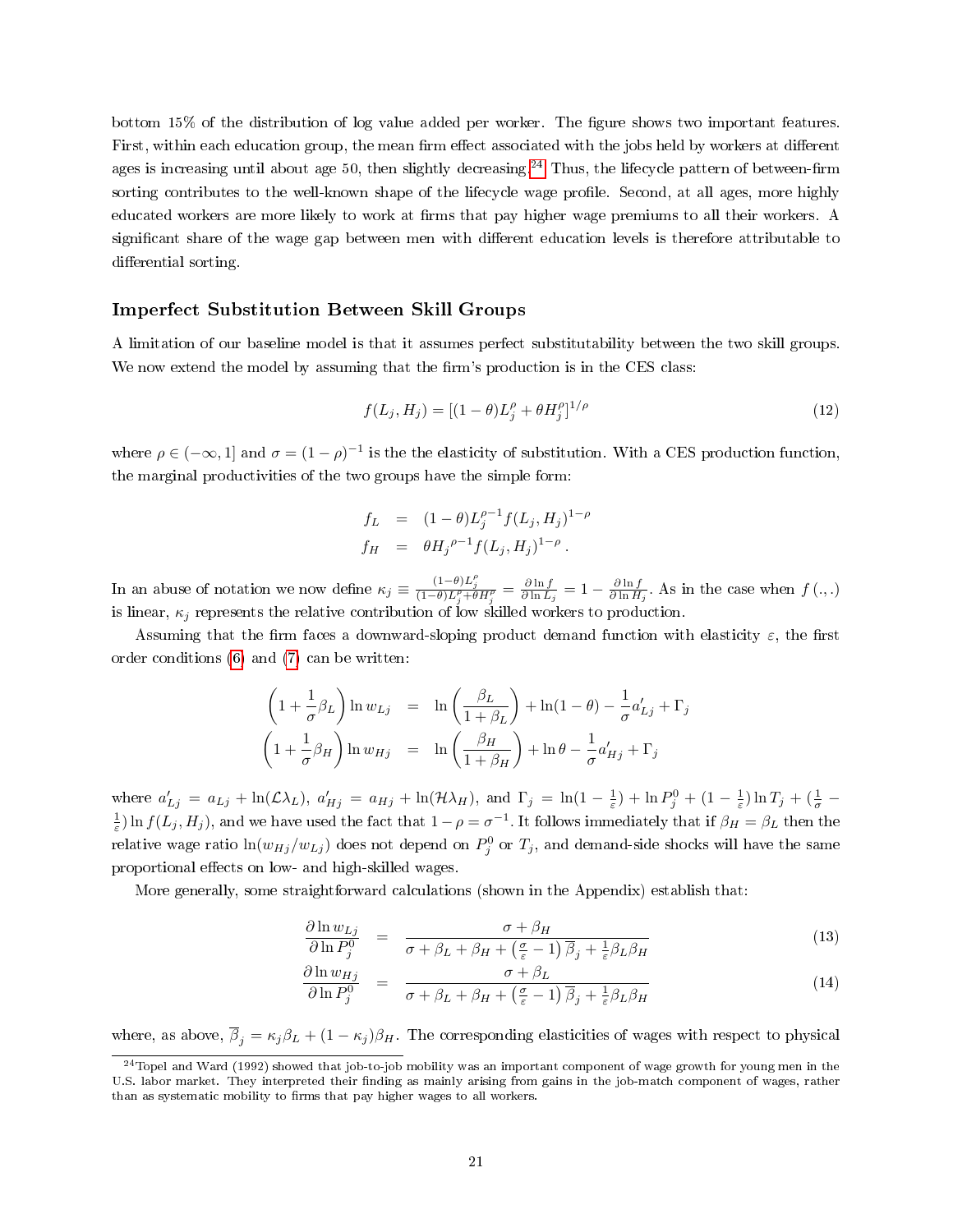productivity  $(T_j)$  take the same form but are scaled by  $(1-\frac{1}{\varepsilon})$ . Notice that for  $\sigma \to \infty$ , we obtain:

$$
\frac{\partial \ln w_{Lj}}{\partial \ln P_j^0} = \frac{\partial \ln w_{Hj}}{\partial \ln P_j^0} = \frac{\varepsilon}{\varepsilon + \overline{\beta}_j},
$$

which is the expression derived above for the additive technology case. In fact, when  $\beta_L = \beta_H$  equations (13) and (14) simplify to this same expression, independent of the value of  $\sigma$ .

Evaluating the effect of revenue-TFP shocks on relative wages across firms, we have:

$$
\frac{\partial \ln(w_{Hj}/w_{Lj})}{\partial \ln P_j^0} = \frac{\beta_L - \beta_H}{\sigma + \beta_L + \beta_H + \left(\frac{\sigma}{\varepsilon} - 1\right) \overline{\beta}_j + \frac{1}{\varepsilon} \beta_L \beta_H}.
$$
(15)

If  $\beta_L = \beta_H$  then the wages of the two skill groups are equally responsive to firm-specific product demand shocks or productivity shocks. Otherwise, the wages of the group with the lower labor supply elasticity will be more responsive to firm-specific demand shocks. Specifically, if  $\beta_H \geq \beta_L$  lower-skilled wages will be more responsive to firm-specific variation in productivity than higher-skilled wages. The associated variation in relative employment is:

$$
\frac{\partial \ln(H_j/L_j)}{\partial \ln P_j^0} = \frac{\sigma(\beta_H - \beta_L)}{\sigma + \beta_L + \beta_H + (\frac{\sigma}{\varepsilon} - 1)\overline{\beta}_j + \frac{1}{\varepsilon}\beta_L\beta_H}
$$

$$
= -\sigma \frac{\partial \ln(w_{Hj}/w_{Lj})}{\partial \ln P_j^0}.
$$
(16)

Thus, variation across firms in relative employment due to firm-specific productivity shocks or product demand shocks is *negatively* correlated with the associated variation in relative wages, with a coefficient reflecting the elasticity of substitution. Equation  $(16)$  is similar to the relationship often estimated at the aggregate level between the relative wage of different skill groups and their relative supply.

In the CES case, the relative wages of the two skill groups also depend on the firm-specific amenity shifters  $a_{Lj}$  and  $a_{Hj}$ . As a point of reference, consider the effect of a parallel shift in the non-wage amenities for both skill groups:  $da_{Lj}^{'} = da_{Hj}^{'} = da$ . In general, such a shift will lead to a shift in the relative wages of the two groups (with a larger decrease in the wage for the group with the smaller elasticity of supply to the firm). As shown in the Appendix, however, when  $\beta_L = \beta_H = \beta$  the associated wage effects are:

$$
\frac{\partial \ln w_{Lj}}{\partial a} = \frac{\partial \ln w_{Hj}}{\partial a} = \frac{-1}{\varepsilon + \beta}.
$$

which is the same expression that arises in the perfect substitutes case. Thus, variation in any common amenities will generate proportionate responses in the wages of the two skill groups when their supply elasticities are equal.

As noted in Section 2, existing evidence suggests that the fit of simple AKM-style models is relatively good. In particular, residual plots such as shown in Figures 6 and 7 suggest that the assumption of a constant firmspecific wage premium for different skill groups is not wildly inconsistent with the data for several different European countries. Morever, evidence from Portugal suggests that the rent sharing elasticities for higher and lower educated workers are approximately equal.<sup>[25](#page-23-0)</sup> In the context of the models considered here, this suggests either that workers in different skill groups are highly substitutable (i.e.,  $\sigma$  is large), or that the

<span id="page-23-0"></span><sup>&</sup>lt;sup>25</sup> Ideally one might like to compare rent sharing elasticities for workers with post-secondary education versus those with only secondary education. In Portugal, however, the share of workers with post-secondary education is small so we pooled high school graduates and workers with university degrees in our higher skill group.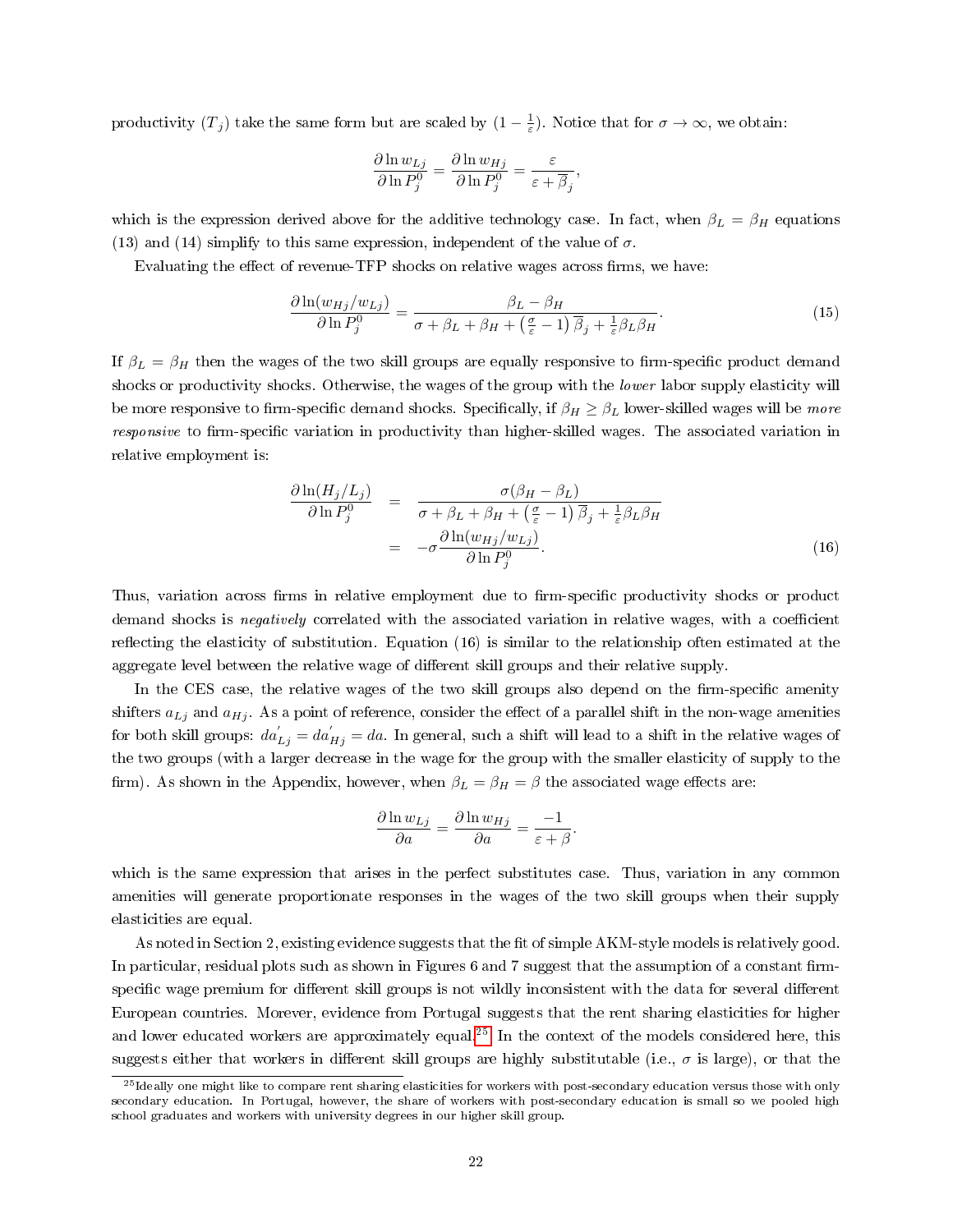supply elasticities of different skill groups are relatively similar and that amenity differences across firms are similar for different skill groups. We suspect that further research along the lines of the simple analysis in Table 4 and Figure 8 will be useful in helping to distinguish these alternative explanations.

#### Relationship to Other Models and Open Questions

Although we have worked with a static model of employer differentiation, there are obvious benefits to considering more realistic dynamic models, not least of which is that they explain worker flows between firms, which is precisely the variation typically used to estimate firm wage effects. Appendix B considers a simple dynamic extension of our framework that yields random mobility between firms and has essentially identical steady state implications for wages and employment. However, it would be interesting to consider richer models where workers systematically climb a productivity job ladder as in wage posting models and can spend some time unemployed. Another interesting extension would be to allow incumbent workers to face switching costs that lead firms to price discriminate against them. This could lead to offer matching behavior as in Postel-Vinay and Robin (2002) and to new predictions about recruitment and retention policies.

By assuming the number of employers is very large, we have adopted a partial equilibrium framework with no strategic interactions between employers. With a finite number of firms, a shock to one firm's productivity will affect the equilibrium employment and wages of competitor firms. Staiger, Spetz, and Phibbs (2010) provide compelling evidence of such responses in the market for nurses. As in the oligopoly literature, analysis of a finite employer model with strong strategic dependence may be complicated by the presence of multiple equilibria, which requires different methods for estimation (e.g., Ciliberto and Tamer, 2009) but may also yield interesting policy implications.

Finally, it is worth noting some links between our modeling of workplace differentiation with the literature on compensating differentials for non-wage amenities (Rosen, 1987; Hwang, Mortensen and Reed, 1998). In our model, non-wage amenities that are valued equally by all workers simply shift the intercept of the labor supply curve to the firm. But a monopsonist firm sets wages based upon the *elasticity* of labor supply to the firm, which is governed entirely by the distribution of taste heterogeneity. For this reason there are no compensating differentials of the standard sort. Amenities affect firm effects only through their influence on  $TFP - a$  firm with attractive non-wage amenities will grow large which should depress its revenue productivity and therefore lower its firm wage effect. Empirically distinguishing this effect, which is mediated through product prices, from the standard compensation mechanism is policy relevant since the monopsony model will tend to imply a different incidence of (say) employer provided health benefits on workers than a compensating differentials model.

# 5 Conclusion

There is no doubt that much of wage inequality is driven by differences in worker skills. But economists have long had evidence (e.g., Slichter, 1950) that employer characteristics exert an independent effect on wages. While the ability of firms to set wages is disciplined by market competition, there are clearly limits to those competitive forces, which also evidently fail to eliminate productivity and product price differences across firms (Hsieh and Klenow, 2009).

Modern search theory provides one rationale for why firms have some wage setting power (Mortensen, 2005). But even without search frictions, firms will be able to set wages if (as seems likely) workers differ in their valuation of firms' non-wage characteristics. While the mechanisms giving rise to market power under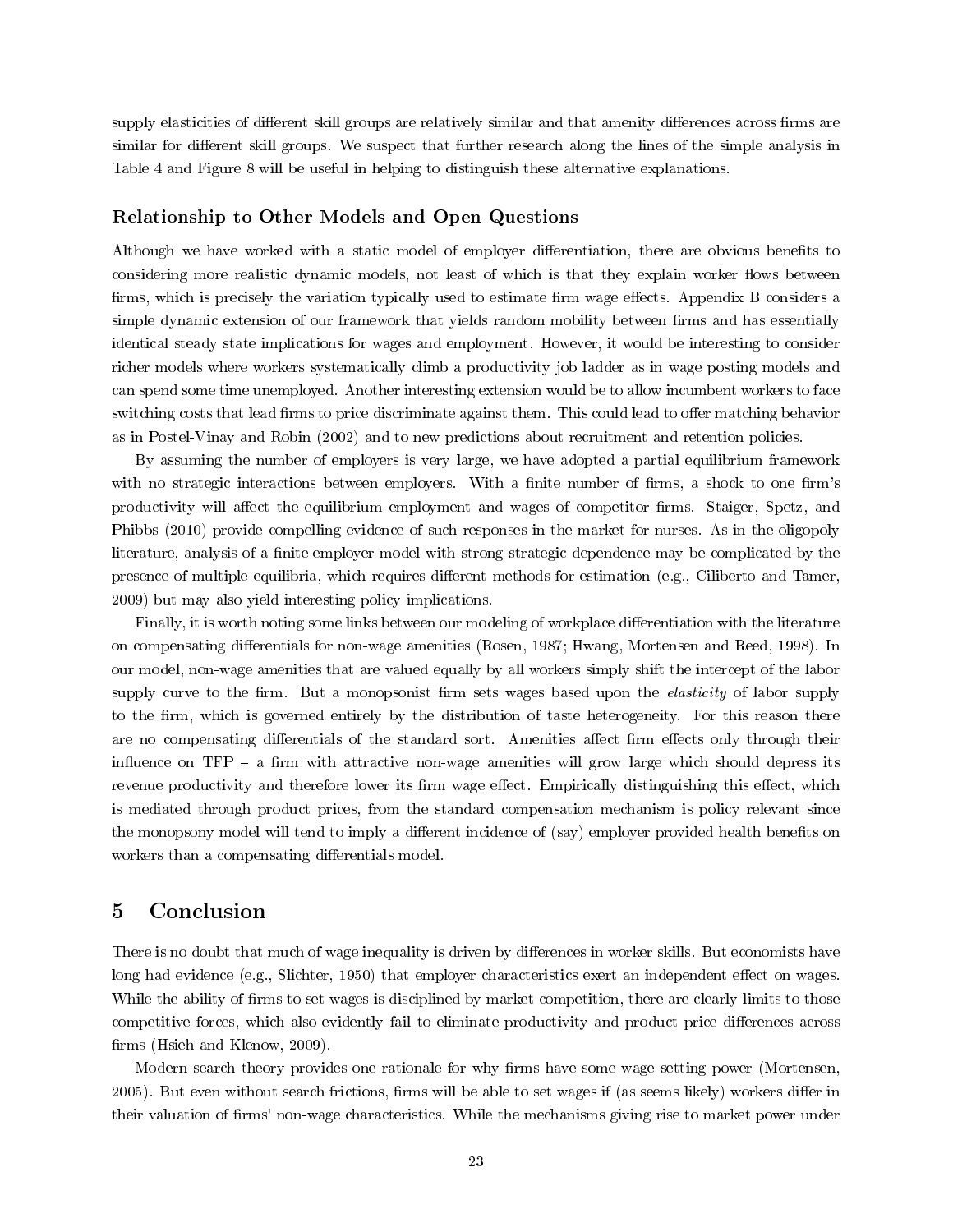these two approaches are different, both imply that labor is supplied inelastically to firms, which provides them with some scope to set wages. As we have emphasized in our stylized model, the difference between an elasticity of supply to the firm of 9 and an elasticity of infinity turns out to be substantively important for understanding the sources of wage inequality. This is not a difference that can easily be assessed through introspection, which is why empirical work quantifying the nature of firms' wage setting power is critically important.

The empirical literature on firm wage inequality has progressed dramatically with the introduction of huge matched employer employee datasets. Yet significant challenges remain. The field continues to rely almost exclusively on observational studies predicated on plausible, but ultimately debatable, identifying assumptions. More research is needed applying (quasi-)experimental research designs that convincingly tease out the mechanisms through which firm shocks are transmitted to workers. Another outstanding goal is the development of studies that directly manipulate incentives for workers to leave and join particular firms, as in the innovative experimental design of Dal Bó, Finan, and Rossi (2013). Such designs can be used to rigorously assess the degree of bias in observational firm switching designs.

While research on labor market inequality typically strives for general explanations of national trends, the way forward in this literature may not involve a "theory of everything" but rather more attention to the institutional details of particular labor markets. A blueprint of sorts is to be found in the Industrial Organization literature which typically seeks to understand the nature of competition in particular industries, rather than the economy as a whole. It seems plausible that firms have more wage setting power in some labor markets than others and that the nature of firm wage vs. nonwage competition differs as well. How exactly to define a labor market is an important question on which distressingly little work has been done see Manning and Petrongolo (2011) for one attempt. Nevertheless, some careful case studies of settings where the market structure appears to be clear could be enlightening.<sup>[26](#page-25-0)</sup>

Finally, the idea that even highly advanced labor markets like that of the United States might be better characterized as imperfectly competitive opens a host of questions about the welfare implications of industrial policies and labor market institutions such as the minimum wage, unemployment insurance, and employment protection (Katz and Summers, 1989; Acemoglu, 2001; Coles and Mortensen, 2016). Empirical work lags particularly far behind the theory in this domain. Additional evidence on how actual labor market policies affect firm and worker behavior is needed to assess the plausibility of these theoretical policy arguments.

# References

Abowd, J., Kramarz, F., Lengermann, P., Perez-Duarte, S. (2004). Are good workers employed by good firms? A test of a simple assortative matching model for France and the United States. Mimeo, CREST.

Abowd, J. M., Kramarz, F., & Margolis, D. N. 1999. High wage workers and high wage firms. Econometrica 67(2): 251-333.

Abowd, J. A., & Lemieux, T. 1993. The effects of product market competition on collective bargaining agreements: The case of foreign competition in Canada. Quarterly Journal of Economics 108(4) : 983-1014.

<span id="page-25-0"></span>Abowd, J. M., Lengermann, P. A., & McKinney, K. L. 2003. The measurement of human capital in the

 $^{26}$  For example, the empirical literature on monopsony has focused on the market for nurses (e.g., Staiger, Spetz, and Phibbs, 2010) and teachers (e.g., Ransom and Sims, 2010; Falch, 2011) based on a presumption that firms have more wage setting power in these occupational labor markets. By contrast, Ashenfelter and Hannan (1986) and Black and Strahan (2001) use the product market to define their labor market of interest - they study the effects of banking deregulation on the gender composition and relative wages of bank employees.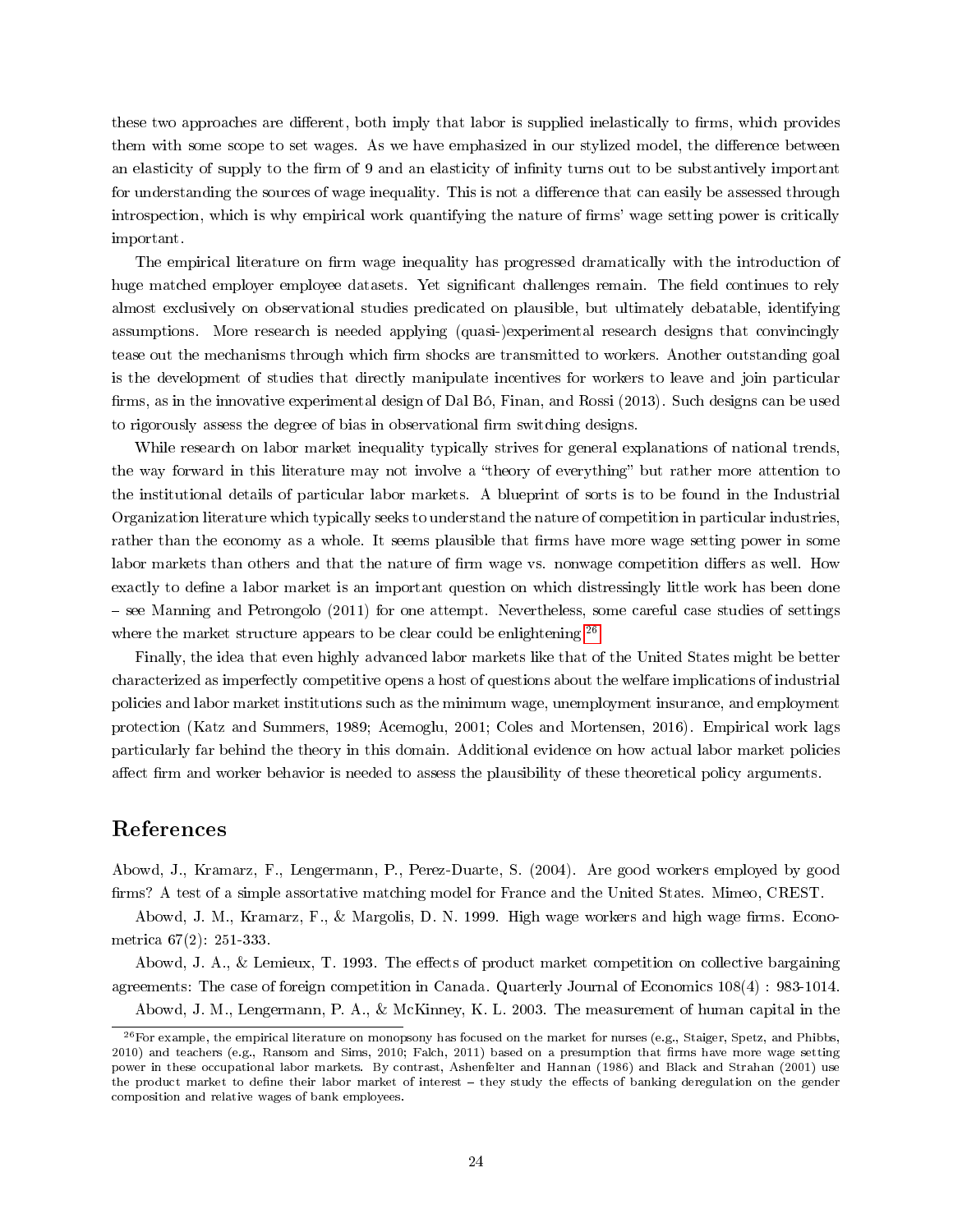U.S. economy. Technical Paper no. TP-2002-09, Center for Economic Studies, US Census Bureau. Acemoglu, D. 2001. Good jobs versus bad jobs. Journal of Labor Economics 19(1): 1-21.

Acemoglu, D., & Autor, D. 2011. Skills, tasks and technologies: Implications for employment and earnings.In Handbook of Labor Economics, vol. 4, ed. David Card and Orley Ashenfelter. Amsterdam: Elsevier, p. 1043-1171.

Akerlof, G. A., & Yellen, J. L. 1986. Efficiency wage models of the labor market.Cambridge: Cambridge University Press.

Albrecht, J. W., & Axell, B. 1984. An equilibrium model of search unemployment. Journal of Political Economy 92(5): 824-840.

Andrews, M. J., Gill, L., Schank, T., & Upward, R. 2008. High wage workers and low wage firms: Negative assortative matching or limited mobility bias?. Journal of the Royal Statistical Society: Series A 171(3): 673-697.

Andrews, M. J., Gill, L., Schank, T., & Upward, R. 2012. High wage workers match with high wage firms: Clear evidence of the effects of limited mobility bias. Economics Letters  $117(3)$ : 824-827.

Arai, M. 2003. Wages, profits, and capital intensity: Evidence from matched worker-firm data. Journal of Labor Economics 21(3): 593-618.

Arai, M., & Heyman, F. 2009. Microdata evidence on rent-sharing. Applied Economics 41(23): 2965- 2976.

Ashenfelter, O., & Hannan, T. 1986. Sex discrimination and product market competition: The case of the banking industry. Quarterly Journal of Economics 101(1): 149-173.

Bagger, J., Christensen, B. J., & Mortensen, D. T. 2014. Wage and labor productivity dispersion: The roles of total factor productivity, labor quality, capital intensity, and rent sharing. Mimeo, Royal Holloway.

Barth, E., Bryson, A., Davis, J. C., & Freeman, R. 2016. It's where you work: Increases in the dispersion of earnings across establishments and individuals in the United States. Journal of Labor Economics 34(S2): S67-S97.

Beaudry, P., Green, D. A., & Sand, B. 2012. Does industrial composition matter for wages? A test of search and bargaining theory. Econometrica 80(3): 1063-1104.

Bernard, A. B. & Jensen, J. B. 1995. Exporters, jobs, and wages in US manufacturing: 1976-1987. Brookings Papers on Economic Activity. Microeconomics 1995: 67-119.

Berry, S. 1994. Estimating discrete-choice models of product differentiation. RAND Journal of Economics 25(2): 242-262.

Berry, S., Levinsohn, J., & Pakes, A. 1995. Automobile prices in market equilibrium. Econometrica 63(4): 841-890.

Berry, S., & Pakes, A. 2007. The pure characteristics demand model. International Economic Review 48(4): 1193-1225.

Black, S. E., & Strahan, P. E. 2001. The division of spoils: rent-sharing and discrimination in a regulated industry. American Economic Review 91(4): 814-831.

Blanchflower, D. G., Oswald, A. J., & Sanfey, P. 1996. Wages, profits and rent-sharing. Quarterly Journal of Economics 111(1): 227-251.

Boal, W. M. & Ransom, M. R. 1997. Monopsony in the the labor market. Journal of Economic Literature 35(1): 86-112.

Bonhomme, S., Lamadon, T., & Manresa, E. 2015. A distributional framework for matched employer employee data. Mimeo, University of Chicago.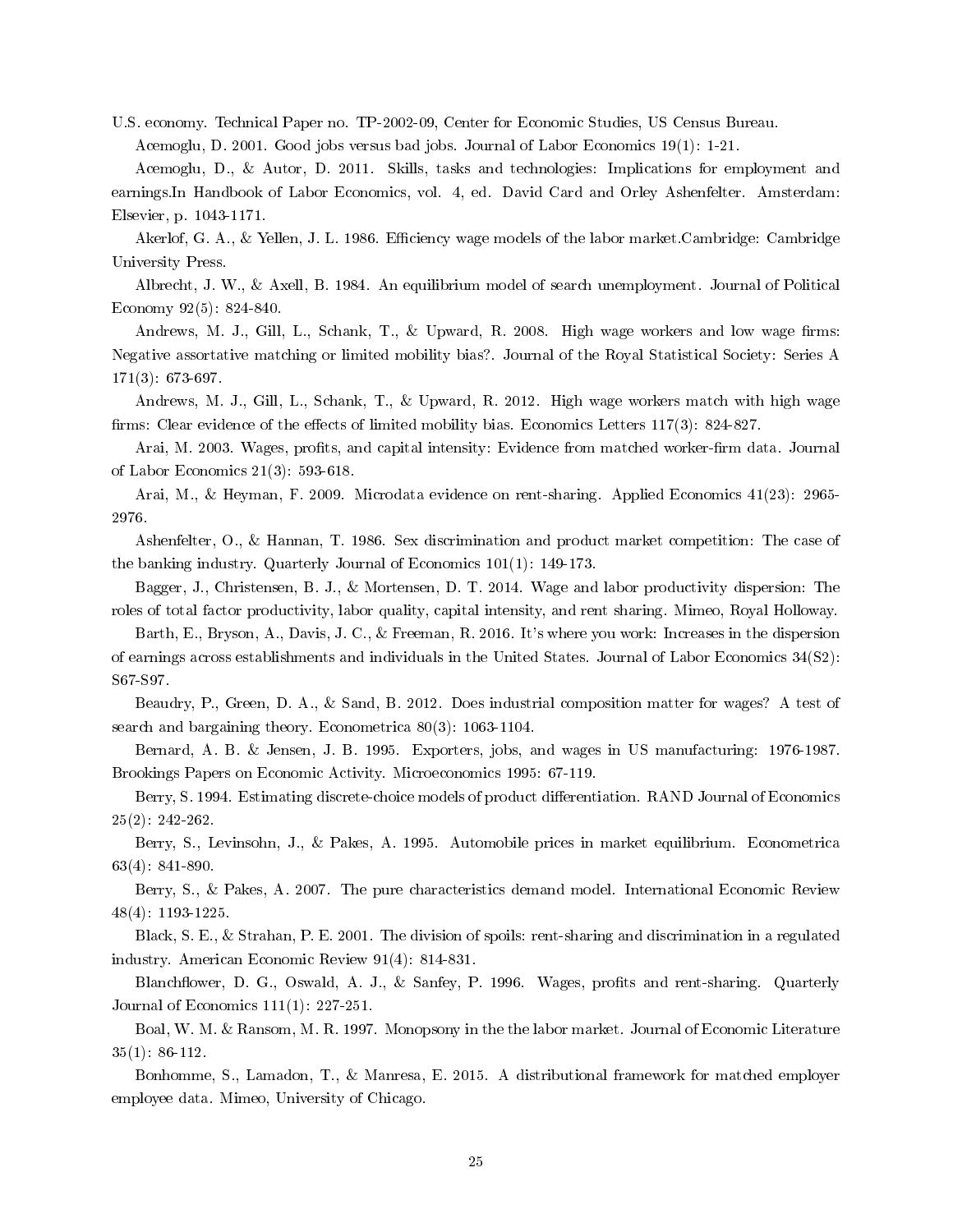Burdett, K., & Mortensen, D. T. 1998. Wage differentials, employer size, and unemployment. International Economic Review 39(2): 257-273.

Cahuc, P., Postel-Vinay, F., & Robin, J. M. 2006. Wage bargaining with on-the-job search: Theory and evidence. Econometrica 74(2): 323-364.

Card, D. & Cardoso, A. R. 2012. Can compulsory military service raise civilian wages? Evidence from the peacetime draft in Portugal. American Economic Journal: Applied Economics 4(4): 57-93.

Card, D., Cardoso, A. R., & Kline, P. 2016. Bargaining, sorting, and the gender wage gap: Quantifying the impact of firms on the relative pay of women. Quarterly Journal of Economics, forthcoming.

Card, D., Devicienti, F., & Maida, A. 2014. Rent-sharing, holdup, and wages: Evidence from matched panel data. Review of Economic Studies 81(1): 84-111.

Card, D., Heining, J., & Kline, P. 2012. Workplace heterogeneity and the rise of West German wage inequality. Working Paper no. 18522, National Bureau of Economic Research.

Card, D., Heining, J., & Kline, P. 2013. Workplace heterogeneity and the rise of West German wage inequality. Quarterly Journal of Economics 128(3): 967-1015.

Cardoso, A. R. 1997. Workers or employers: who is shaping wage inequality?. Oxford Bulletin of Economics and Statistics 59(4): 523-547.

Cardoso, A. R. 1999. Firms' wage policies and the rise in labor market inequality: The case of Portugal. Industrial & Labor Relations Review 53(1): 87-102.

Cardoso, A. R., & Portela, M. 2009. Micro foundations for wage flexibility: Wage insurance at the firm level. Scandinavian Journal of Economics 111(1): 29-50.

Carlsson, M., Messina, J., & Skans, O. N. 2014. Wage adjustment and productivity shocks. Economic Journal, doi: 10.1111/ecoj.12214.

Charles, K. K., & Guryan, J. 2008. Prejudice and wages: an empirical assessment of Becker's The Economics of Discrimination. Journal of Political Economy 116(5): 773-809.

Charles, K. K., & Guryan, J. 2011. Studying discrimination: Fundamental challenges and recent progress. Annual Review of Economics 3(1): 479-511.

Christodes, L. N., & Oswald, A. J. 1992. Real wage determination and rent-sharing in collective bargaining agreements. Quarterly Journal of Economics 107(3): 985-1002.

Ciliberto, F., & Tamer, E. 2009. Market structure and multiple equilibria in airline markets. Econometrica 77(6): 1791-1828.

Coles, M. G., & Mortensen, D. T. 2016. Equilibrium labor turnover, firm growth and unemployment. Econometrica 84(1): 347-363.

Dal Bó, E., Finan, F., & Rossi, M. A. 2013. Strengthening state capabilities: The role of nancial incentives in the call to public service. Quarterly Journal of Economics 128(3): 1169-1218.

Davis, S. J. & Haltiwanger, J. 1991. Wage dispersion between and within US Manufacturing plants, 1963-86. Brookings Papers on Economic Activity. Microeconomics 1991: 115-200.

De Menil, G. 1971. Bargaining: Monopoly power versus union power. Cambridge, MA: MIT Press.

Du Caju, P., Rycx, F., & Tojerow, I. 2011. Inter-industry wage differentials: How much does rent sharing matter?. The Manchester School 79(4): 691-717.

Dunne, T., Foster, L., Haltiwanger, J., & Troske, K. R. 2004. Wage and productivity dispersion in United States manufacturing: The role of computer investment. Journal of Labor Economics 22(2): 397-429.

Eeckhout, J., & Kircher, P. 2011. Identifying sorting—in theory. Review of Economic Studies 78(3): 872-906.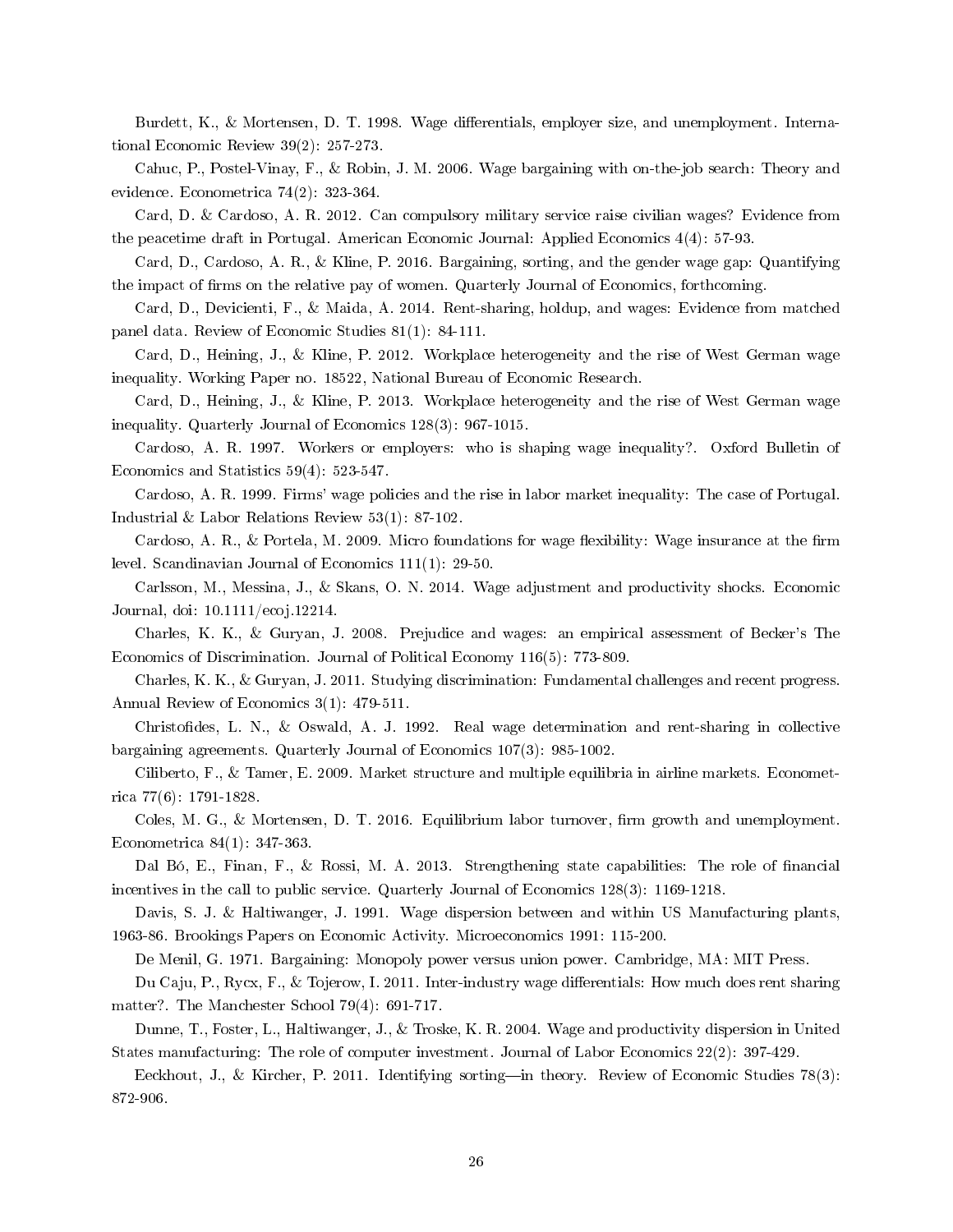Estevão, M., & Tevlin, S. 2003. Do firms share their success with workers? The response of wages to product market conditions. Economica 70(280): 597-617.

Faggio, G., Salvanes, K. G., & Van Reenen, J. 2010. The evolution of inequality in productivity and wages: panel data evidence. Industrial and Corporate Change 19(6): 1919-1951.

Fakhfakh, F., & FitzRoy, F. 2004. Basic wages and firm characteristics: Rent sharing in French manufacturing. Labour 18(4): 615-631.

Falch, Torberg. 2011. Teacher mobility responses to wage changes: Evidence from a quasi-natural experiment. American Economic Review 101(3): 460-465.

Foster, L., Haltiwanger, J., & Syverson, C. 2008. Reallocation, firm turnover, and efficiency: Selection on productivity or profitability?. American Economic Review 98(1): 394-425.

Gaure, S. 2014. Correlation bias correction in two-way fixed-effects linear regression. Stat 3(1): 379-390. Gibbons, R., & Katz, L. F. 1992. Does unmeasured ability explain inter-industry wage differentials?. Review of Economic Studies 59(3): 515-535.

Goldin, C. D., & Katz, L. F. 2009. The race between education and technology. Cambridge, MA: Harvard University Press.

Goldschmidt, D., & Schmieder, J. F. 2015. The rise of domestic outsourcing and the evolution of the German wage structure. Working Paper no. 21366, National Bureau of Economic Research.

Groshen, E. L. 1991. Sources of intra-industry wage dispersion: How much do employers matter?. Quarterly Journal of Economics 106(3): 869-884.

Grout, P. A. 1984. Investment and wages in the absence of binding contracts: A Nash bargaining approach. Econometrica 52(2): 449-460.

Guiso, L., Pistaferri, L., & Schivardi, F. 2005. Insurance within the firm. Journal of Political Economy 113(5): 1054-1087.

Gürtzgen, N. 2009. Rent-sharing and collective bargaining coverage: Evidence from linked employer-employee data. Scandinavian Journal of Economics 111(2): 323-349.

Hildreth, A. K. 1998. Rent-sharing and wages: Product demand or technology driven premia? Economics of Innovation and New Technology 5(2-4): 199-226.

Hildreth, A. K., & Oswald, A. J. 1997. Rent-sharing and wages: evidence from company and establishment panels. Journal of Labor Economics 15(2): 318-337.

Hsieh, C. T., & Klenow, P. J. 2009. Misallocation and manufacturing TFP in China and India. Quarterly Journal of Economics 124(4): 1403-1448.

Hwang, H. S., Mortensen, D. T., & Reed, W. R. 1998. Hedonic wages and labor market search. Journal of Labor Economics 16(4): 815-847.

Katz, L. F. 1986. Efficiency wage theories: A partial evaluation. NBER Macroeconomics Annual 1986: 235-290.

Katz, L. F. & Autor, D.H. 1999. Changes in the wage structure and earnings inequality. Handbook of Labor Economics, vol. 3, ed. Orley C. Ashenfelter and David Card. Amsterdam: Elsevier, 1463-1555.

Katz, L. F. & Summers, L. H. 1989. Industry rents: Evidence and implications. Brookings Papers on Economic Activity. Microeconomics 1989: 209-290.

Krueger, A. B., & Summers, L. H. 1988. Efficiency wages and the inter-industry wage structure. Econometrica 56(2): 259-293.

Lavetti K. & Schmutte, I. M. 2016. Estimating compensating wage differentials with endogenous job mobility. Mimeo, Ohio State University.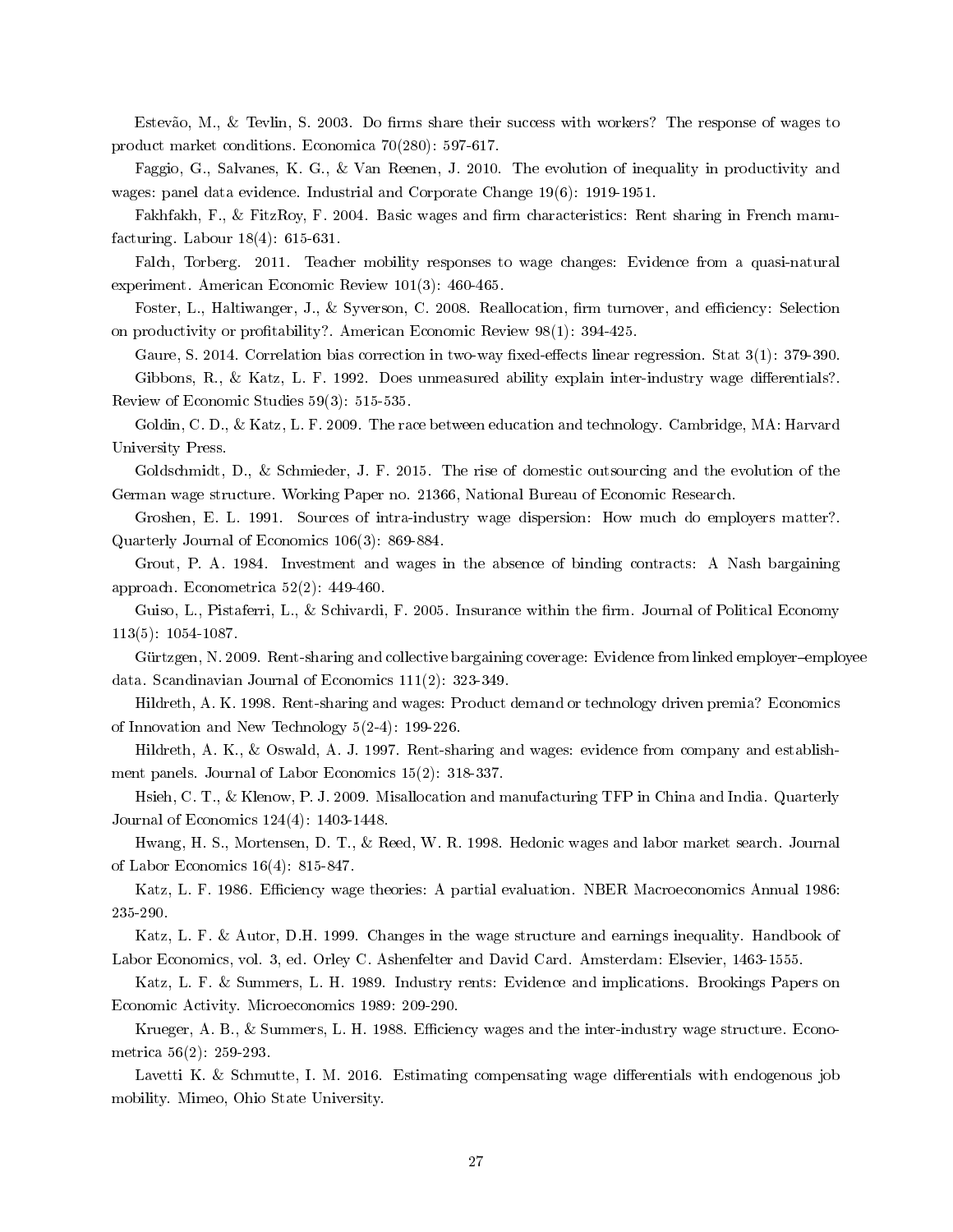Macis, M. & Schivardi, F. 2016. Exports and wages: Rent sharing, workforce composition, or returns to skills? Journal of Labor Economics, forthcoming.

Manning, A. 2011. Imperfect competition in the labor market. Handbook of Labor Economics, vol. 4, ed. David Card and Orley Ashenfelter. Amsterdam: Elsevier, p. 973-1041.

Manning, A., & Petrongolo, B. 2011. How local are labor markets? Evidence from a spatial job search model. Discussion Paper no. DP8686, Centre for Economic Policy Research.

Maré, D. C., & Hyslop, D. 2006. Worker-firm heterogeneity and matching: An analysis using worker and firm fixed effects estimated from LEED. Statistics New Zealand LEED Research Paper.

Margolis, D. N., & Salvanes, K. G. 2001. Do firms really share rents with their workers?. Discussion Paper no. 330, Institute for the Study of Labor.

Martins, P. S. 2009. Rent sharing before and after the wage bill. Applied Economics 41(17): 2133-2151. Mincer, J. 1974. Schooling, experience, and earnings. New York: National Bureau of Economic Research. Mortensen, D. 2005. Wage dispersion: Why are similar workers paid differently?. Cambridge, MA: MIT Press.

Murphy, K. M., & Topel, R. H. 1990. Efficiency wages reconsidered: Theory and evidence. In Advances in the theory and measurement of unemployment, ed. Yoram Weiss and Gideon Fishelson. Basingstoke: Palgrave Macmillan UK, p. 204-240.

Pakes, A. 2016. Empirical Tools and Competition Analysis: Past Progress and Current Problems. Working Paper no. 22086, National Bureau of Economic Research.

Postel–Vinay, F., & Robin, J. M. 2002. Equilibrium wage dispersion with worker and employer heterogeneity. Econometrica 70(6): 2295-2350.

Pyapromdee, S. 2013. Residual wage dispersion with efficiency wages. Mimeo, University of Wisconsin-Madison.

Ransom, Michael R. & Sims, David P.2010. Estimating the firm's labor supply curve in a "new monopsony" framework: Schoolteachers in Missouri," Journal of Labor Economics 28(2): 331-355.

Robinson, J. 1933. The economics of imperfect competition. London: Macmillan.

Rosen, S. 1987. The theory of equalizing differences. Handbook of Labor Economics, vol. 1, ed. Orley C. Ashenfelter and Richard Layard. Amsterdam: Elsevier, p. 641-692.

Skans, O. N., Edin, P. A., & Holmlund, B. 2009. Wage dispersion between and within plants: Sweden 1985-2000. In The structure of wages: an international comparison, ed. Edward P. Lazear and Kathryn L. Shaw. Chicago: University of Chicago Press, p. 217-260.

Slichter, S. H. 1950. Notes on the structure of wages. Review of Economics and Statistics 32(1): 80-91.

Song, J., Price, D. J., Guvenen, F., Bloom, N. & von Wachter, T. 2015. Firming up inequality. Working Paper no. 21199, National Bureau of Economic Research.

Sorkin, I. 2015. Ranking firms using revealed preference. Mimeo, University of Michigan.

Staiger, D. O., Spetz, J., & Phibbs, C. S. 2010. Is there monopsony in the labor market? Evidence from a natural experiment. Journal of Labor Economics 28(2): 211-236.

Svejnar, J. 1986. Bargaining power, fear of disagreement, and wage settlements: Theory and evidence from US industry. Econometrica 54(5): 1055-1078.

Syverson, C. 2004. Market structure and productivity: A concrete example. Journal of Political Economy 112(6): 1181-1222.

Syverson, C. 2011. What determines productivity?. Journal of Economic Literature 113(3): 326-365. Tirole, J. 1988. The theory of industrial organization. Cambridge, MA: MIT Press.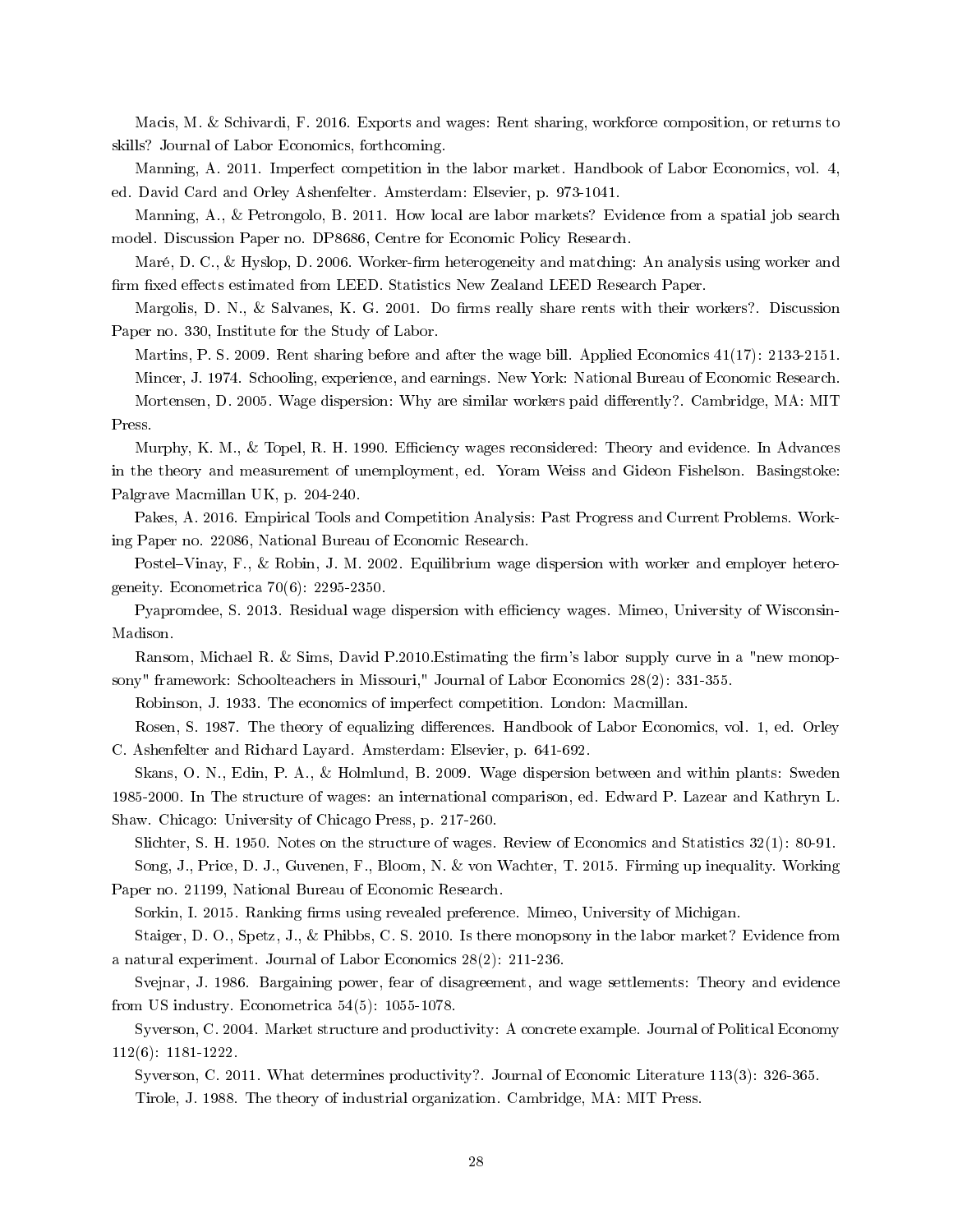Topel, R. H., & Ward, M. P. 1992. Job mobility and the careers of young men. Quarterly Journal of Economics 107(2): 439-479.

Van Reenen, J. 1996. The creation and capture of rents: Wages and innovation in a panel of UK companies. Quarterly Journal of Economics 111(1): 195-226.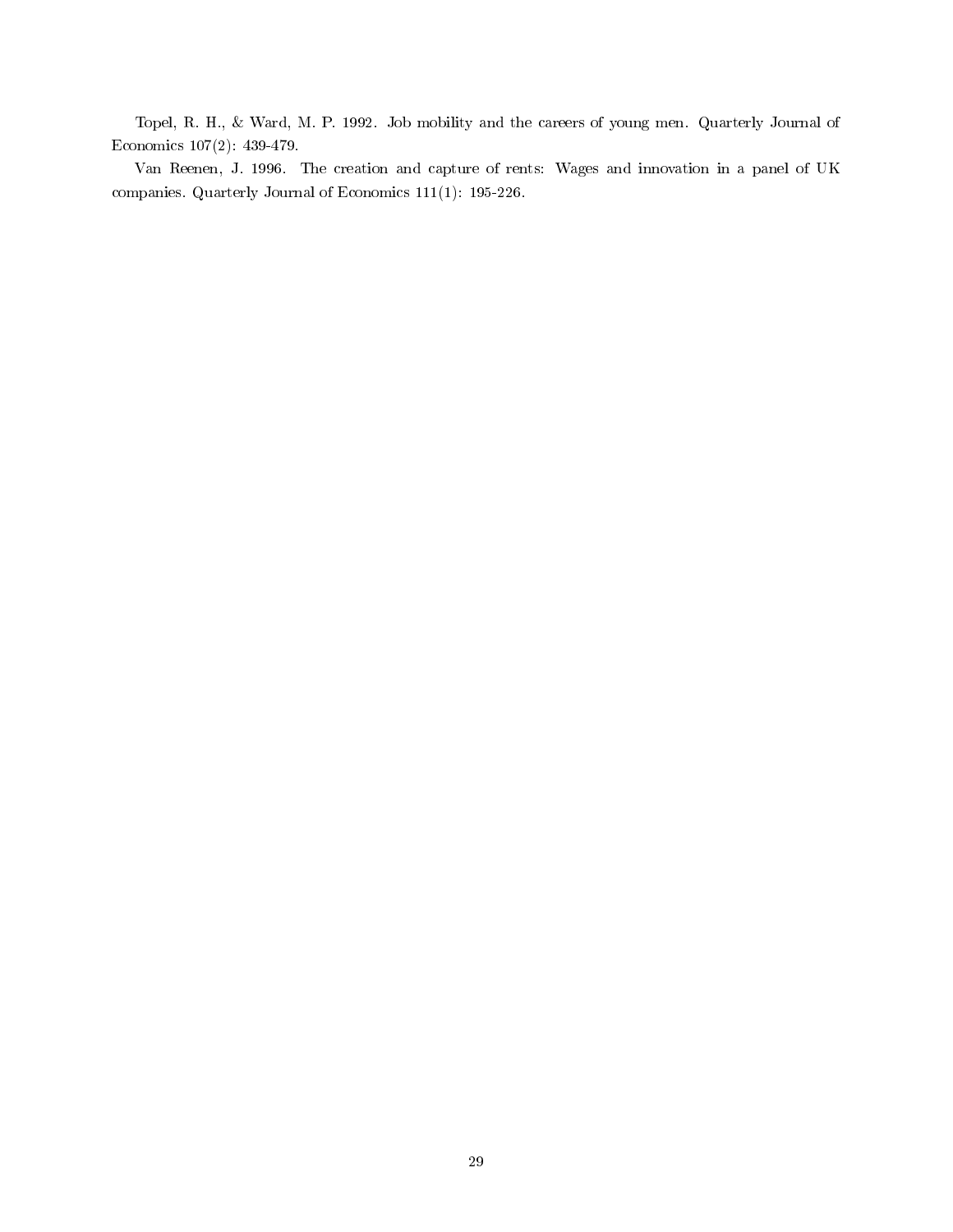# Appendix

#### A. Derivations

**A.1 Linear Technology** Substituting  $Y_j = f(L_j(w_{L_j}), H_j(w_{H_j}))$  equations [\(8\)](#page-20-1) and [\(9\)](#page-20-1) in the text can be written as:

$$
w_{Lj} = \frac{\beta_L}{1 + \beta_L} (1 - \theta) T_j^{1 - 1/\varepsilon} P_j^0 f(L_j(w_{Lj}), H_j(w_{Hj}))^{-1/\varepsilon}
$$
  

$$
w_{Hj} = \frac{\beta_H}{1 + \beta_H} \theta T_j^{1 - 1/\varepsilon} P_j^0 f(L_j(w_{Lj}), H_j(w_{Hj}))^{-1/\varepsilon}
$$

To proceed, note that if  $f(L_j, H_j) = (1 - \theta)L_j + \theta H_j$  then:

$$
\frac{\partial \ln f}{\partial \ln L_j} = \frac{(1-\theta)L_j}{(1-\theta)L_j + \theta H_j} = \kappa_j
$$
  

$$
\frac{\partial \ln f}{\partial \ln H} = \frac{\theta H}{(1-\theta)L + \theta H} = 1 - \kappa_j
$$

With competive labor markets,  $\kappa_j$  is the cost share of low-skill labor (i.e.,  $\kappa_j = \frac{w_{Lj} L_j}{w_{Lj} L_j + w_{Lj}}$  $\frac{w_{Lj}L_j}{w_{Lj}L_j+w_{Hj}H_j}$ ). When firms have some market power, however, the cost shares can be different from the relative shares of efficiency units.

Differentiating the first order conditions we obtain

$$
\begin{bmatrix}\n1 + \frac{1}{\varepsilon} \beta_L \kappa_j & \frac{1}{\varepsilon} \beta_H (1 - \kappa_j) \\
\frac{1}{\varepsilon} \beta_L \kappa_j & 1 + \frac{1}{\varepsilon} \beta_H (1 - \kappa_j)\n\end{bmatrix}\n\begin{bmatrix}\nd \ln w_{Lj} \\
d \ln w_{Hj}\n\end{bmatrix} =\n\begin{bmatrix}\n1 \\
1\n\end{bmatrix}\n\begin{pmatrix}\nd \ln P_j^0 + (1 - \frac{1}{\varepsilon}) d \ln T_j \\
1\n\end{pmatrix}\n+ \begin{bmatrix}\n1 \\
1\n\end{bmatrix}\n\begin{pmatrix}\n-\frac{1}{\varepsilon} \kappa_j da_L - \frac{1}{\varepsilon} (1 - \kappa_j) da_H\n\end{pmatrix}
$$

Define  $\overline{\beta_j} = \beta_L \kappa_j + \beta_H (1 - \kappa_j)$  as the average supply elasticity to the firm. Then we obtain:

$$
\frac{\partial \ln w_{Lj}}{\partial \ln P_j^0} = \frac{\partial \ln w_{Hj}}{\partial \ln P_j^0} = \frac{\varepsilon}{\varepsilon + \overline{\beta_j}}
$$
  

$$
\frac{\partial \ln w_{Lj}}{\partial a_L} = \frac{\partial \ln w_{Hj}}{\partial a_L} = \frac{-\kappa_j}{\varepsilon + \overline{\beta_j}}
$$
  

$$
\frac{\partial \ln w_{Lj}}{\partial a_H} = \frac{\partial \ln w_{Hj}}{\partial a_H} = \frac{-(1 - \kappa_j)}{\varepsilon + \overline{\beta_j}}
$$

The derivatives of wages with respect to the general productivity factor  $T_j$  are the same as the derivatives with respect to  $P_j^0$ , but scaled by  $(1-\frac{1}{\varepsilon})$ . Notice that as  $\varepsilon \to \infty$  these elasticities tend to 1, as is implied by the assumption of constant marginal revenue.

## A.2 CES Technology

We now extend the model by assuming that the firm's production  $f$  is in the CES class:

$$
f(L_j, H_j) = [(1 - \theta)L_j^{\rho} + \theta H_j^{\rho}]^{1/\rho}
$$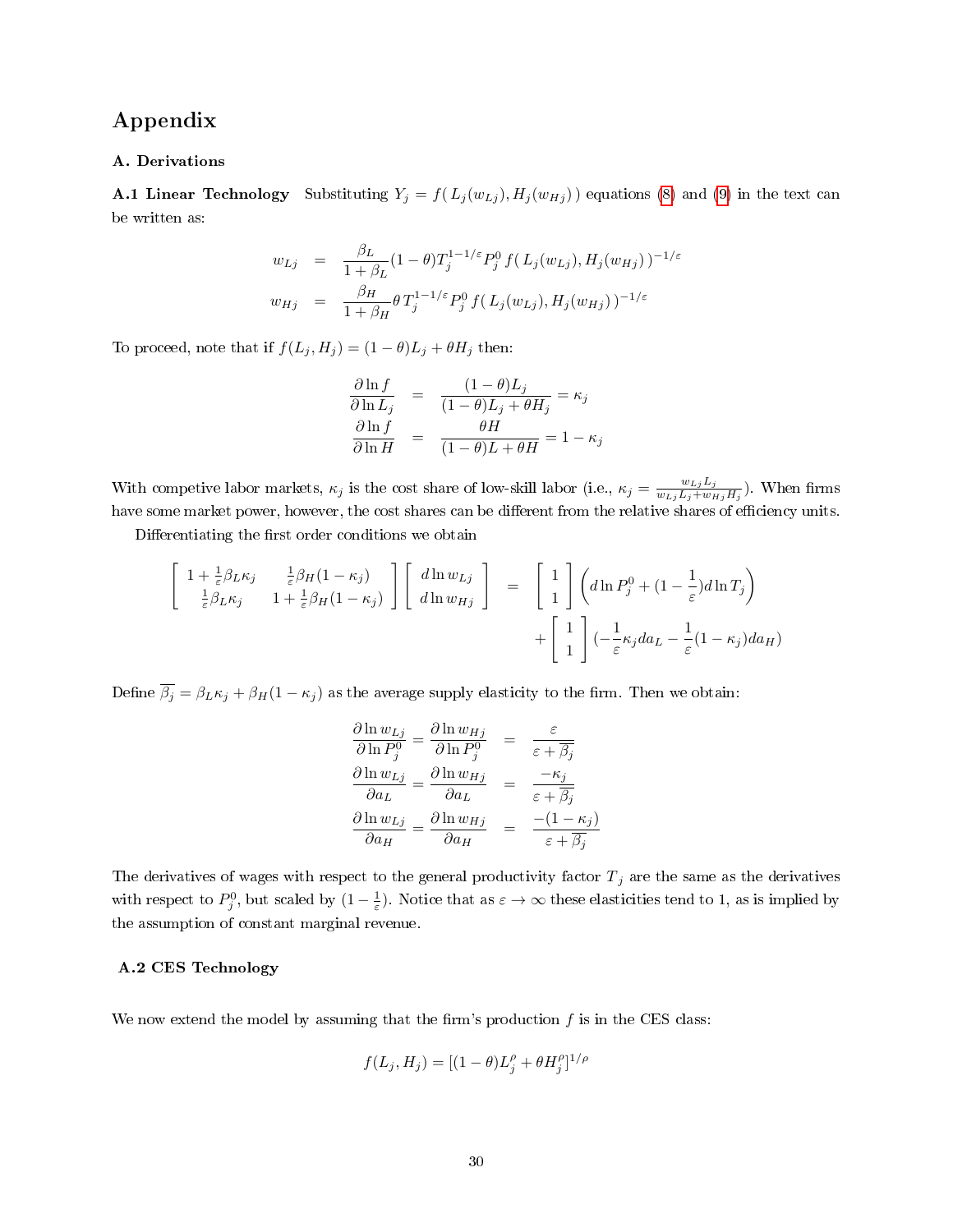As noted in the text, the marginal products of the two skill groups are:

$$
f_L = (1 - \theta)L_j^{\rho-1}f(L_j, H_j)^{1-\rho}
$$
  
\n
$$
f_H = \theta H_j^{\rho-1}f(L_j, H_j)^{1-\rho}
$$

Define

$$
\begin{array}{rcl} \kappa_{Lj} & \equiv & \displaystyle{\frac{\partial \ln f}{\partial \ln L_j} = \frac{(1-\theta)L^{\rho}_j}{(1-\theta)L^{\rho}_j+\theta H^{\rho}_j}} \\ \kappa_{Hj} & \equiv & \displaystyle{\frac{\partial \ln f}{\partial \ln H_j} = \frac{\theta H_j{}^{\rho}}{(1-\theta)L^{\rho}_j+\theta H^{\rho}_j}} \end{array}
$$

where  $\kappa_{Lj} + \kappa_{Hj} = 1$ .

Making use of the above expressions for the marginal products of the two skill groups, and of the marginal revenue function

$$
MR_j = \left(1 - \frac{1}{\varepsilon}\right) P_j^0 Y_j^{-1/\varepsilon}
$$

the first order conditions  $(6)$  and  $(7)$  can be written as:

$$
(1 + \frac{1}{\sigma}\beta_L)\ln w_{Lj} = \ln(\frac{\beta_L}{1 + \beta_L}) + \ln(1 - \theta) - \frac{1}{\sigma}a'_{Lj} + \Gamma_j
$$
  

$$
(1 + \frac{1}{\sigma}\beta_H)\ln w_{Hj} = \ln(\frac{\beta_H}{1 + \beta_H}) + \ln \theta - \frac{1}{\sigma}a'_{Hj} + \Gamma_j
$$

where  $a'_{Lj} = a_{Lj} + \ln(\mathcal{L}\lambda_L)$ ,  $a'_{Hj} = a_{Hj} + \ln(\mathcal{H}\lambda_H)$  and

$$
\Gamma_j = \ln(1 - \frac{1}{\varepsilon}) + \ln P_j^0 + (1 - \frac{1}{\varepsilon}) \ln T_j + (\frac{1}{\sigma} - \frac{1}{\varepsilon}) \ln f(L_j, H_j),
$$

and we have used the fact that  $1 - \rho = \sigma^{-1}$ .

The derivatives of the optimal wage choices can therefore be written:

$$
\begin{bmatrix}\n1 + \frac{1}{\sigma} \beta_L - \left(\frac{1}{\sigma} - \frac{1}{\varepsilon}\right) \beta_L \kappa_{Lj} & -\left(\frac{1}{\sigma} - \frac{1}{\varepsilon}\right) \beta_H \kappa_{Hj} \\
-\left(\frac{1}{\sigma} - \frac{1}{\varepsilon}\right) \beta_L \kappa_{Lj} & 1 + \frac{1}{\sigma} \beta_H - \left(\frac{1}{\sigma} - \frac{1}{\varepsilon}\right) \beta_H \kappa_{Hj}\n\end{bmatrix}\n\begin{bmatrix}\nd \ln w_{Lj} \\
d \ln w_{Hj}\n\end{bmatrix}\n=\n\begin{bmatrix}\n1 \\
1\n\end{bmatrix}\n\begin{bmatrix}\nd \ln p_j^0 + \left(1 - \frac{1}{\varepsilon}\right) d \ln T_j\n\end{bmatrix}\n-\n\frac{1}{\sigma}\n\begin{bmatrix}\nd a_{Lj} \\
d a_{Hj}\n\end{bmatrix}\n+\n\begin{bmatrix}\n1 \\
1\n\end{bmatrix}\n\begin{bmatrix}\n\frac{1}{\sigma} - \frac{1}{\varepsilon}\right) (\kappa_{Lj} da_{Lj} + \kappa_{Hj} da_{Hj})\n\end{bmatrix}
$$

Some manipulation establishes that:

$$
\frac{\partial \ln w_{Lj}}{\partial \ln P_j^0} = \frac{\sigma + \beta_H}{\sigma + \beta_L + \beta_H + (\frac{\sigma}{\varepsilon} - 1) \overline{\beta_j} + \frac{1}{\varepsilon} \beta_L \beta_H}
$$

$$
\frac{\partial \ln w_{Hj}}{\partial \ln P_j^0} = \frac{\sigma + \beta_L}{\sigma + \beta_L + \beta_H + (\frac{\sigma}{\varepsilon} - 1) \overline{\beta_j} + \frac{1}{\varepsilon} \beta_L \beta_H}
$$

where, as above,  $\overline{\beta}_j = \kappa_{Lj}\beta_L + \kappa_{Hj}\beta_H$ . The elasticities with respect to  $T_j$  are the same, but scaled by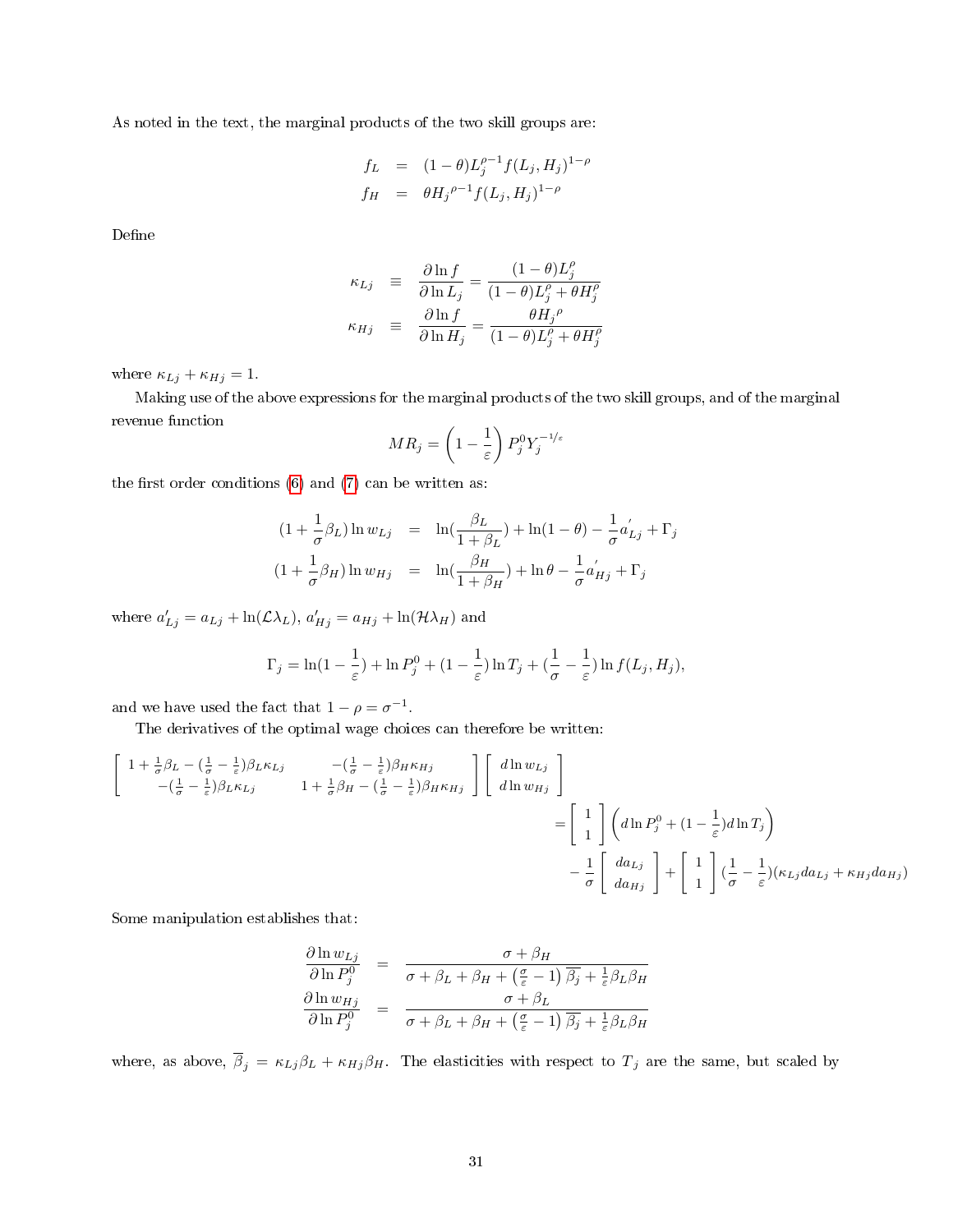$(1 - \frac{1}{\varepsilon})$ . Notice that for  $\sigma \to \infty$ , we obtain

$$
\frac{\partial \ln w_{Lj}}{\partial \ln P_j^0} = \frac{\partial \ln w_{Hj}}{\partial \ln P_j^0} = \frac{\varepsilon}{\varepsilon + \overline{\beta}_j},
$$

which is the expression derived above for the additive technology case. Moreover, if  $\beta_L = \beta_H = \beta$ , then

$$
\frac{\partial \ln w_{Lj}}{\partial \ln P_j^0} = \frac{\partial \ln w_{Hj}}{\partial \ln P_j^0} = \frac{\varepsilon}{\epsilon + \beta} ,
$$

independent of the value of  $\sigma$ .

Finally, consider the effect of a parallel shift in the non-wage amenities for both skill groups:  $da'_{Lj}$  =  $da_{Hj}^{'} = da$ . The effects on the optimal wage choices are:

$$
\frac{\partial \ln w_{Lj}}{\partial a} = \frac{-\frac{1}{\varepsilon}(\sigma + \beta_H)}{\sigma + \beta_L + \beta_H + (\frac{\sigma}{\varepsilon} - 1) \overline{\beta_j} + \frac{1}{\varepsilon} \beta_L \beta_H}
$$

$$
\frac{\partial \ln w_{Hj}}{\partial a} = \frac{-\frac{1}{\varepsilon}(\sigma + \beta_L)}{\sigma + \beta_L + \beta_H + (\frac{\sigma}{\varepsilon} - 1) \overline{\beta_j} + \frac{1}{\varepsilon} \beta_L \beta_H}
$$

.

A shift in a shared amenity will exert a larger negative effect on the group with the smaller elasticity of supply. In the case where  $\beta_L = \beta_H = \beta,$  however,

$$
\frac{\partial \ln w_{Lj}}{\partial a} = \frac{\partial \ln w_{Hj}}{\partial a} = \frac{-1}{\epsilon + \beta}.
$$

### B. Two Period Model of Supply

Here we consider a two-period extension of our static framework. A worker  $i$  of type S faces indirect utility over firms  $j \in \{1, ..., J\}$  of:

$$
v_{iSj} = \beta_S \ln w_{Sj} + a_{Sj} + \epsilon_{iSj},
$$

where  $\epsilon_{iSj}$  is drawn from a type I Extreme Value distribution. Hence the period 1 choice probabilities are:

$$
p_{Sj}^1 = \frac{\exp(\beta_S \ln w_{Sj}^1 + a_{Sj}^1)}{\sum_{k=1}^J \exp(\beta_S \ln w_{Sk}^1 + a_{Sk}^1)}.
$$
  
 
$$
\approx \lambda_S^1 \exp(\beta_S \ln w_{Sj}^1 + a_{Sj}^1)
$$

In the second period, a fraction  $\pi$  of the workers get a new draw  $\epsilon'_i$  of idiosyncratic Extreme Value preferences. Because each firm's market share is very low, workers will only choose employers for which they have a very strong idiosyncratic taste. Hence, the chances of preferring to stay at the same firm with a new taste draw are essentially zero. With this in mind, we write second period market shares as:

$$
p_{Sj}^{2} = \pi \frac{\exp(\beta_S \ln w_{Sj}^{2} + a_{Sj}^{2})}{\sum_{l=1}^{J} \exp(\beta_S \ln w_{Sl}^{2} + a_{Sl}^{2})} + (1 - \pi) p_{Sj}^{1}
$$
  

$$
\approx \pi \lambda_{S}^{2} \exp(\beta_S \ln w_{Sj}^{2} + a_{Sj}^{2}) + (1 - \pi) p_{Sj}^{1}
$$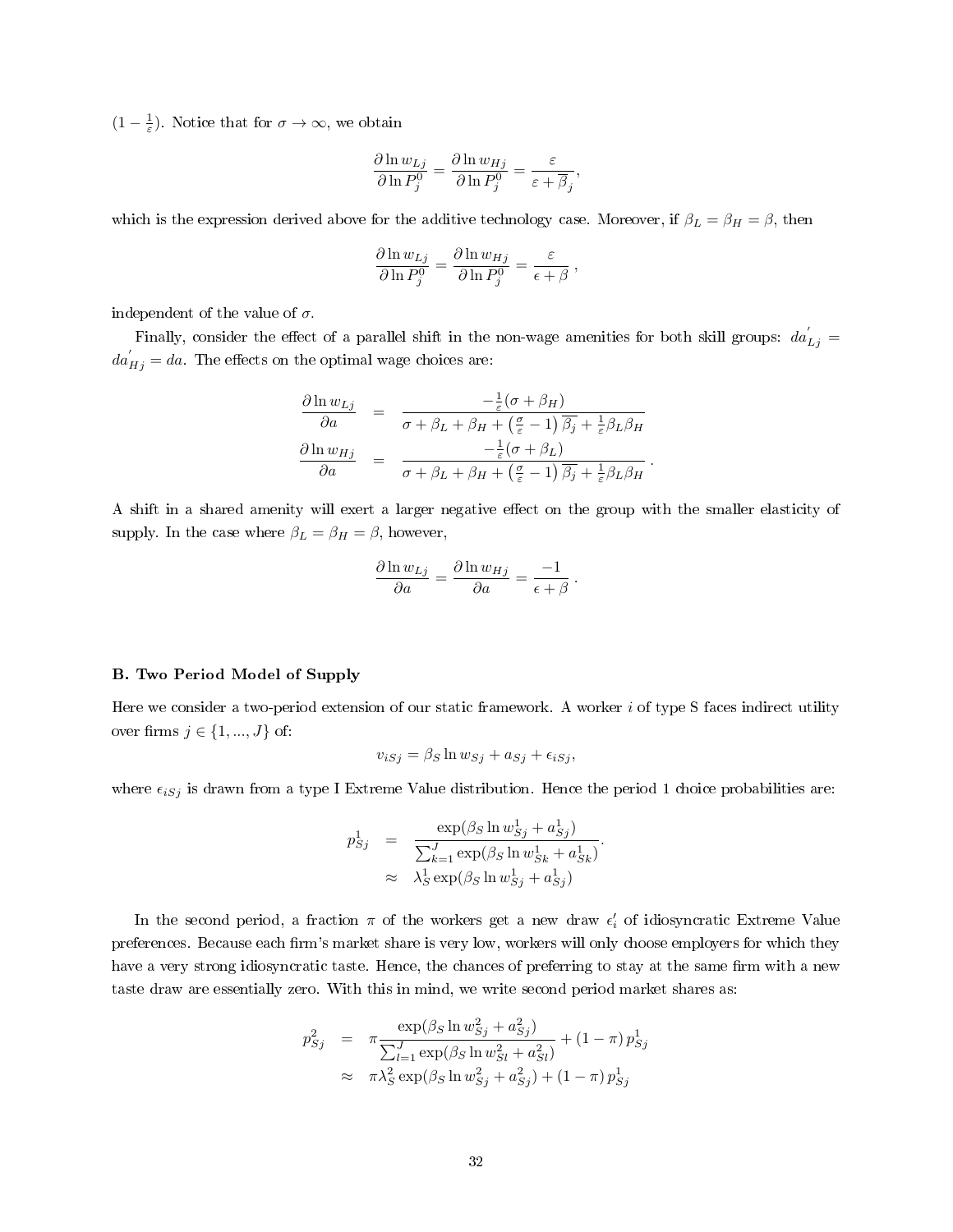Note that the period 2 elasticity of suppy to the firm is:

$$
\frac{\partial \ln p_{Sj}^2}{\partial \ln w_{Sk}^2} = \beta_S \frac{\pi \lambda_S^2 \exp(\beta_S \ln w_{Sk}^2 + a_{Sk}^2)}{\pi \lambda_S^2 \exp(\beta_S \ln w_{Sk}^2 + a_{Sk}^2) + (1 - \pi) p_{Sj}^1}
$$

Clearly as  $\pi \to 1$ , the elasticity becomes  $\beta_S$  again. Otherwise, we have the elasticity is less than  $\beta_S$ . We also potentially have heterogeneity in the elasticity depending upon how far  $p_{Sj}^1$  is from  $\lambda_S^2 \exp(\beta_S \ln w_{Sk}^2 + a_{Sk}^2)$ . In a steady state these two objects will be the same and the elasticity of supply to each firm simplifies to  $β_Sπ$ .

Therefore, we can think about the steady state of a dynamic model with taste shocks as being one where firms face a supply curve  $\beta_S \pi$  and set wages accordingly. As before, firms cannot observe workers' preferences. Hence, employee threats to leave in response to taste shocks will not be viewed as credible by the firm despite the firm's knowledge that a fraction  $\pi$  of workers did in fact draw new tastes. Because the firm cannot budge in its wage policy, each period will yield a fraction  $\pi$  of workers switching between firms.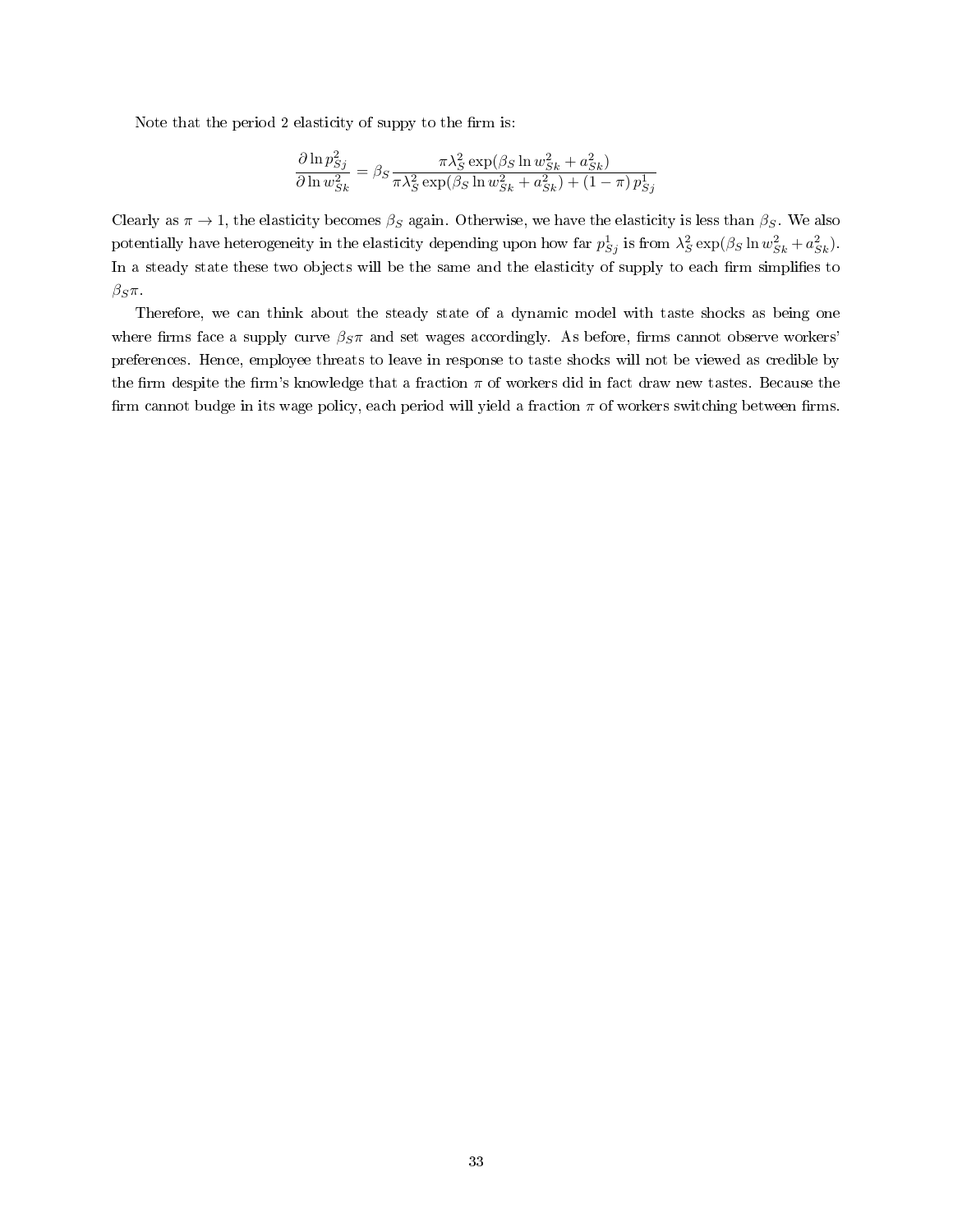# Figure 1: Trends in Between‐Establishment Dispersion in Wages and Productivity

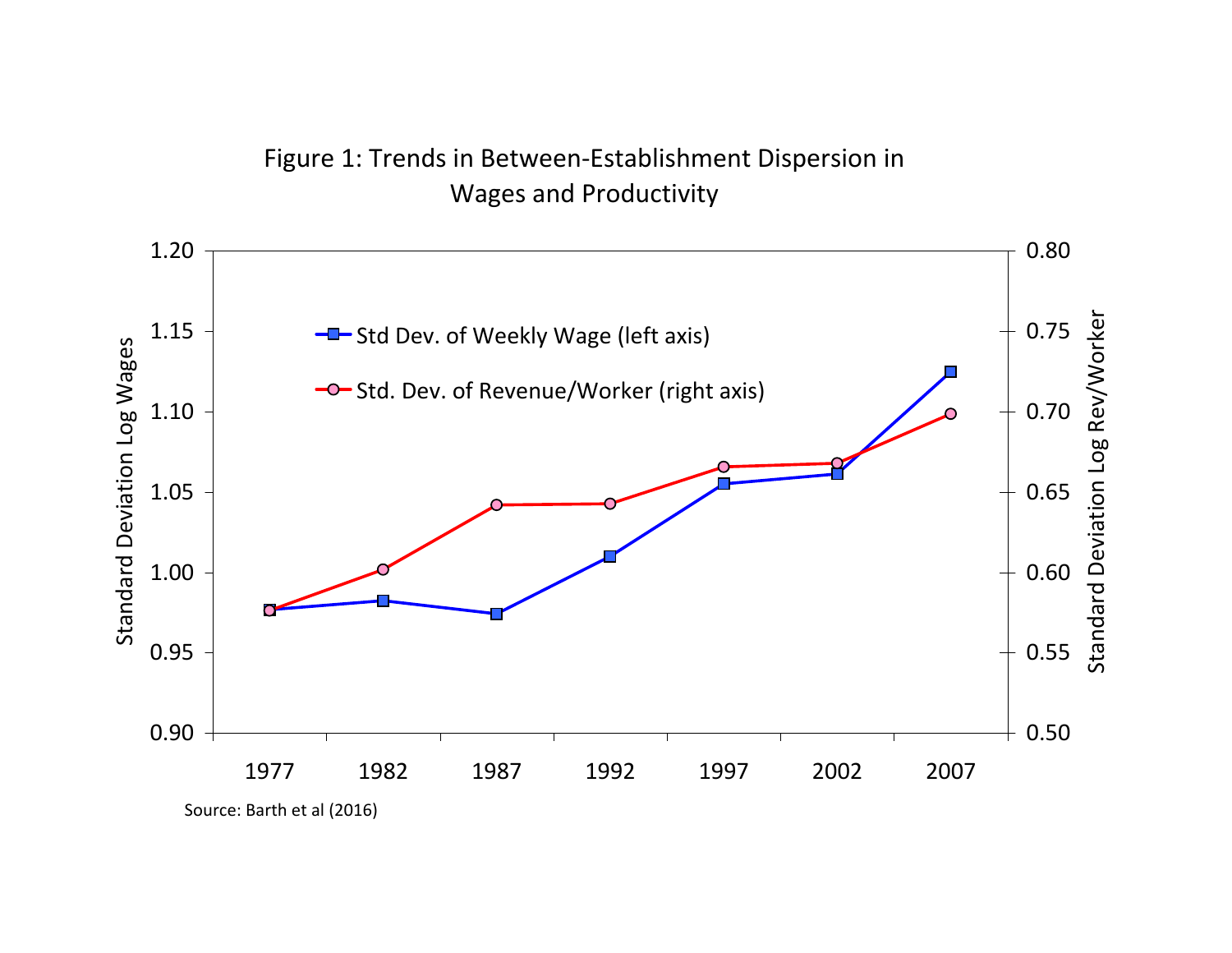

Figure 2: Implied Age Profiles from AKM Models with Alternative Normalizations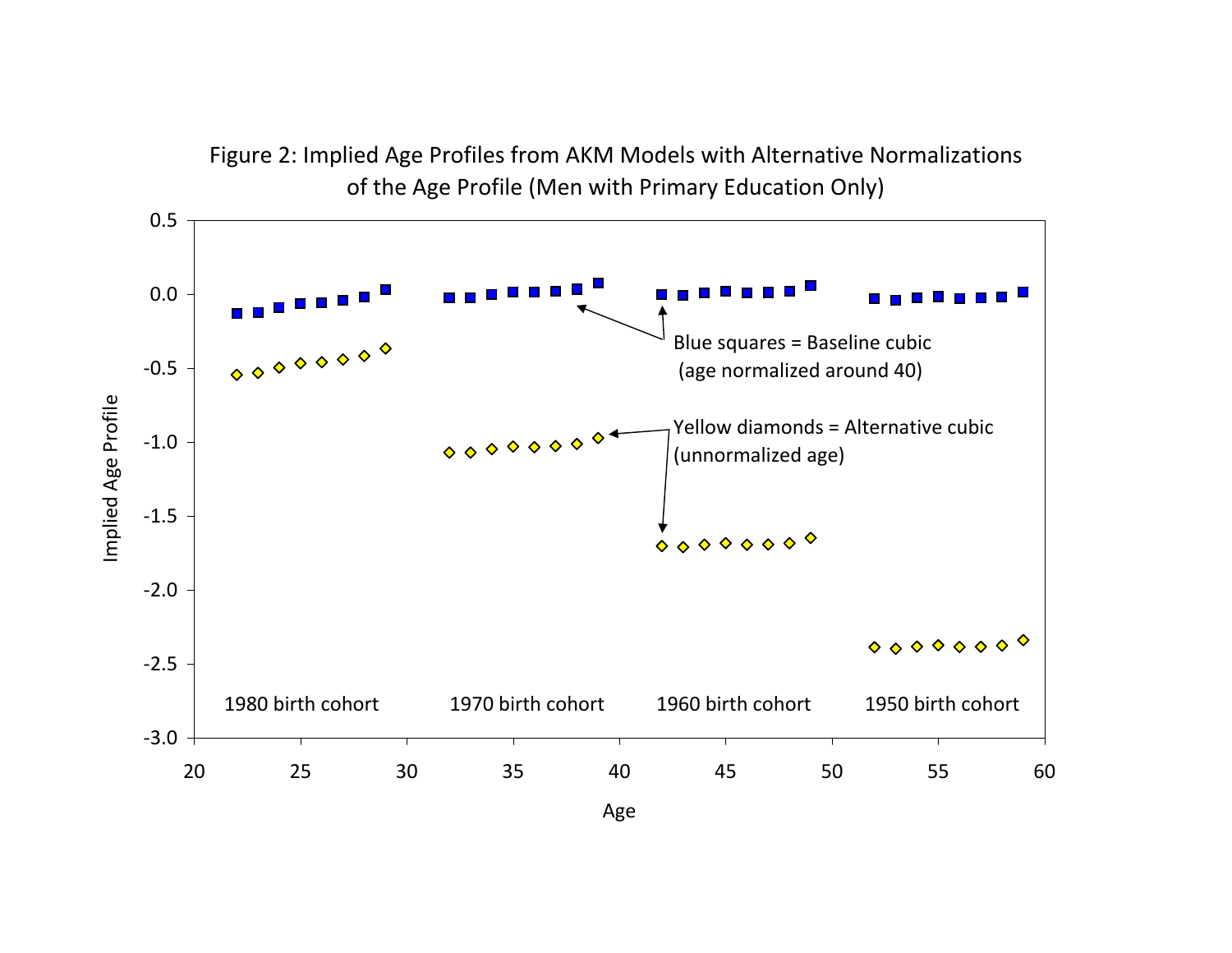# Figure 3: Mean Log Wages of Portuguese Male Job Changers, Classified by Quartile of Co‐Worker Wages at Origin and Destination 2.62.44 to 4 4 to 3 2.2 Mean Log Wage of Movers Mean Log Wage of Movers 4 to 2 2.0 4 to 1 1.8 1 to 4 1.6 1 to 3 1.4 1 to 2 1 to 1 1.2 1.0 ‐22 -1 0 1 Time (0=first year on new job)

Notes: Figure shows mean wages of male workers at mixed‐gender firms who changed jobs in 2004‐2007 and held the preceding job for 2 or more years, and the new job for 2 or more years. Job is classified into quartiles based on mean log wage of co-workers of both genders. Source: Card, Cardoso and Kline (2016, Figure I).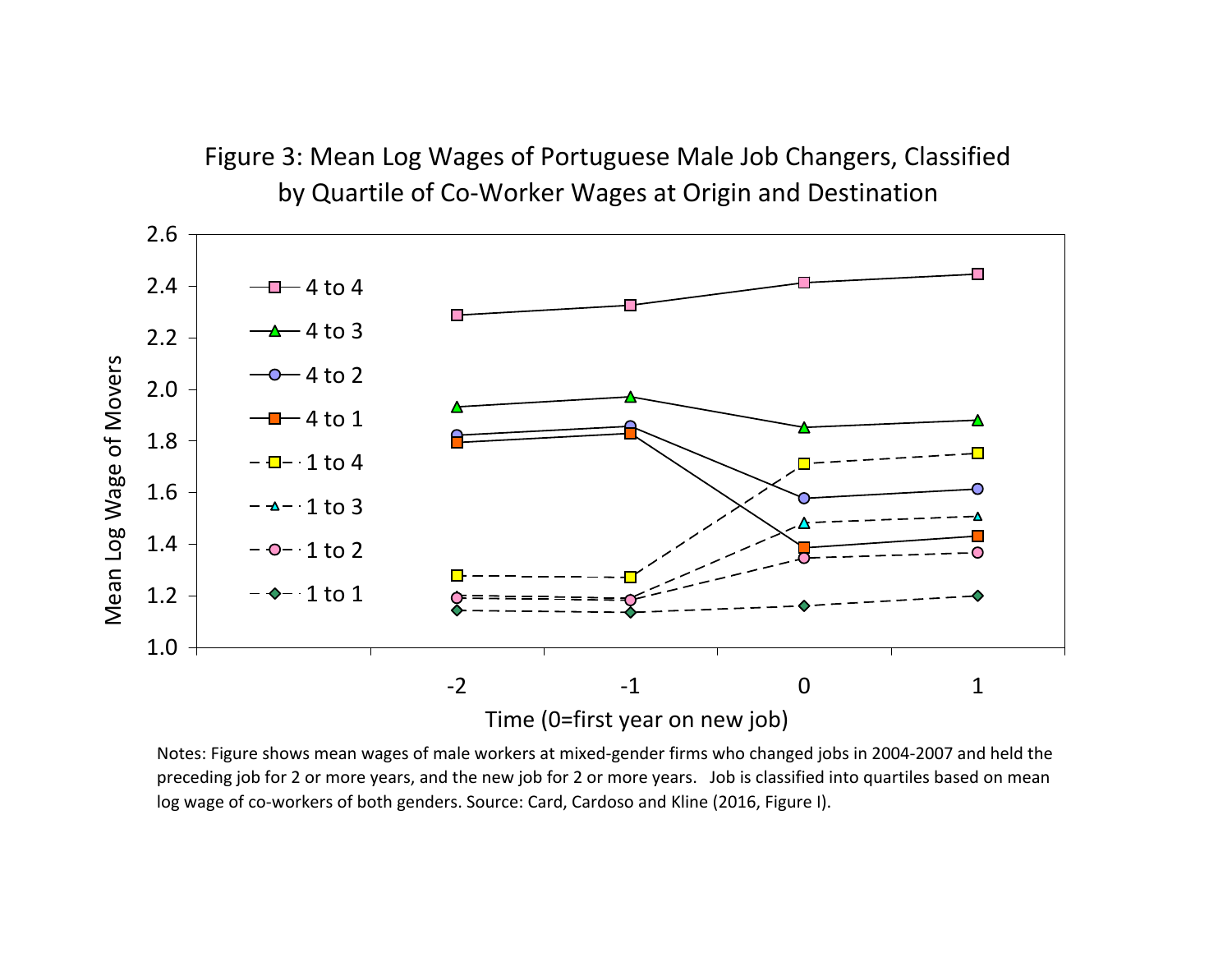

Figure 4: Mean Wages of Portuguese Female Job Changers, Classified by

Notes: Figure shows mean wages of female workers at mixed gender firms who changed jobs in 2004‐2007 and held the preceding job for 2 or more years, and the new job for 2 or more years. Jobs are classified into quartiles based on mean log wage of co‐workers of both genders. Source: Card, Cardoso and Kline (2016, Figure II).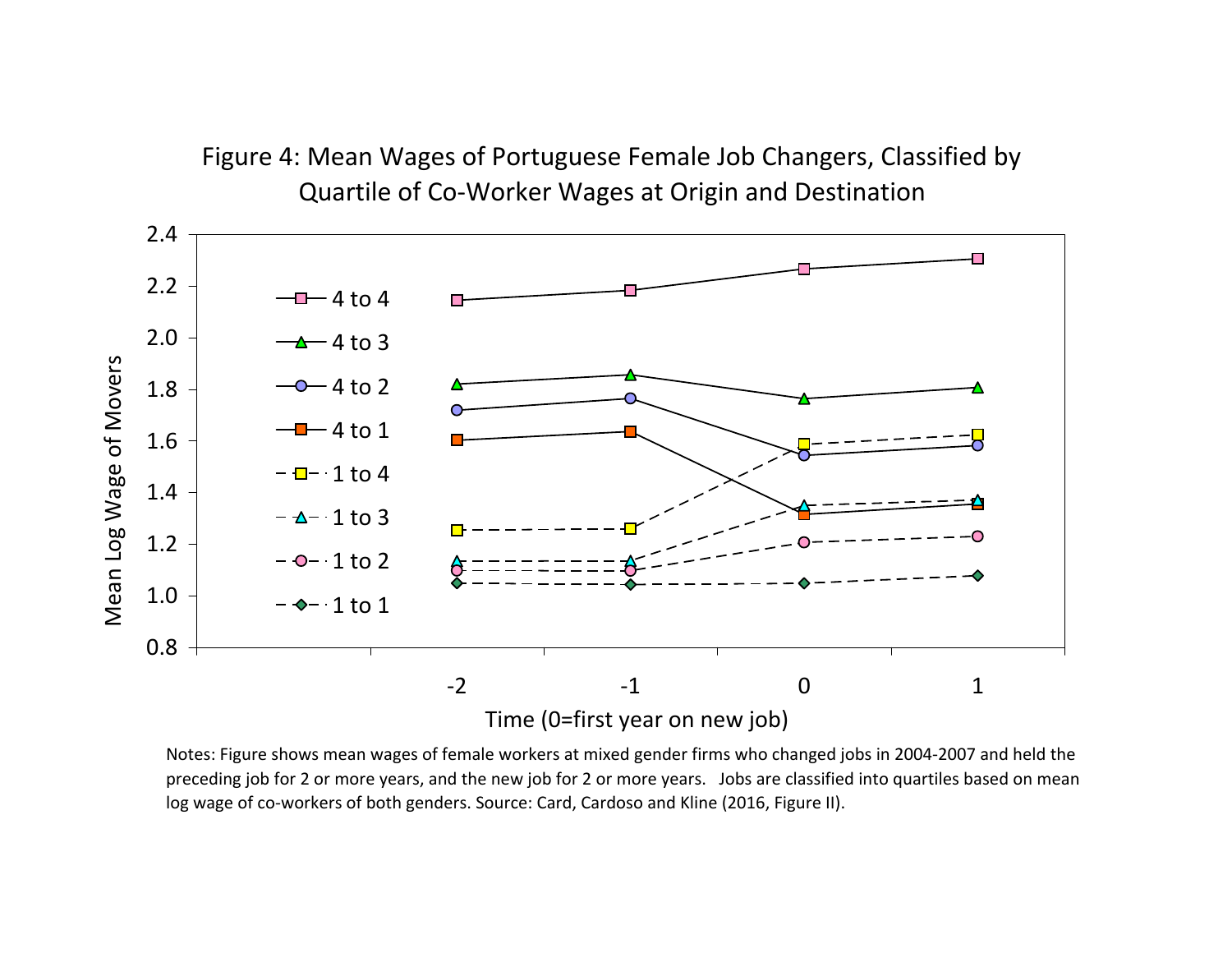

Note: Figure plots regression adjusted mean wage changes over 4 year interval for job changers who move across coworker wage quartile groups indicated. Dashed line represents symmetric changes for upward and downward movers. Source: Card, Cardoso and Kline (2016, Appendix Figure B3).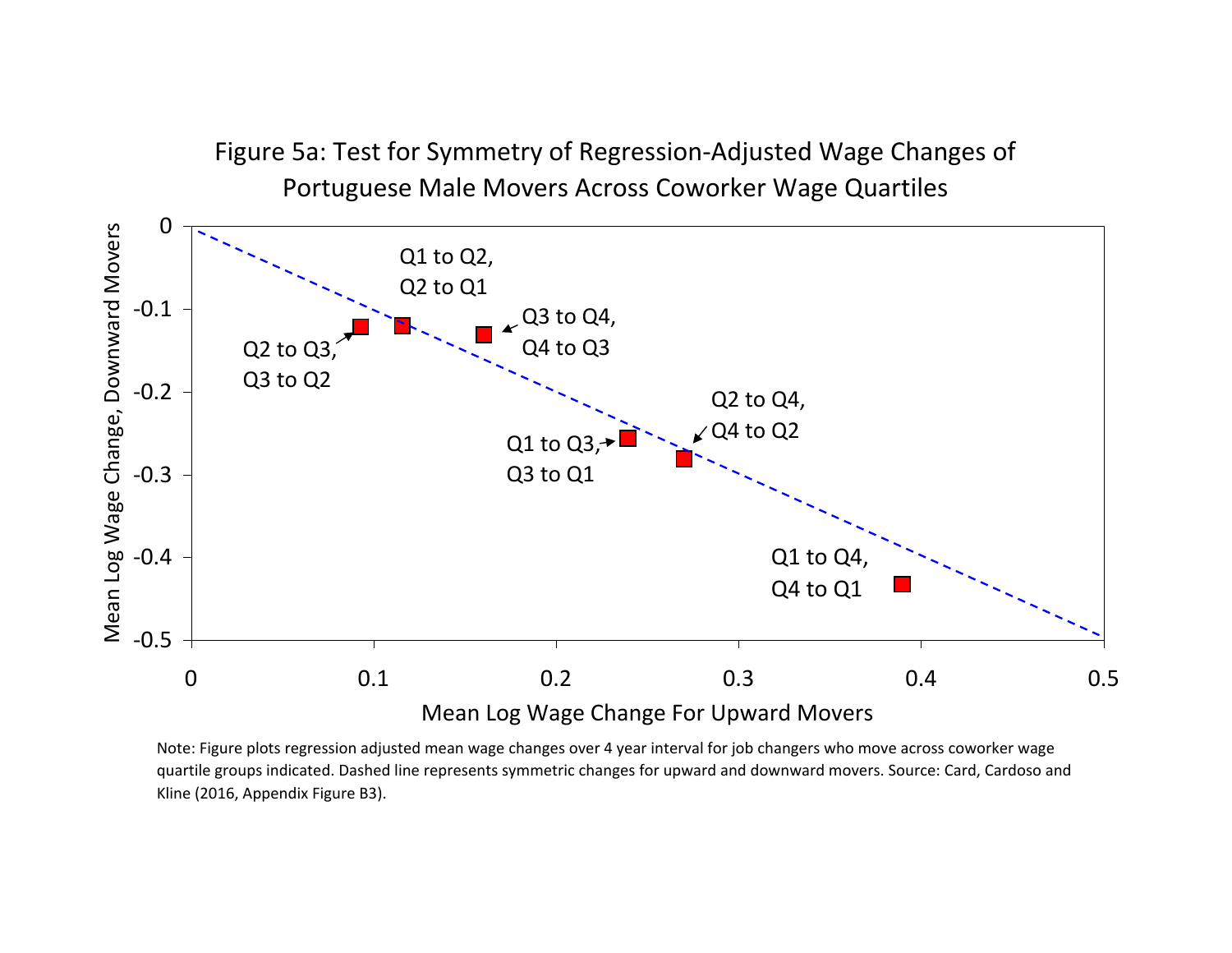

Note: Figure plots regression adjusted mean wage changes over 4 year interval for job changers who move across coworker wage quartile groups indicated. Dashed line represents symmetric changes for upward and downward movers. Source: Card, Cardoso and Kline (2016, Appendix Figure B4).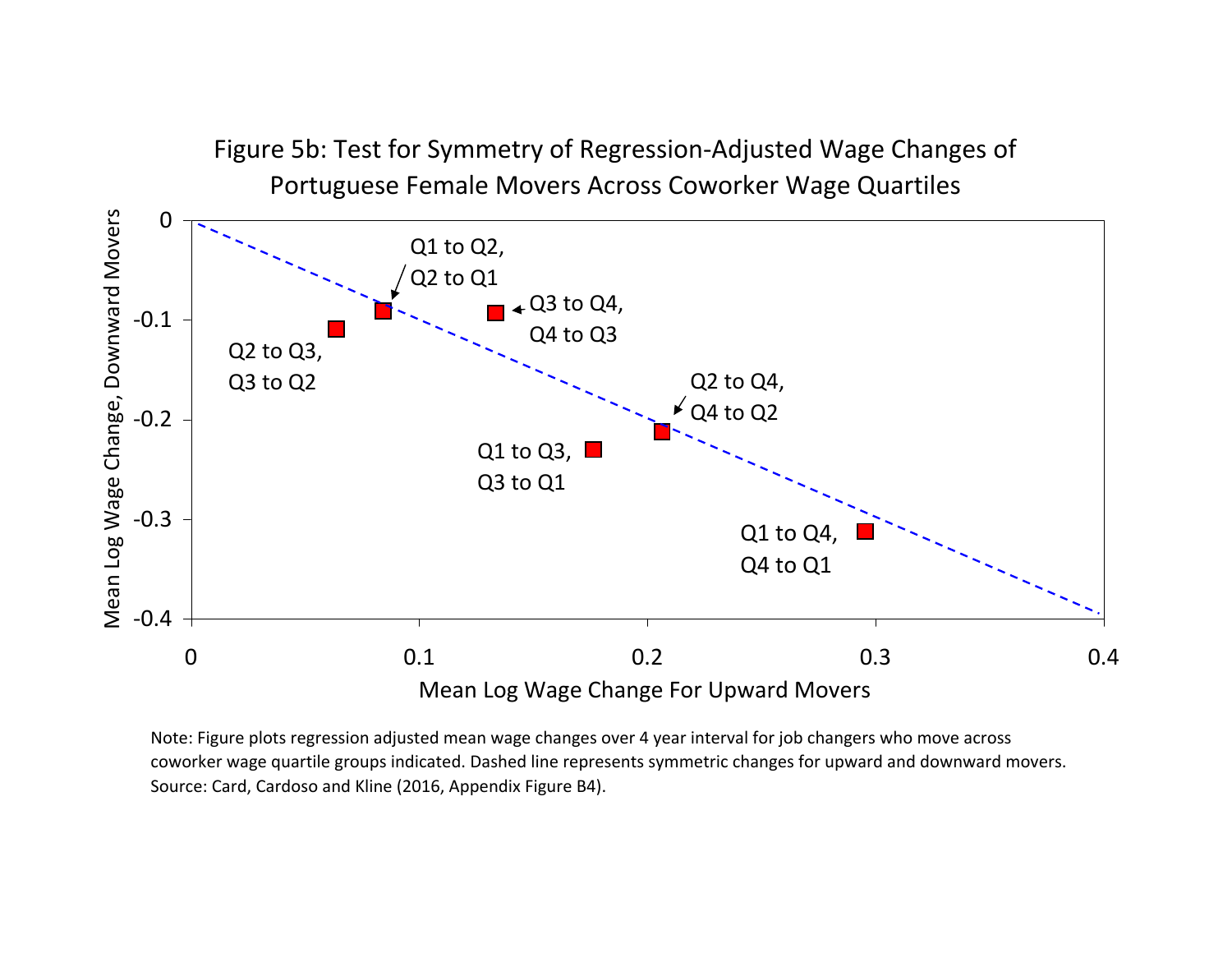

Note: Figure shows mean residuals from estimated AKM model with cells defined by decile of estimated firm effects interacted with decile of estimated person effect. Source: Card, Cardoso and Kline (2016, Appendix Figure B5).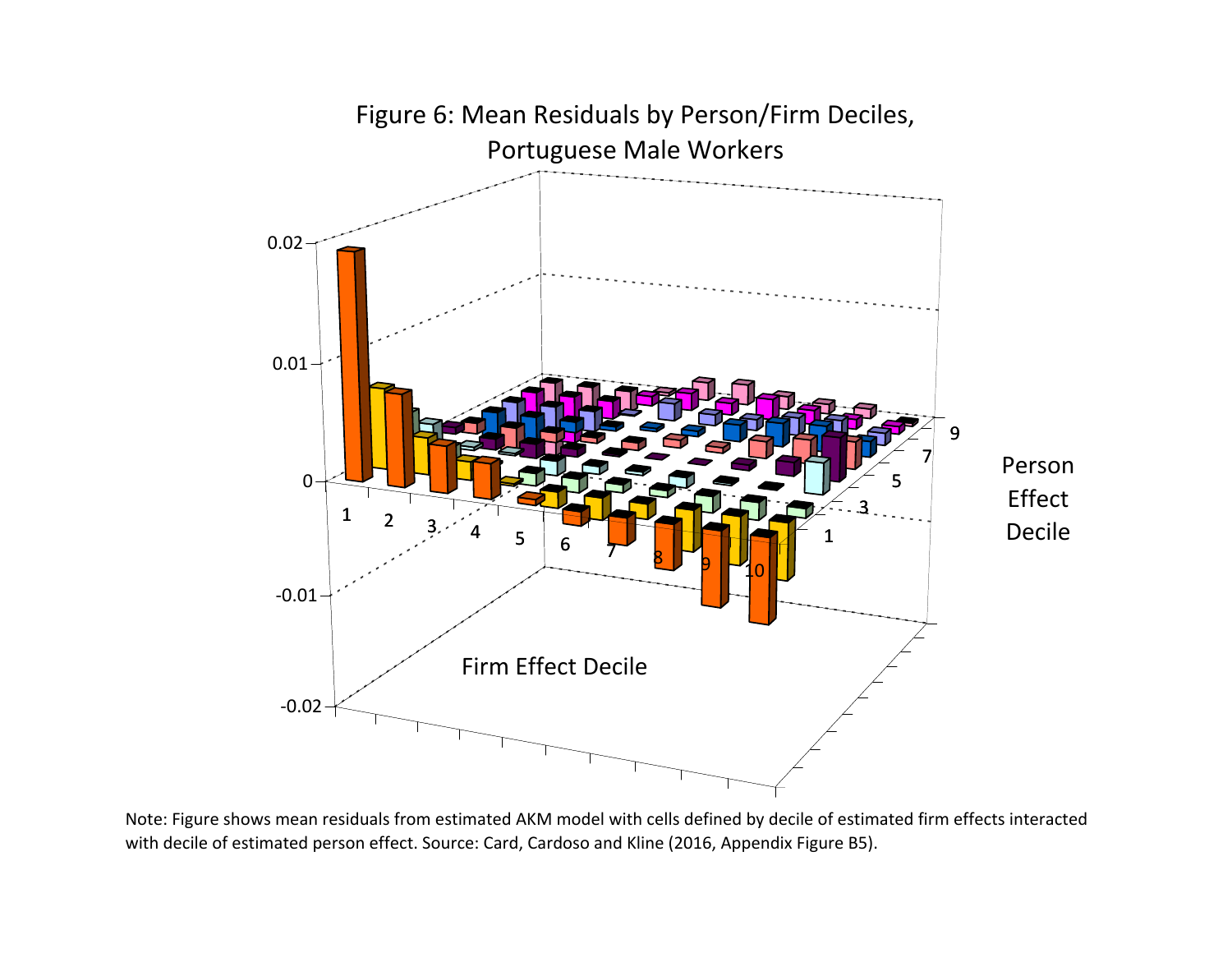

Figure 7: Mean Residuals by Person/Firm Deciles, Portuguese Female Workers

Note: Figure shows mean residuals from estimated AKM model with cells defined by decile of estimated firm effects interacted with decile of estimated person effect. Source: Card, Cardoso and Kline (2016, Appendix Figure B6).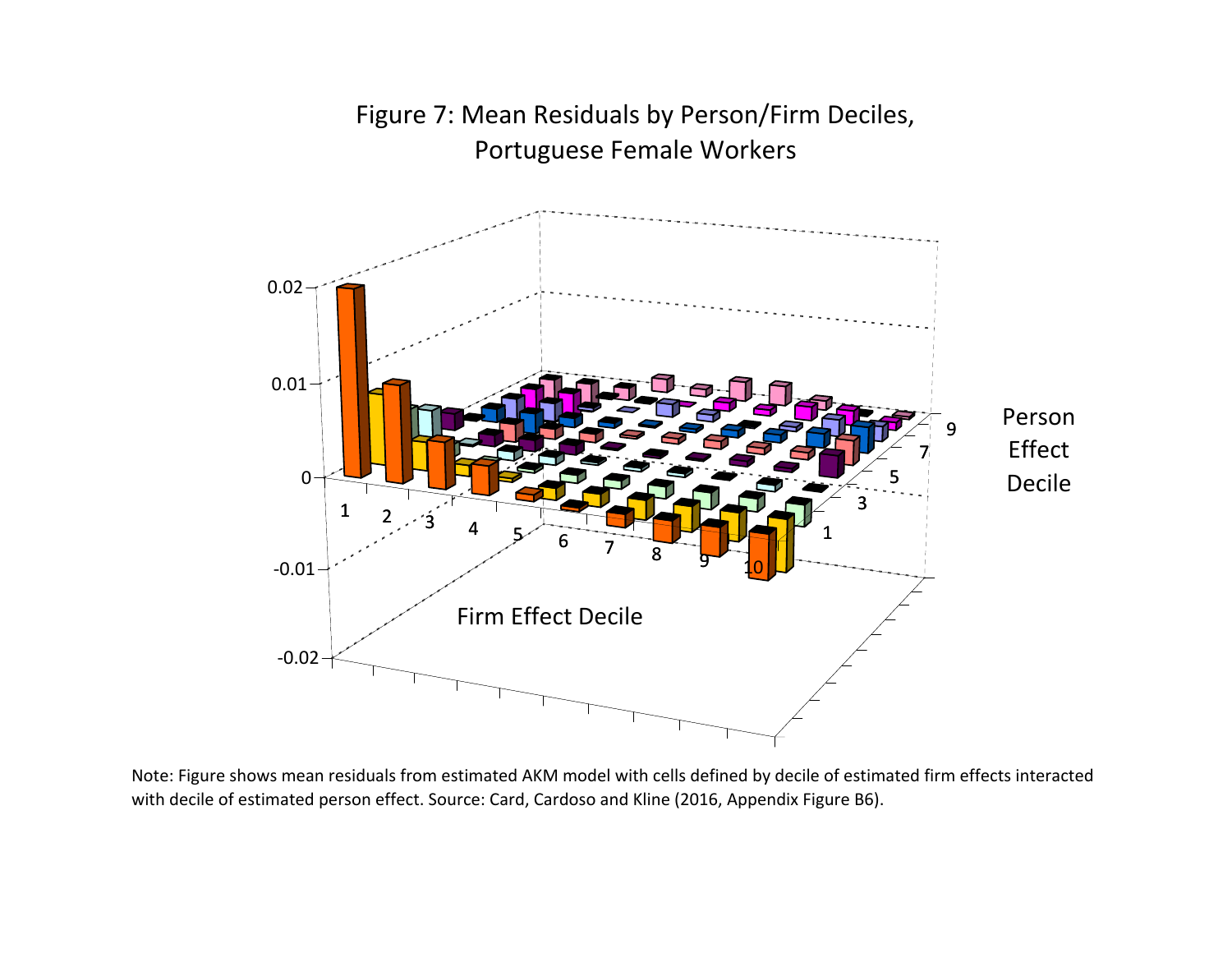

Note: Firms are divided into 100 cells based on mean log value added per worker, 2005‐2009, with equal numbers of person‐year observations per cell.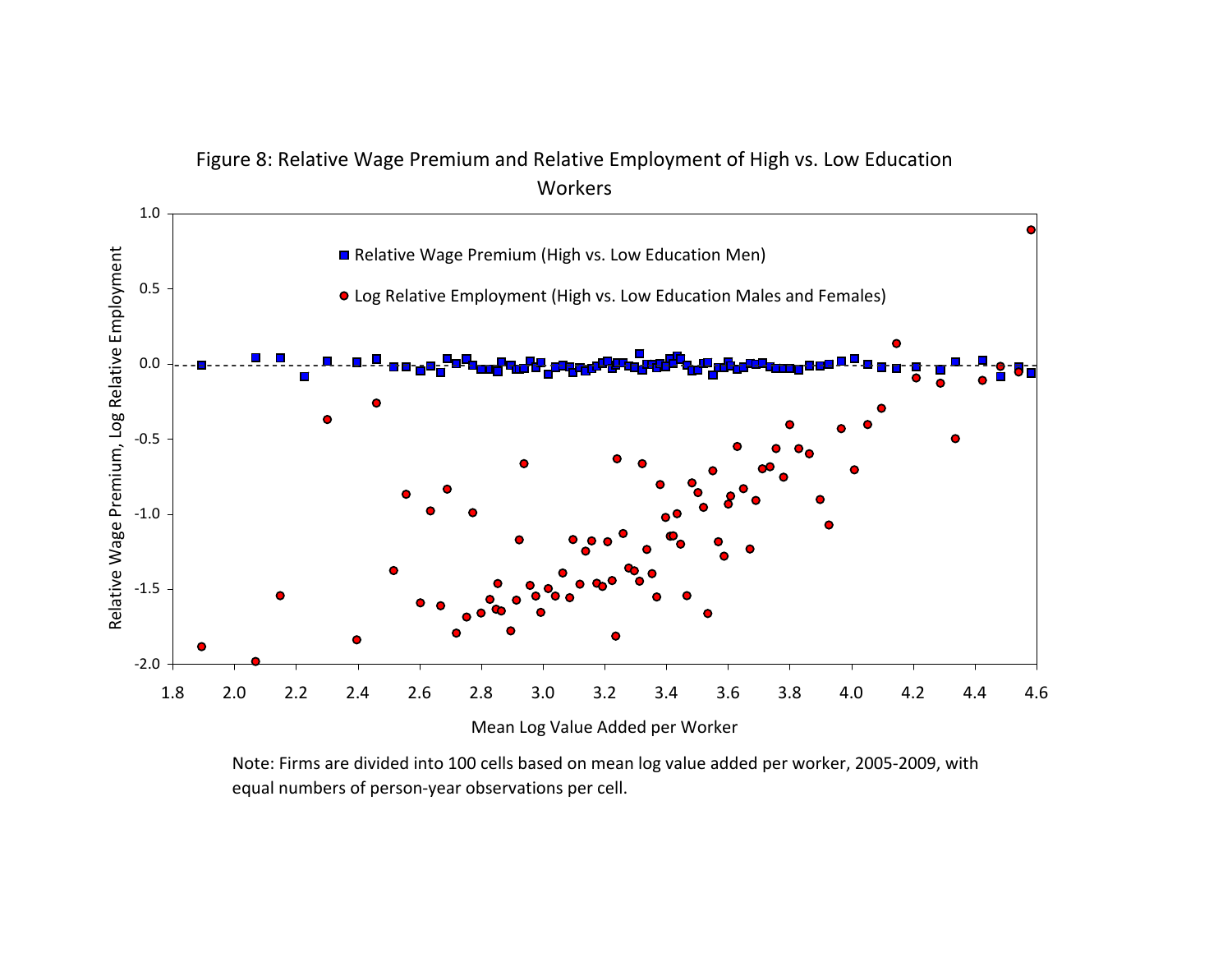# Figure 9: Effect of TFP Shock (single skill group)

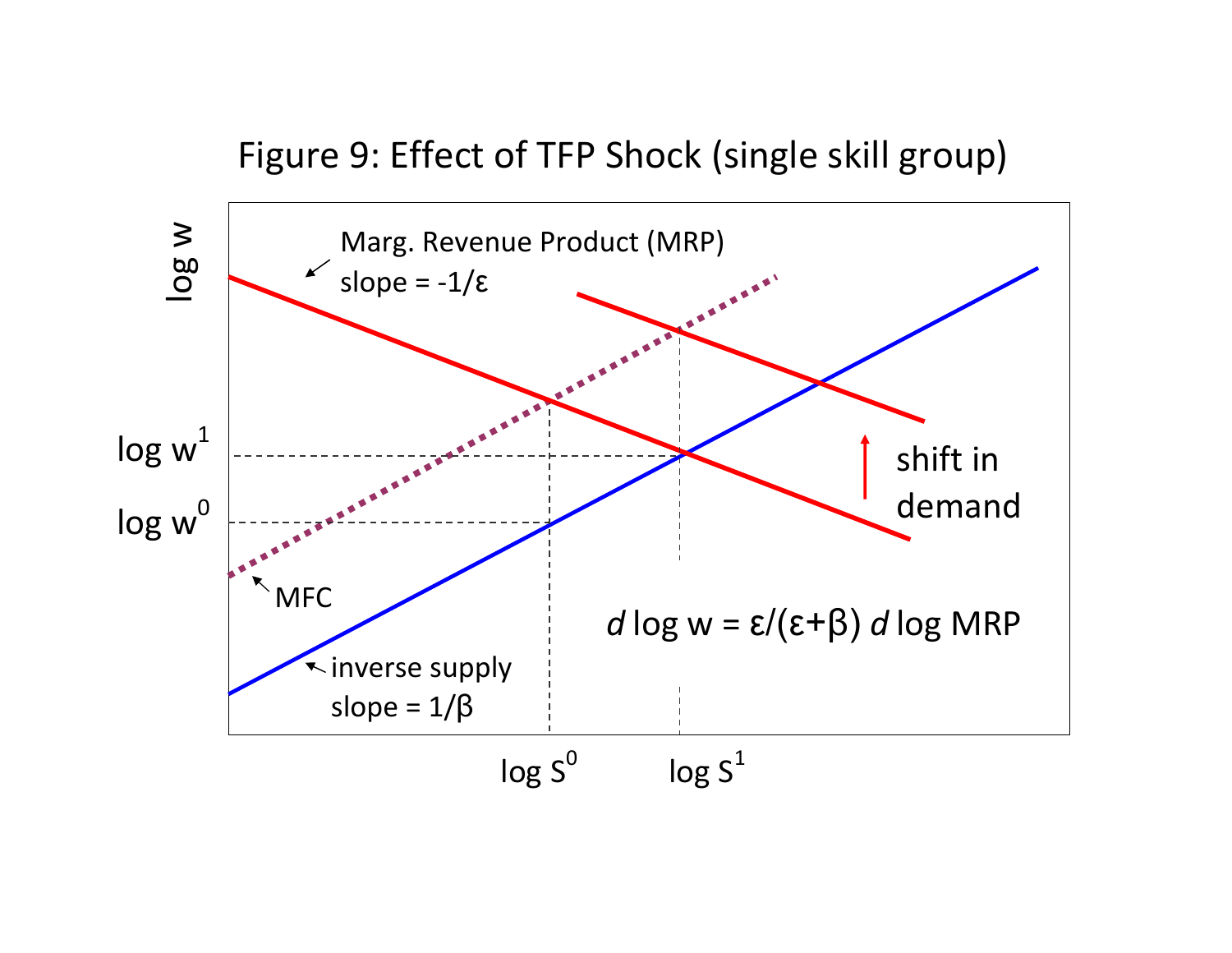



Note: Firm effects are normalized using the method in Card, Cardoso and Kline (2016).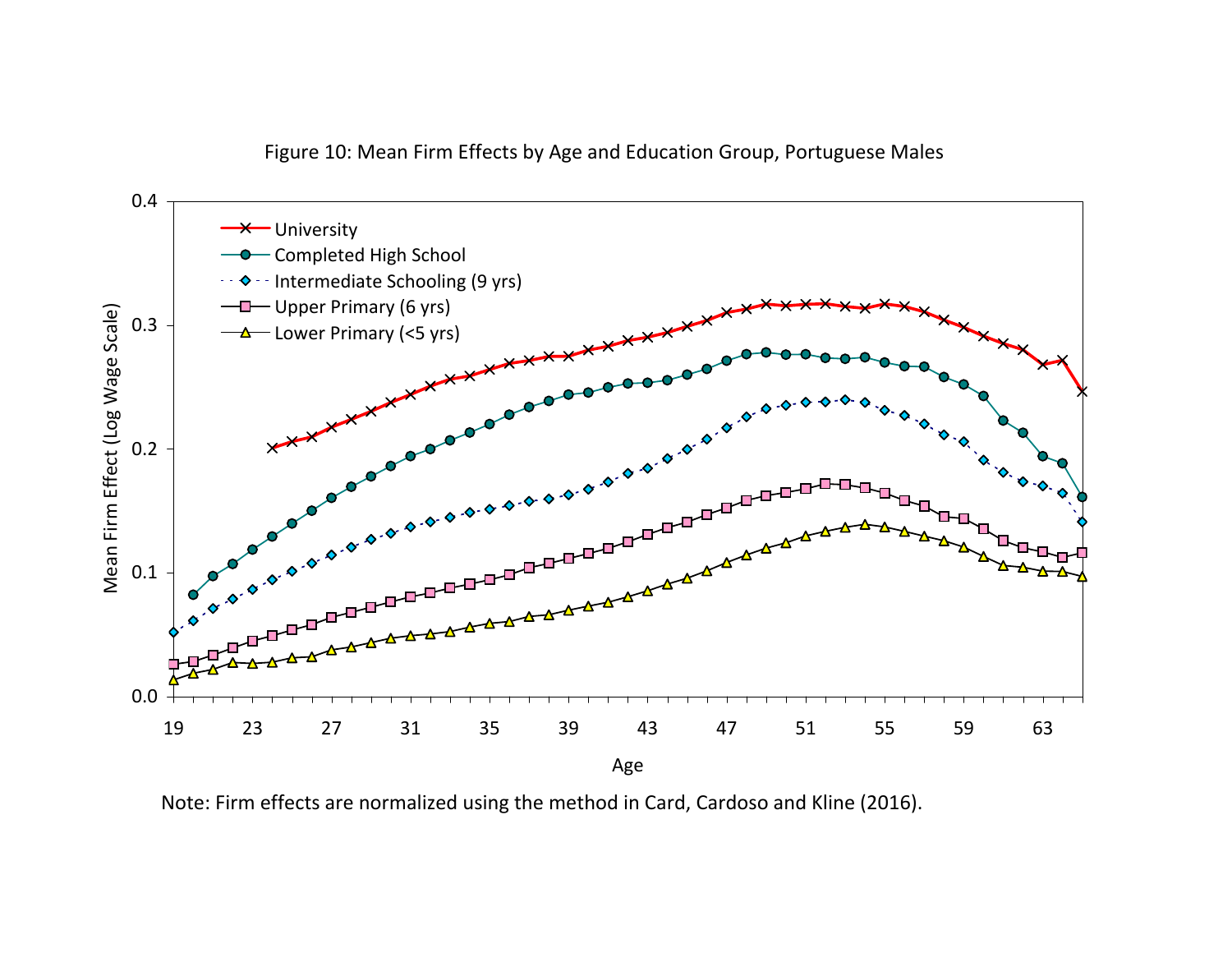Table 1: Summary of Estimated Rent Sharing Elasticities from the Recent Literature (Preferred specification, adjusted to TFP basis)

|                                                              | Estimated  | Std.    |
|--------------------------------------------------------------|------------|---------|
| Study and country/industry                                   | Elasticity | Error   |
| Group 1: Industry-level profit measure                       |            |         |
| 1. Christofides and Oswald (1992), Canadian manufacturing    | 0.140      | (0.035) |
| 2. Blanchflower, Oswald, Sanfey (1996), US manufacturing     | 0.060      | (0.024) |
| 3. Estevao and Tevlin (2003), US manufacturing               | 0.290      | (0.100) |
| Group 2: Firm-level profit measure, mean firm wage           |            |         |
| 4. Abowd and Lemieux (1993), Canadian manufacturing          | 0.220      | (0.081) |
| 5. Van Reenen (1996), UK manufacturing                       | 0.290      | (0.089) |
| 6. Hildreth and Oswald (1997), UK                            | 0.040      | (0.010) |
| 7. Hildreth (1998), UK Manufacturing                         | 0.030      | (0.010) |
| 8. Barth et al (2016), US                                    | 0.160      | (0.002) |
| Group 3: Firm-level profit measure, individual-specific wage |            |         |
| 9. Margolis and Salvanes (2001), French manufacturing        | 0.062      | (0.041) |
| 9. Margolis and Salvanes (2001), Norwegian manufacturing     | 0.024      | (0.006) |
| 10. Arai (2003), Sweden                                      | 0.020      | (0.004) |
| 11. Guiso, Pistaferri, Schivardi (2005), Italy               | 0.069      | (0.025) |
| 12. Fakhfakh and FitzRoy (2004), French manufacturing        | 0.120      | (0.045) |
| 13. Du Caju, Rycx, Tojerow (2011), Belgium                   | 0.080      | (0.010) |
| 14. Martins (2009), Portuguese manufacturing                 | 0.039      | (0.021) |
| 15. Guertzgen (2009), Germany                                | 0.048      | (0.002) |
| 16. Cardoso and Portela (2009), Portugal                     | 0.092      | (0.045) |
| 17. Arai and Hayman (2009), Sweden                           | 0.068      | (0.002) |
| 18. Card, Devicienti, Maida (2014), Italy (Veneto region)    | 0.073      | (0.031) |
| 19. Carlsson, Messina, and Skans (2014), Swedish mfg.        | 0.149      | (0.057) |
| 20. Card, Cardoso, Kline (2016), Portugal, between firm      | 0.156      | (0.006) |
| 20. Card, Cardoso, Kline (2016), Portugal, within-job        | 0.049      | (0.007) |
| 21. Bagger et al. (2014), Danish manufacturing               | 0.090      | (0.020) |

Note: see Appendix Table 1 for more complete description of each study.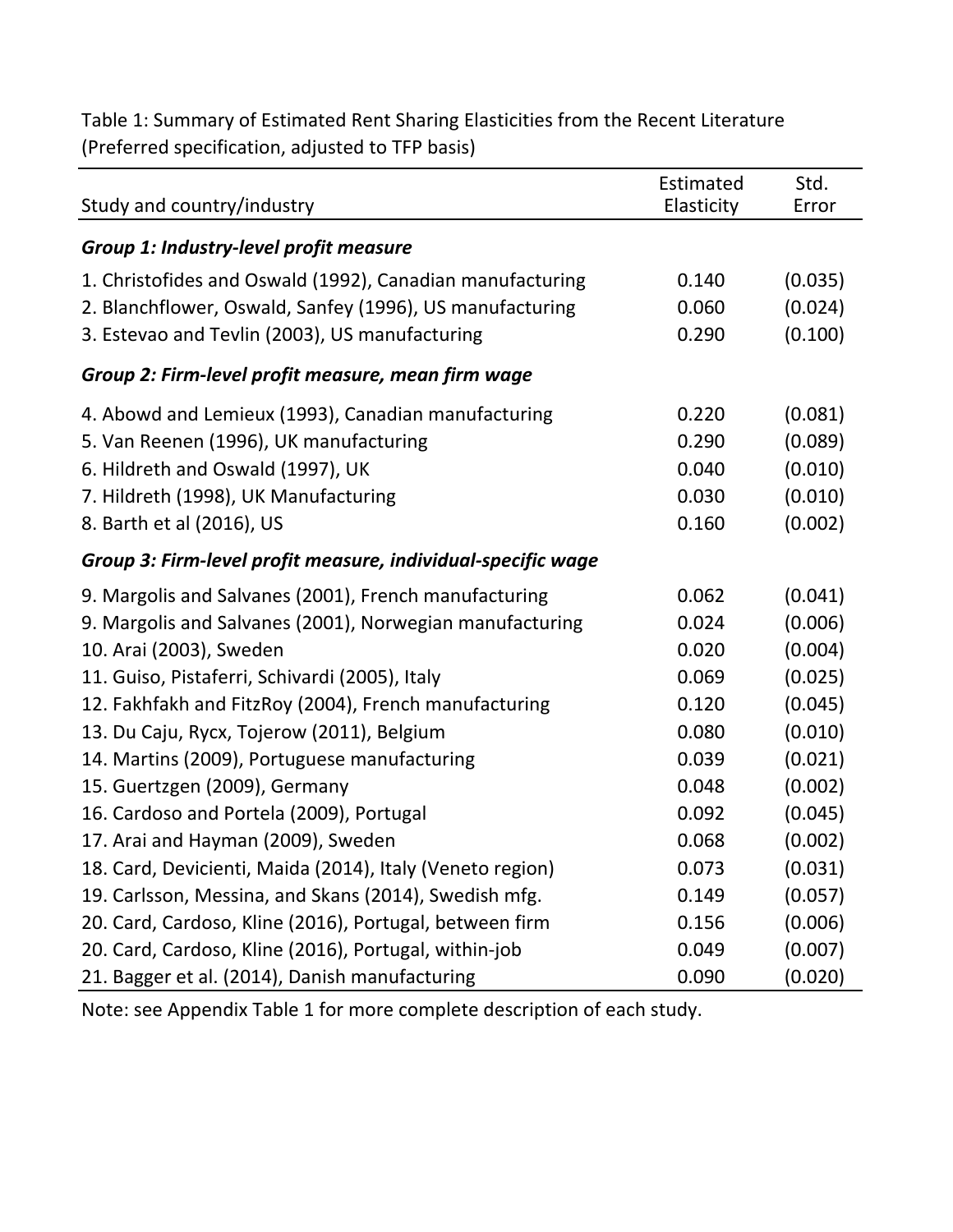|                                                                                                                                                 | <b>Basic Specification</b><br>(1) | Basic + major<br>industry/city<br>(2) | Basic + detailed<br>industry/city<br>(3) |  |  |  |
|-------------------------------------------------------------------------------------------------------------------------------------------------|-----------------------------------|---------------------------------------|------------------------------------------|--|--|--|
| A. Cross Sectional Models (Worker-year observations 2005-2009)                                                                                  |                                   |                                       |                                          |  |  |  |
| 1. OLS: rent measure = mean log value added                                                                                                     | 0.270                             | 0.241                                 | 0.207                                    |  |  |  |
| per worker 2005-2009                                                                                                                            | (0.017)                           | (0.015)                               | (0.011)                                  |  |  |  |
| 2. OLS: rent measure = mean log sales per worker                                                                                                | 0.153                             | 0.171                                 | 0.159                                    |  |  |  |
| 2005-2009                                                                                                                                       | (0.009)                           | (0.007)                               | (0.004)                                  |  |  |  |
| 3. IV: rent measure = mean $log$ value added<br>per worker 2005-2009. Instrument =<br>mean log sales per worker, 2004-2010                      | 0.327<br>(0.014)                  | 0.324<br>(0.011)                      | 0.292<br>(0.008)                         |  |  |  |
| First stage coefficient                                                                                                                         | 0.475                             | 0.541                                 | 0.562                                    |  |  |  |
|                                                                                                                                                 | $[t=26.19]$                       | $[t=40.72]$                           | $[t=64.38]$                              |  |  |  |
| B. Within-Job Models (Change in Wages from 2005 to 2009 for stayers)                                                                            |                                   |                                       |                                          |  |  |  |
| 4. OLS: rent measure = change in log value added                                                                                                | 0.041                             | 0.039                                 | 0.034                                    |  |  |  |
| per worker from 2005 to 2009                                                                                                                    | (0.006)                           | (0.005)                               | (0.003)                                  |  |  |  |
| 5. OLS: rent measure = change in log sales per                                                                                                  | 0.015                             | 0.014                                 | 0.013                                    |  |  |  |
| worker from 2005 to 2009                                                                                                                        | (0.005)                           | (0.004)                               | (0.003)                                  |  |  |  |
| 6. IV: rent measure = change in $log$ value added<br>per worker from 2005 to 2009. Instrument =<br>change in log sales per worker, 2004 to 2010 | 0.061<br>(0.018)                  | 0.059<br>(0.017)                      | 0.056<br>(0.016)                         |  |  |  |
| First stage coefficient                                                                                                                         | 0.221                             | 0.217                                 | 0.209                                    |  |  |  |
|                                                                                                                                                 | $[t=11.82]$                       | $[t=13.98]$                           | $[t=18.63]$                              |  |  |  |

Table 2: Cross‐Sectional and Within‐Job Models of Rent Sharing for Portuguese Male Workers

Notes: Sample in panel A is 2,503,336 person‐year observations from QP for males working in 2005‐2009 between the ages of 19 and 65 with at least 2 years of potential experience employed at a firm with complete value added data (from SABI) for 2005 to 2009, and sales data (from QP) for 2004 and 2010. Sample in panel B is 284,071 males age 19‐61 in 2005 who worked every year from 2005‐2009 at a firm with complete value added data (from SABI) for 2005 to 2009, and sales data (from QP) for 2004 and 2010. Standard errors clustered by firm ‐ 62,845 firms in panel A, 44,661 firms in panel B. Models in panel A control for a cubic in experience and unrestricted education × year dummies. Models in panel B control for a quadratic in experience and education. Models in column 2 also control for 20 major industries and 2 major cities (Lisbon and Porto). Models in column 3 also control for 202 detailed industry dummies and 29 NUTS‐3 location dummies.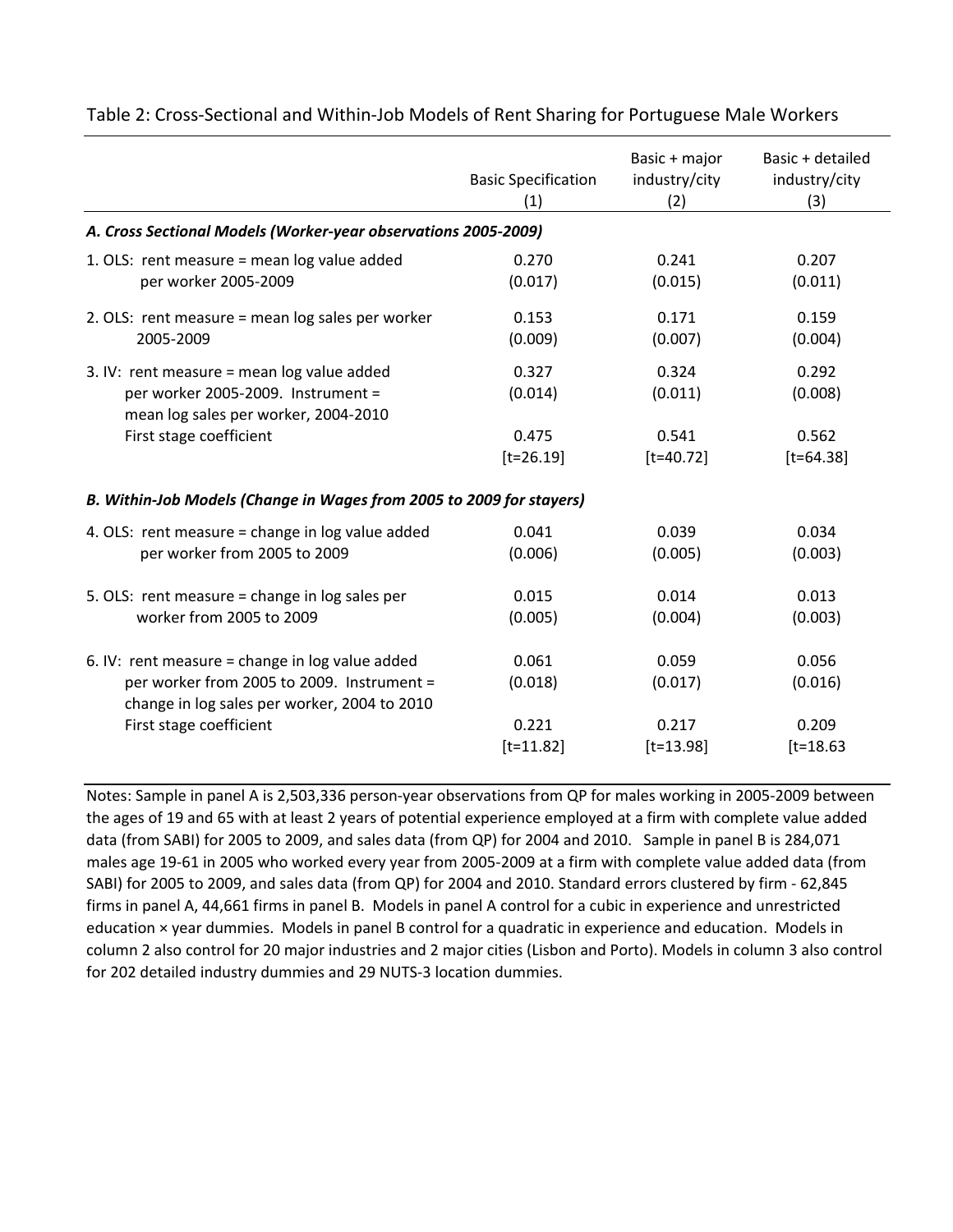|                                                                       | Baseline: Cubic | <b>Cubic Age</b>     | Cubic Age            | Cubic Age |                                     |
|-----------------------------------------------------------------------|-----------------|----------------------|----------------------|-----------|-------------------------------------|
|                                                                       | Age Function    | <b>Function Flat</b> | <b>Function Flat</b> |           | <b>Function Flat Gaussian Basis</b> |
|                                                                       | Flat at Age 40  | at Age 50            | at Age 30            | at Age 0  | Function                            |
|                                                                       | (1)             | (2)                  | (3)                  | (4)       | (5)                                 |
| Std. dev. of person effects (across person-yr obs.)                   | 0.42            | 0.41                 | 0.46                 | 0.93      | 0.44                                |
| Std. dev. of firm effects (across person-yr obs.)                     | 0.25            | 0.25                 | 0.25                 | 0.25      | 0.25                                |
| Std. dev. of Xb (across person-yr obs.)                               | 0.07            | 0.10                 | 0.12                 | 0.74      | 0.08                                |
| Correlation of person/firm effects                                    | 0.17            | 0.16                 | 0.17                 | 0.14      | 0.17                                |
| Correlation of person effects and Xb                                  | 0.19            | 0.19                 | $-0.32$              | $-0.89$   | $-0.06$                             |
| Correlation of firm effects and Xb                                    | 0.11            | 0.14                 | $-0.03$              | $-0.08$   | 0.04                                |
| Inequality decomposition (Percent of variance of log wage explained): |                 |                      |                      |           |                                     |
| Person effects + Xb                                                   | 63              | 63                   | 63                   | 63        | 63                                  |
| Person effects                                                        | 58              | 54                   | 70                   | 282       | 62                                  |
| Xb                                                                    | $\overline{2}$  | 3                    | 4                    | 180       | $\overline{2}$                      |
| Cov. of person effects and Xb                                         | 3               | 5                    | $-11$                | $-399$    | $-1$                                |
| <b>Firm effects</b>                                                   | 20              | 20                   | 20                   | 20        | 20                                  |
| Cov. of firm effects with (person effect+Xb)                          | 12              | 12                   | 12                   | 12        | 12                                  |
| Cov. of firm effects with person effects                              | 11              | 10                   | 13                   | 21        | 12                                  |
| Cov. of firm effects with Xb                                          | $\mathbf{1}$    | $\overline{2}$       | $-1$                 | -9        | 0                                   |
| <b>Residual</b>                                                       | 5               | 5                    | 5                    | 5         | 5                                   |

Table 3: Summary of Estimated AKM Models for Portuguese Men, Alternative Normalizations of Age Function

Notes: Sample includes 8,225,752 person‐year observations for male workers in largest connected set of QP in 2005‐2009 period. Sample and baseline specification are the same as in Card, Cardoso and Kline (2016). Models include 1,889,366 dummies for individual workers and 216,459 dummies for individual firms, year dummies interacted with education dummies, and function of age interacted with education dummies. Age function in models in columns 1‐4 includes quadratic and cubic terms, with age deviated from 40, 50, 30, and 0 for models in columns 1‐4, respectively. Age function in model in column 5 is <sup>a</sup> Gaussian basis function with 5 equally spaced spline points. All models have the same fit: RMSE of the model is 0.143, the adjusted R‐ squared is 0.934.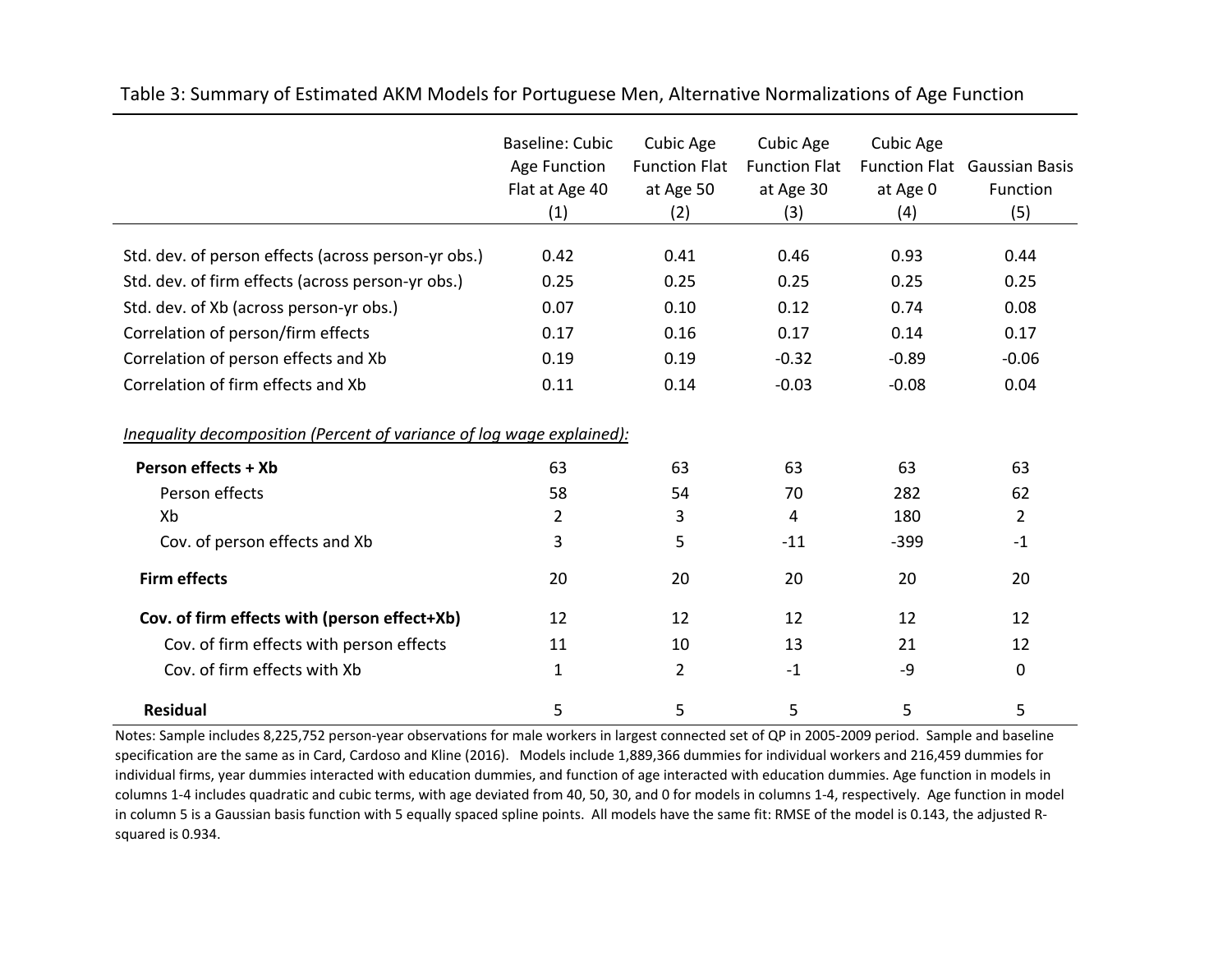|                                                                                 | <b>Basic Specification</b><br>(1) | Basic + major<br>industry/city<br>(2) | Basic + detailed<br>industry/city<br>(3) |  |  |
|---------------------------------------------------------------------------------|-----------------------------------|---------------------------------------|------------------------------------------|--|--|
| A. Combined Sample (n=2,252,436 person year observations at 41,120 firms)       |                                   |                                       |                                          |  |  |
| 1. Log Hourly Wage                                                              | 0.250                             | 0.222                                 | 0.187                                    |  |  |
|                                                                                 | (0.018)                           | (0.016)                               | (0.012)                                  |  |  |
| 2. Estimated Person Effect                                                      | 0.107                             | 0.093                                 | 0.074                                    |  |  |
|                                                                                 | (0.010)                           | (0.009)                               | (0.006)                                  |  |  |
| 3. Estimated Firm Effect                                                        | 0.137                             | 0.123                                 | 0.107                                    |  |  |
|                                                                                 | (0.011)                           | (0.009)                               | (0.008)                                  |  |  |
| 4. Estimated Covariate Index                                                    | 0.001                             | 0.001                                 | 0.001                                    |  |  |
|                                                                                 | (0.000)                           | (0.000)                               | (0.000)                                  |  |  |
| B. Less-Educated Workers (n=1,674,676 person year observations at 36,179 firms) |                                   |                                       |                                          |  |  |
| 5. Log Hourly Wage                                                              | 0.239                             | 0.211                                 | 0.181                                    |  |  |
|                                                                                 | (0.017)                           | (0.016)                               | (0.011)                                  |  |  |
| 6. Estimated Person Effect                                                      | 0.089                             | 0.072                                 | 0.069                                    |  |  |
|                                                                                 | (0.009)                           | (0.009)                               | (0.005)                                  |  |  |
| 7. Estimated Firm Effect                                                        | 0.144                             | 0.133                                 | 0.107                                    |  |  |
|                                                                                 | (0.015)                           | (0.013)                               | (0.008)                                  |  |  |
| 8. Estimated Covariate Index                                                    | 0.000                             | 0.000                                 | 0.000                                    |  |  |
|                                                                                 | (0.000)                           | (0.000)                               | (0.000)                                  |  |  |
| C. More-Educated Workers (n=577,760 person year observations at 17,615 firms)   |                                   |                                       |                                          |  |  |
| 9. Log Hourly Wage                                                              | 0.275                             | 0.247                                 | 0.196                                    |  |  |
|                                                                                 | (0.024)                           | (0.020)                               | (0.017)                                  |  |  |
| 10. Estimated Person Effect                                                     | 0.137                             | 0.130                                 | 0.094                                    |  |  |
|                                                                                 | (0.016)                           | (0.013)                               | (0.009)                                  |  |  |
| 11. Estimated Firm Effect                                                       | 0.131                             | 0.113                                 | 0.099                                    |  |  |
|                                                                                 | (0.012)                           | (0.009)                               | (0.010)                                  |  |  |
| 12. Estimated Covariate Index                                                   | $-0.001$                          | $-0.001$                              | $-0.001$                                 |  |  |
|                                                                                 | (0.000)                           | (0.000)                               | (0.000)                                  |  |  |

Table 4: Relationship Between Components of Wages and Mean Log Value Added per Worker

Notes: Table entries are coefficients of mean log value added per worker (at current firm) in regression models with dependent variables listed in the row headings. Standard errors clustered by firm in parentheses. Sample in Panel B includes males with less than completed secondary education at firms in the connected set for less educated workers. Sample in Panel C includes males with high school education or more at firms in the connected set for more educated workers. Sample in Panel A includes males in either the Panel B or Panel C sample. All models control for a cubic in experience and unrestricted education x year dummies. Models in column 2 also control for 20 major industries and 2 major cities (Lisbon and Porto). Models in column 3 also control for 202 detailed industry dummies and 29 NUTS‐3 location dummies.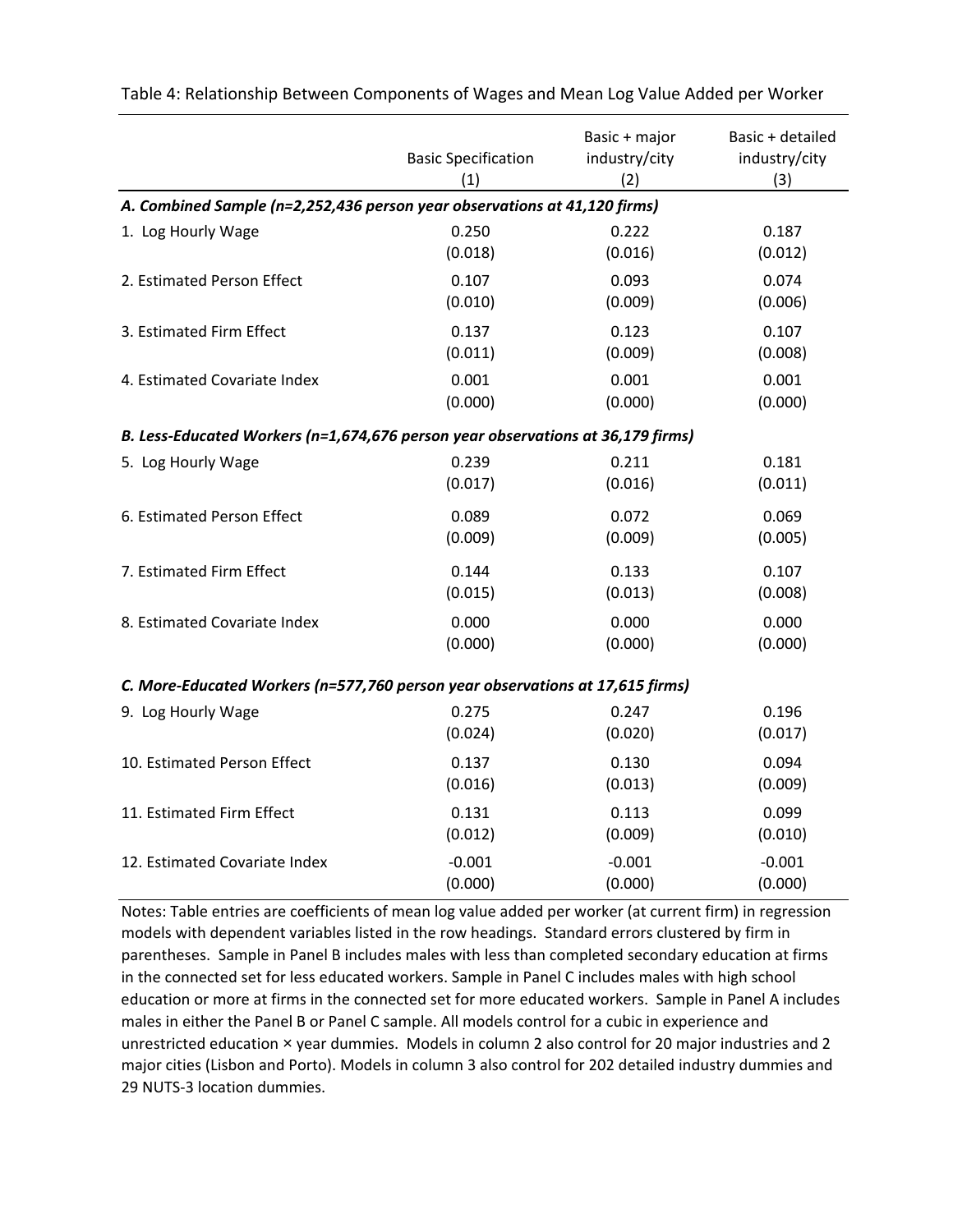# Appendix Table 1: Summary of Estimated Rent‐Sharing Elasticities

| Study                                                   | Design Features                                                                                                                                    | Measure of Profitability                             | Elasticity                  |
|---------------------------------------------------------|----------------------------------------------------------------------------------------------------------------------------------------------------|------------------------------------------------------|-----------------------------|
| A. Industry-Level Profit Measures                       |                                                                                                                                                    |                                                      |                             |
| 1. Christofides and Oswald (1992)                       | Canadian union contracts; 120 narrowly<br>defined manufacturing industries                                                                         | Industry profits/worker<br>(wage changes)            | 0.07                        |
| 2. Blanchflower, Oswald, and Sanfey (1996)              | US individual wage data (CPS), grouped to<br>industry×year cells; manufacturing only                                                               | Industry profits/worker<br>(within-industry changes) | $0.01 - 0.06$               |
| 3. Estevao and Tevlin (2003)                            | US manufacturing industry data; adjusted for<br>labor quality; instrument for value-added =<br>demand shocks in downstream sectors                 | Value added per worker<br>(first differences)        | 0.29                        |
|                                                         |                                                                                                                                                    | Profit per worker<br>(first differences)             | 0.14                        |
| B. Firm-Level Profit Measures, Average Firm-level Wages |                                                                                                                                                    |                                                      |                             |
| 4. Abowd and Lemieux (1993)                             | Canadian union contracts merged to corporate<br>accounts; instruments for revenues = industry<br>selling prices, import and export prices          | Quasi-rent/worker<br>(wage change model)             | 0.22                        |
| 5. Van Reenen (1996)                                    | Large British manufacturing firms merged with<br>corporate accounts; instruments for rents =<br>innovations, imports, R&D, industry concentration  | Quasi-rent/worker<br>(wage change model)             | 0.29                        |
| 6. Hildreth and Oswald (1997)                           | British firms (EXSTAT); firm-specific profits (from<br>financial statements); instruments = lagged values<br>of wages and profits                  | Profit per worker                                    | 0.02                        |
| 7. Hildreth (1998)                                      | British manufacturing establishments;<br>establishment-specific value added;<br><b>instruments</b> for rents = innovation measure                  | Quasi-rent/worker                                    | 0.03                        |
| 8. Barth et al (2016)                                   | US establishments in LBD. Establishment-<br>specific revenues; instrument for revenues/worker<br>= revenues/worker in same industry, other regions | Sales/worker<br>(within-establishment changes)       | $OLS = 0.32$<br>$IV = 0.16$ |

Note: Table continues.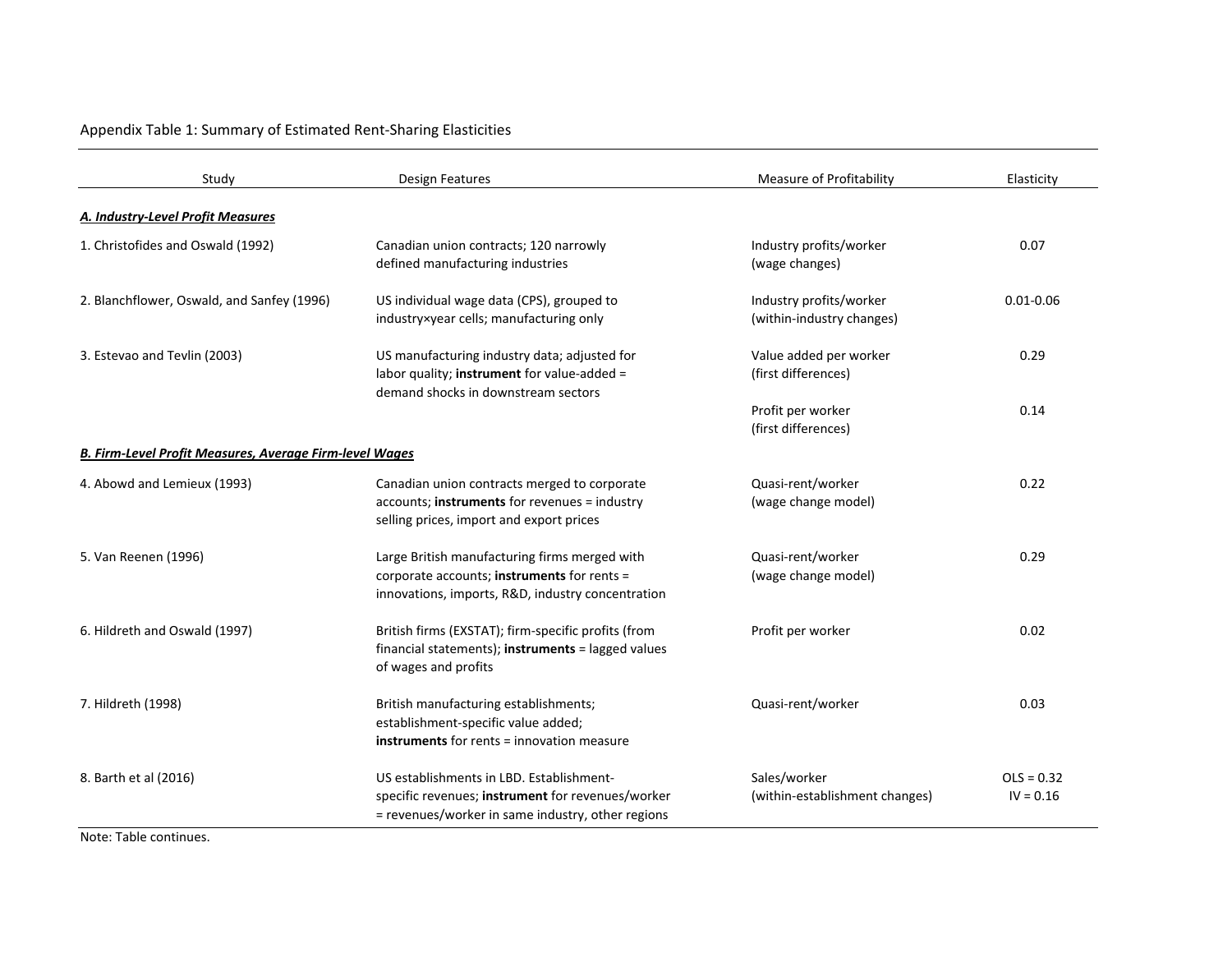Appendix Table 1 (continued): Summary of Estimated Rent‐Sharing Elasticities

| Study                                              | <b>Design Features</b>                                                                                                                                                       | <b>Measure of Profitability</b>                   | Elasticity                   |
|----------------------------------------------------|------------------------------------------------------------------------------------------------------------------------------------------------------------------------------|---------------------------------------------------|------------------------------|
| C. Individual Wages and Firm-Level Profit Measures |                                                                                                                                                                              |                                                   |                              |
| 9. Margolis and Salvanes (2001)                    | Worker and firm data for France and Norway;<br>full time male workers in manufacturing;<br>profit from financial filings; instruments<br>= sales/worker and subsidies/worker | Profit per worker                                 | France: 0.03<br>Norway: 0.01 |
| 10. Arai (2003)                                    | Swedish worker panel matched to employer<br>(10-year stayers design); profits from financial<br>statements                                                                   | Change in 5-year average<br>profit per worker     | $0.01 - 0.02$                |
| 11. Guiso, Pistaferri, and Schivardi (2005)        | Italian worker panel matched to larger firms;<br>value added from financial statements; model-                                                                               | Permanent shock to log<br>value added per worker  | 0.07                         |
|                                                    | based decomposition of value added shocks                                                                                                                                    | Transitory shock to log<br>value added per worker | 0.00                         |
| 12. Fakhfakh and FitzRoy (2004)                    | Larger French manufacturing establishments;<br>value added from establishment survey                                                                                         | Mean log value-added/worker<br>over past 3 years  | 0.12                         |
| 13. Du Caju, Rycx, and Tojerow (2011)              | Belgian establishment panel; value added and<br>labor cost from financial statements                                                                                         | Value added minus labor<br>costs per worker       | $0.03 - 0.04$                |
| 14. Martins (2009)                                 | Larger Portuguese manufacturing firms;<br>revenue and capital costs from financial<br>statements; instruments=export share of<br>sales × exchange rate changes               | Revenue-capital costs/worker<br>(differenced)     | $0.03 - 0.05$                |
| 15. Guertzgen (2009)                               | German establishment/worker panel (LIAB)<br>value added from establishment survey.<br>instruments for change in quasi-rent = lags of                                         | Quasi-rent/worker<br>(no adjustment for capital)  | $0.03 - 0.04$                |
|                                                    | value added and wages                                                                                                                                                        | Change in quasi-rent/worker<br>(stayers design)   | $0.01 - 0.06$                |

Note: Table continues.